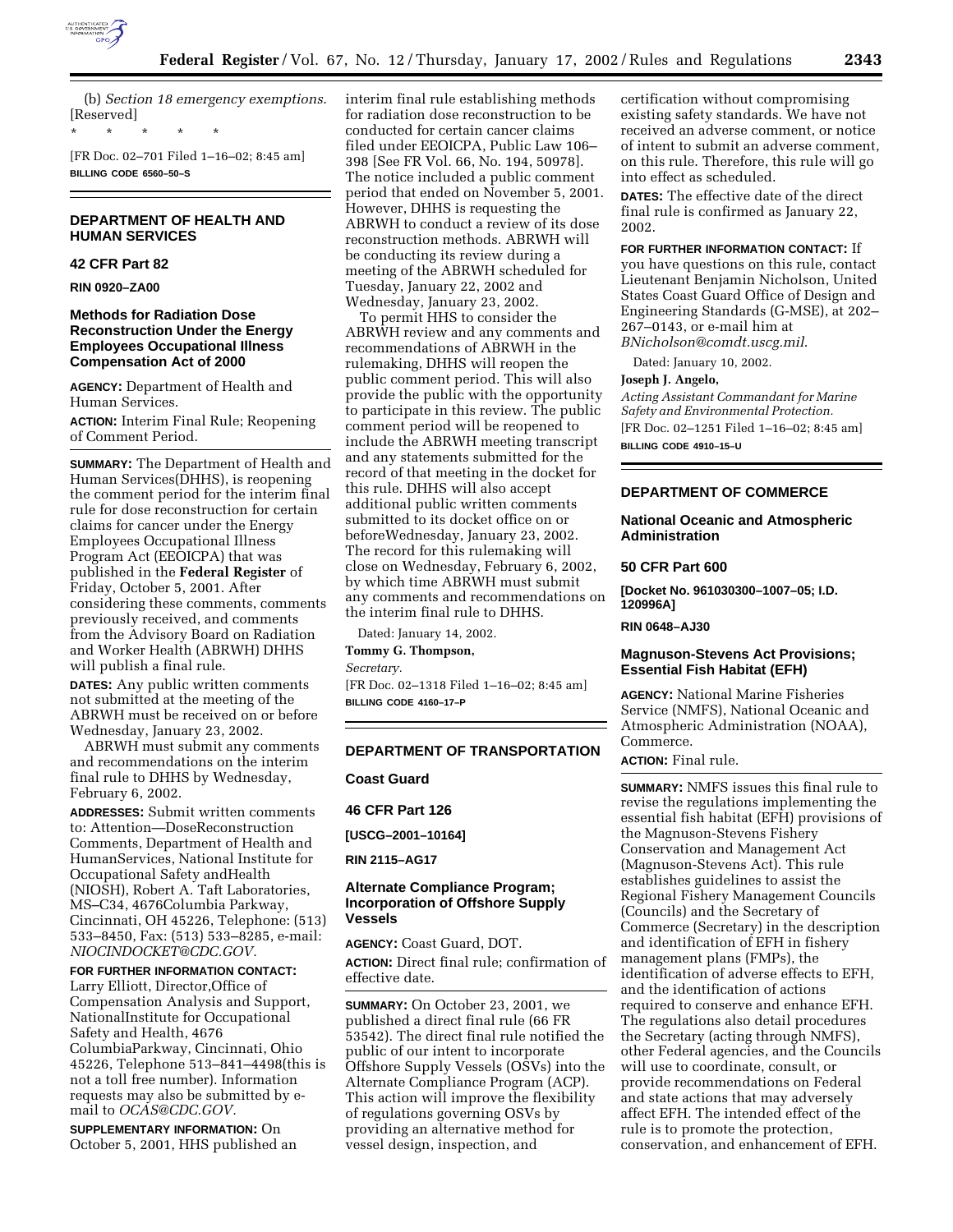If further changes to the EFH regulations are warranted in the future, NMFS will propose changes through an appropriate public process.

**DATES:** Effective on February 19, 2002. **ADDRESSES:** Requests for copies of the Environmental Assessment (EA) or related documents should be sent to EFH Coordinator, Office of Habitat Conservation, NMFS, 1315 East-West Highway, Silver Spring, MD 20910– 3282. The EA and related documents are also available via the internet at: *http:/ /www.nmfs.noaa.gov/habitat*.

# **FOR FURTHER INFORMATION CONTACT:** Jonathan Kurland, NMFS EFH Coordinator, 301/713–2325; fax 301/ 713–1043; e-mail jon.kurland@noaa.gov. **SUPPLEMENTARY INFORMATION:**

#### **Background**

This rulemaking is required by the Magnuson-Stevens Act (16 U.S.C. 1801 *et seq.*) as reauthorized by the Sustainable Fisheries Act, signed into law on October 11, 1996. NMFS published an advance notice of proposed rulemaking (ANPR) in the **Federal Register** on November 8, 1996 (61 FR 57843) to solicit comments to assist NMFS in developing an approach for the proposed regulations. NMFS published a second ANPR on January 9, 1997 (62 FR 1306) to announce the availability of the ''Framework for the Description, Identification, Conservation, and Enhancement of Essential Fish Habitat'' (Framework) and to solicit additional public comment. The Framework provided a detailed outline for the proposed regulations. NMFS held 15 public meetings, briefings, and workshops across the nation during the public comment period on the Framework and issued a proposed rule on April 23, 1997 (62 FR 19723). NMFS held an additional 6 public meetings and numerous briefings nationwide during the comment period on the proposed rule and issued an interim final rule on December 19, 1997 (62 FR 66531). The interim final rule took effect on January 20, 1998.

NMFS decided to issue the regulations as an interim final rule in 1997 for two reasons. First, NMFS decided to provide an additional comment period to allow another opportunity for affected parties to provide input prior to the development of a final rule. Second, NMFS determined that it would be advantageous to implement the EFH provisions of the Magnuson-Stevens Act for a period of time via interim final regulations, which would afford an opportunity to gain experience adding

EFH information to fishery management plans and carrying out consultations and coordination with Federal and state agencies whose actions may adversely affect EFH. NMFS planned to use the additional comments and its experience implementing the interim final rule to make any necessary changes in the final rule.

The comment period on the interim final rule closed on March 19, 1998 (63 FR 8607, February 20, 1998). On November 8, 1999, NMFS reopened the comment period (64 FR 60731) to announce its intention to proceed with development of a final rule and to request additional public comments on four specific issues: how to improve the regulatory guidance on the identification of EFH; how to improve the regulatory guidance on minimizing the effects of fishing on EFH; whether the final rule should provide additional guidance on using existing environmental reviews to satisfy EFH consultation requirements; and whether to revise in the final rule the requirement for Federal agencies to prepare EFH Assessments as part of the EFH consultation process.

In total, NMFS provided five separate public comment periods for this rulemaking totaling 270 days. NMFS also held numerous public meetings and briefings to explain the EFH requirements for interested parties and to solicit their input. Based on the comments received, as well as NMFS' experience implementing the interim final rule, NMFS identified a number of improvements that would clarify and simplify the regulations. NMFS incorporated those changes in the final rule.

Although NMFS is finalizing this rule, NMFS recognizes that there remains a great deal of interest in the EFH regulations from various stakeholders. There is a diversity of opinions on the best way to integrate habitat and ecosystem considerations into fishery management. NMFS is actively evaluating these issues, and will continue to work with stakeholders to use the best available scientific information regarding habitat and ecosystem principles in fishery management decisions. For example, NMFS will hold a workshop in the coming months to examine the concepts underlying ecosystem-based approaches to marine resource management, followed by a second workshop to develop technical guidelines for implementing an ecosystem-based approach to fishery management. NMFS is also developing new environmental impact statements that will reexamine the EFH sections of many FMPs. NMFS

will evaluate the efficacy of the EFH final rule in light of these activities and will apply the lessons learned as appropriate. If further changes to the EFH regulations are warranted, NMFS will propose changes through an appropriate public process.

### **Overview of the EFH Regulations**

The final rule retains the same overall structure as the interim final rule, with minor organizational and editorial changes to improve clarity. These clarifications do not constitute substantial changes to the rule. Subpart J of 50 CFR part 600 contains guidelines to assist Councils in developing the EFH components of FMPs. Subpart K of 50 CFR part 600 contains procedures for coordination, consultations, and recommendations for Federal and state agency actions that may adversely affect EFH. NMFS is finalizing both subparts together so that all interested parties will understand the implications of areas being identified as EFH. The final rule contains no major substantive changes from the interim final rule, although the final rule includes numerous clarifications, simplifications, and editorial improvements intended to make the regulations easier to use.

Under subpart J, Councils must identify in FMPs EFH for each life stage of each managed species in the fishery management unit. Councils should organize information on the habitat requirements of managed species using a four-tier approach based on the type of information available. Councils must identify as EFH those habitats that are necessary to the species for spawning, breeding, feeding, or growth to maturity. Councils must describe EFH in text and must provide maps of the geographic locations of EFH or the geographic boundaries within which EFH for each species and life stage is found. Councils should identify EFH that is especially important ecologically or particularly vulnerable to degradation as ''habitat areas of particular concern'' (HAPC) to help provide additional focus for conservation efforts. Councils must evaluate the potential adverse effects of fishing activities on EFH and must include in FMPs management measures that minimize adverse effects to the extent practicable. Councils must identify other activities that may adversely affect EFH and recommend actions to reduce or eliminate these effects.

Subpart K contains procedures for implementing the EFH coordination, consultation, and recommendation requirements of the Magnuson-Stevens Act. NMFS will make available descriptions and maps of EFH to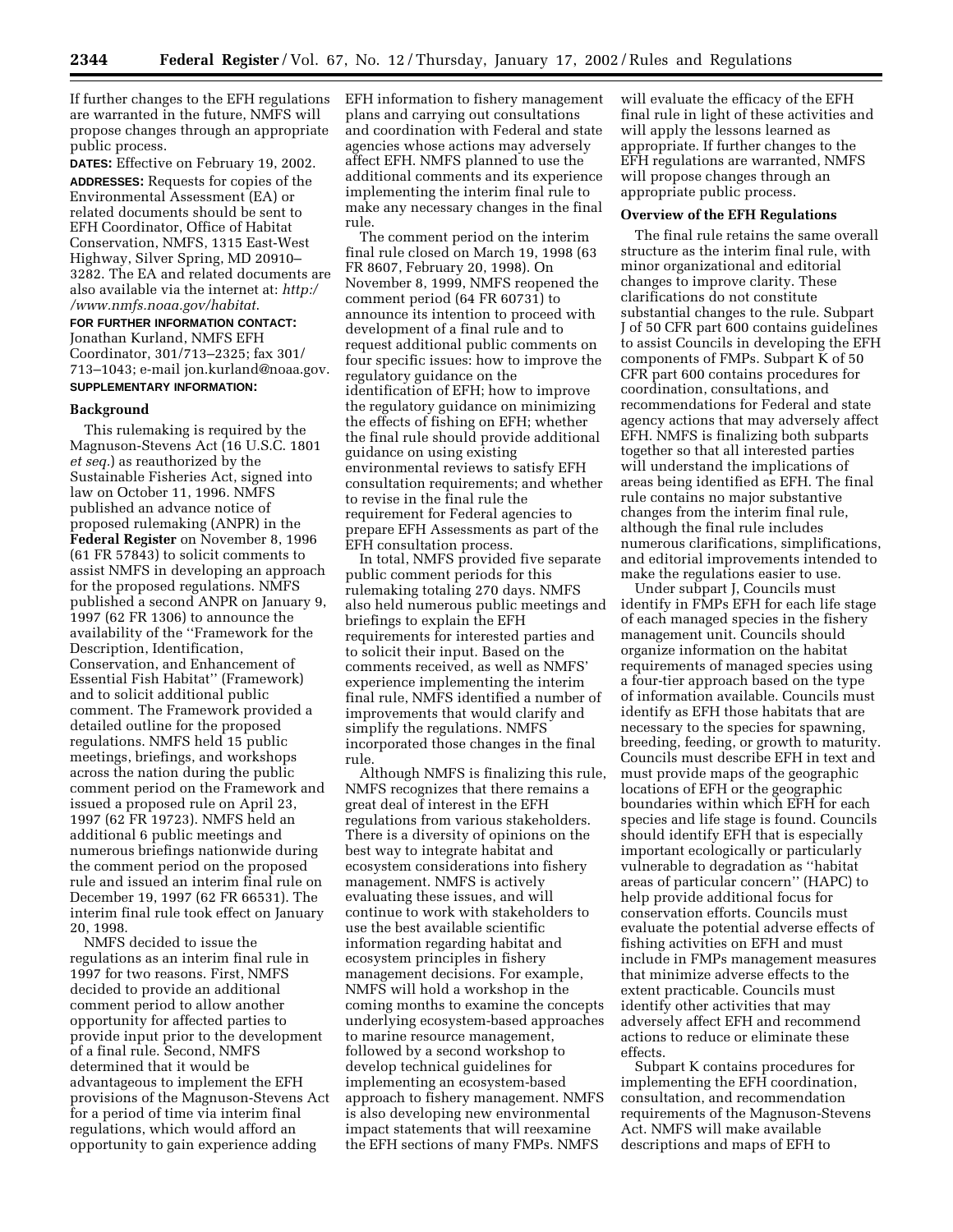promote EFH conservation and enhancement. The regulations encourage Federal agencies to use existing environmental review procedures to fulfill the requirement to consult with NMFS on actions that may adversely affect EFH, and they contain procedures for abbreviated or expanded consultation in cases where no other environmental review process is available. Consultations may be conducted at a programmatic and/or project-specific level. In cases where adverse effects from a type of actions will be minimal, both individually and cumulatively, a General Concurrence procedure further simplifies the consultation requirements. The regulations encourage coordination between NMFS and the Councils in the development of recommendations to Federal or state agencies for actions that would adversely affect EFH. Federal agencies must respond in writing within 30 days of receiving EFH Conservation Recommendations from NMFS. If the action agency's decision is inconsistent with NMFS' EFH Conservation Recommendations, the agency must explain its reasoning and NMFS may request further review of the decision. EFH Conservation Recommendations are non-binding.

# **Effect on Approved FMP EFH Provisions**

The final rule modifies portions of the guidelines to Councils for developing the EFH components of FMPs (Subpart J of the rule). Although the changes do not constitute substantial revisions to the guidelines contained in the interim final rule, some of the clarifications and explanations in the final rule result in minor changes to the Secretary's interpretation of the mandatory contents of FMPs. Existing FMP EFH provisions were approved (or in some cases partially approved) by the Secretary pursuant to the interim final rule. Councils are not required to develop immediate amendments to those FMPs to address any changes in regulatory guidelines pursuant to this final rule. To the extent that changes to approved FMPs are necessary to meet the standards of the final rule, Councils should incorporate those changes during the next regular review and revision of FMP EFH provisions. Section 600.815(a)(9) of the final rule (renumbered from § 600.815(a)(11) of the interim final rule) states that Councils should conduct such reviews as recommended by the Secretary, but at least once every five years.

### **Related Documents**

NMFS prepared a draft internal technical guidance manual for EFH in conjunction with the interim final rule. That guidance will be superseded with guidance for the final rule. The draft technical guidance, the Framework, the EA, and other related documents that led to this final rule are available via the internet or by mail upon request (see **ADDRESSES**).

#### **Comments and Responses**

NMFS received approximately 3,300 written comments during the two comment periods on the interim final rule. Commenters included Fishery Management Councils, Federal agencies, state agencies, fishery groups, environmental groups, non-fishing industry groups, other nongovernmental organizations, academicians, citizens groups, and numerous individuals. The comments and responses discussed below are arranged by topic to parallel the organizational structure of the interim final rule.

### *1. Comments Asking for Additional Opportunity to Comment on the Rule or to be Involved in the Designation of EFH*

*Comment A*: Several commenters requested that the public comment period be extended and development of the final rule be delayed to allow the public to better assess EFH implementation.

*Response A*: NMFS disagrees that additional time is needed for public comment. NMFS provided five separate public comment periods on the EFH regulations, for a total of 270 days, which generated more than 3,600 separate written public comments. NMFS published the regulations as an interim final rule for the express purpose of allowing additional comments and gaining experience implementing the EFH provisions of the Magnuson-Stevens Act before issuing a final rule. Since the public comments received during each comment period raised similar issues and concerns with the EFH regulations, NMFS has had ample opportunity to gain understanding of the range of topics and opinions raised by the public and has made many revisions to the EFH regulations to address public comments.

*Comment B*: Several commenters criticized NMFS for failing to engage non-fishing stakeholders in the development of the EFH regulations and for failing to develop mechanisms to consider non-fishing interests in the EFH regulations.

*Response B*: NMFS disagrees that non-fishing groups were not given the

opportunity to be included in this rulemaking. NMFS held numerous public meetings, briefings, and workshops to engage all interested parties in the development of the EFH regulations and held five separate public comment periods. In addition, NMFS met with every stakeholder group that asked to discuss how the regulations might affect them, including many prominent non-fishing organizations. Many of the changes to the regulations, from the proposed rule to the interim final rule and from the interim final rule to the final rule, responded directly to non-fishing stakeholder concerns.

*Comment C*: Two commenters requested that NMFS suspend the designation of EFH for Pacific salmon until after final revisions to the EFH regulations are made, since the EFH provisions of the Pacific salmon FMP had not been completed at the time NMFS reopened the comment period on the interim final rule. These commenters also asked NMFS to reopen the comment period on the rule again after the Pacific salmon EFH designations are in effect for a period of time.

*Response C*: NMFS approved the designation of EFH for Pacific salmon on September 27, 2000 (65 FR 63047). The Magnuson-Stevens Act prescribes a strict time frame for Secretarial action on an FMP amendment following submission by a Council, including an opportunity for public comment on what action the Secretary should take. NMFS cannot delay Secretarial review, and sees no need for another formal comment period on the EFH regulations to gauge implementation of Pacific salmon EFH. Nevertheless, if problems arise related to Pacific salmon EFH, NMFS will address them as appropriate.

*Comment D*: Several non-fishing industry groups commented that NMFS did not make necessary information on the consultation process available to commenters when the comment period for the interim final rule was reopened in November 1999. Some of these commenters referred specifically to their pending Freedom of Information Act (FOIA) request for copies of documents related to the EFH consultation process and every individual consultation that had occurred to date.

*Response D*: NMFS' intent in reopening the public comment period on the interim final rule in November 1999 was to solicit comments from interested parties on four specific issues: the scope of EFH designations, documentation of measures to minimize adverse fishing impacts to EFH, the use of existing environmental review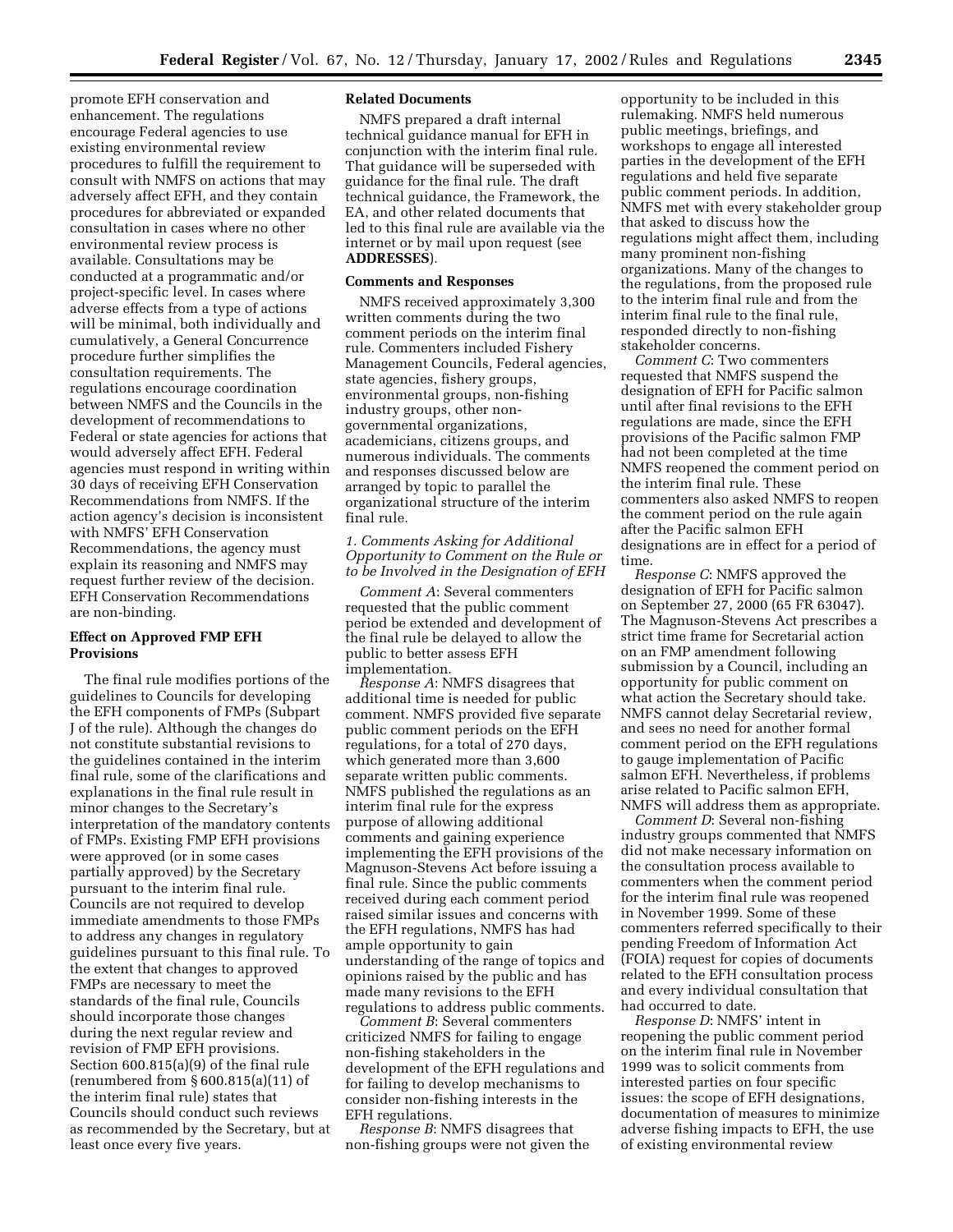procedures for EFH consultations, and the preparation of EFH Assessments (64 FR 60731). NMFS asked commenters to answer based on their individual experience under the interim final rule. NMFS did not request that commenters conduct a program review of the EFH consultation process, nor did NMFS ask for comments on the totality of experience gained through all of the consultations completed thus far. The information requested by the commenters under FOIA was not necessary to enable the commenters to provide answers to NMFS' questions regarding their experience under the interim final rule, and analysis of that information was not a prerequisite to providing informed comments.

*Comment E*: One commenter noted that the absence of lists of species managed under FMPs and prey species in the proposed and interim final rules made it more difficult to provide meaningful comment on the EFH regulations.

*Response E*: NMFS determined that providing lists of managed and prey species in the EFH regulations was unnecessary. NMFS' intent in soliciting public comment on the regulations was to seek input on the process of identifying EFH and implementing the other EFH provisions of the Magnuson-Stevens Act, and not on how to identify EFH for specific managed species. Furthermore, the list of managed species changes whenever Councils develop management plans for new species. Nonetheless, the EA that accompanied publication of the interim final rule contained a list of managed species, and this list has been updated in the revised EA. Since the list will continue to change over time, interested parties should contact the Councils to obtain the most updated information on managed species. EFH cannot be designated for non-managed prey species, so a list of such species is not directly relevant to the rule.

*Comment F*: Several non-fishing groups commented that Fishery Management Councils should include representation of non-fishing interests.

*Response F*: The Secretary appoints members of each Council from lists of individuals recommended by the Governors of applicable states. Section 302(b)(2)(A) of the Magnuson-Stevens Act states that the appointed members of each Council ''must be individuals who, by reason of their occupational or other experience, scientific expertise, or training, are knowledgeable regarding the conservation and management, or the commercial or recreational harvest, of the fishery resources of the geographical area concerned.'' There is

ample flexibility in this requirement to allow for a broad range of representation on Councils. For example, a rancher from Idaho formerly served as a member of the Pacific Fishery Management Council.

*Comment G*: One commenter noted that the rule contains no provisions to ensure that non-fishing interests receive timely notification of Council meetings.

*Response G*: There are ample mechanisms through which interested parties can obtain information regarding Council meetings, and it is unnecessary to ensure such notification in the EFH regulations. Section 302(i) of the Magnuson-Stevens Act requires timely public notice of Council meetings in local newspapers and the **Federal Register**. All Councils have internet sites, most of which post the schedule and agendas for upcoming meetings. Additionally, interested parties can call Councils directly to receive information on upcoming meetings, and many Councils maintain mailing lists and send agendas to interested parties. NMFS encourages all interested parties to participate in the Council process.

*Comment H*: Both fishing and nonfishing groups commented that NMFS should engage local stakeholders in the process of EFH identification.

*Response H*: NMFS agrees and continues to encourage public involvement in EFH identification via the Council process. Section 305(b)(1)(B) of the Magnuson-Stevens Act requires NMFS, in consultation with participants in the fishery, to provide recommendations and information to assist Councils in EFH identification. NMFS typically solicits this input from the public via the Council process. Each Council holds numerous meetings throughout the year that focus on habitat and other issues related to fishery management. These meetings include public scoping meetings and public hearings and are specifically designed to engage interested parties in fishery management decisions, including decisions related to EFH identification. Furthermore, many Councils have habitat advisory panels. NMFS encourages interested parties to seek membership on Council advisory panels.

#### *2. General Concerns with the Rule*

*Comment A*: Several non-fishing groups commented that the EFH regulations are too complex, ambiguous, and burdensome.

*Response A*: NMFS has attempted to improve the clarity of the EFH regulations by eliminating wordiness, increasing specificity of the language,

improving the efficiency of certain procedures, and reorganizing several sections. These changes should make the regulations easier to use and should promote better understanding of how to implement the EFH provisions of the Magnuson-Stevens Act. Councils, Federal agencies, and other interested parties should benefit from the modifications that were made to the EFH regulations.

*Comment B*: Two non-fishing industry groups expressed concern that their comments on the proposed rule were not addressed and asked NMFS to revisit their initial concerns. The comments questioned NMFS' authority to address non-fishing activities and said that the EFH coordination, consultation, and recommendation requirements of the regulations are burdensome and duplicative.

*Response B*: NMFS considered all comments received on the proposed rule, but did not accept all of the recommendations for changes to the rule. NMFS responded to the cited comments in the preamble to the interim final rule at 62 FR 66539–66540 and 66543. NMFS revisited these concerns while developing the final rule and concluded that, with the exception of changes described herein to clarify and streamline portions of the rule, no additional changes are warranted.

*Comment C*: One commenter questioned NMFS' approach to implementing the EFH provisions in light of the commenter's concerns about the U.S. Fish and Wildlife Service's efforts to protect bull trout under the Endangered Species Act.

*Response C*: Bull trout are not managed under the Magnuson-Stevens Act and the commenter's concerns are unrelated to the EFH regulations.

#### *3. Comments in Favor of Implementing the Rule Without Substantial Changes*

*Comment A*: Numerous commenters, primarily from conservation groups, expressed concern about the extended comment period and delay in promulgating the final rule, and questioned NMFS' commitment to implementing the EFH regulations. Many commenters urged NMFS to finalize the EFH regulations immediately without weakening them.

*Response A*: NMFS has been implementing the EFH regulations since January 1998, 30 days following publication of the interim final rule. The final rule benefitted from public comments on ways to improve the EFH regulations, and it incorporates many of the suggestions NMFS received.

*Comment B*: Several commenters supported the rule but expressed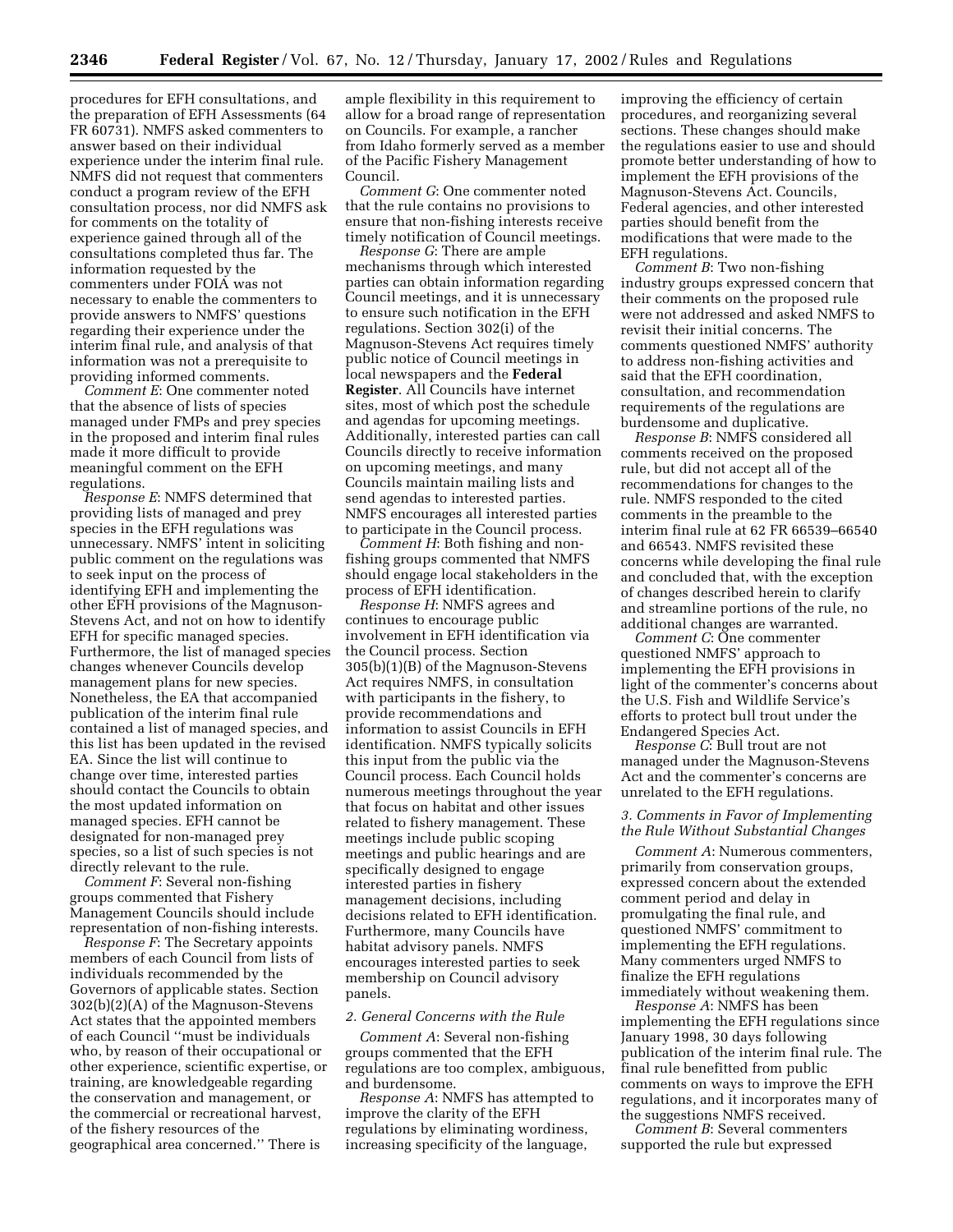concern that the EFH regulations impose an additional burden on the already heavy workload of NMFS personnel without offering new budgetary or staff resources. These commenters were concerned that resources may be diverted from other priorities to EFH, or that insufficient NMFS staff levels may slow the EFH consultation process.

*Response B*: NMFS agrees that the EFH mandate will impose additional work on NMFS staff and has taken this into consideration in crafting the final rule to minimize duplication and maximize efficiency. For example, NMFS encourages agencies to use existing environmental review procedures to complete EFH consultations. Additionally, NMFS has created options such as the General Concurrence and programmatic consultations that will help streamline the EFH consultation process. NMFS has redirected staff from other tasks as necessary to fulfill the new requirements of the Magnuson-Stevens Act.

*Comment C*: Several individuals and organizations from Alaska remarked that the future of fishing in Alaska depends on marine habitat, and thus the rule is important for Alaska fisheries.

*Response C*: NMFS agrees. The final rule is intended to benefit marine, estuarine, and riverine habitats of federally managed species and help promote sustainable fisheries in Alaska and nationwide.

# *4. Comments Regarding Definition of Terms in the Rule*

*Comment A*: Several commenters questioned NMFS' interpretation of the statutory definition of EFH, wherein NMFS interpreted the meaning of several key terms: "waters," "substrate," necessary,'' and ''spawning, breeding, feeding, and growth to maturity.'' Some commenters asked whether, for purposes of identifying EFH, the term ''waters'' may include wetlands or riparian areas in proximity to waters occupied by a managed species. Other commenters suggested that NMFS remove the interpretation that ''waters'' and ''substrate'' can include biological properties, stating that the references to biological features inappropriately expand the definition of EFH. Two commenters thought that the interpretation of ''substrate'' should explicitly include historically important substrate areas that may have been modified by human activity. One commenter said that the word ''structures,'' which is part of the interim final rule interpretation of the word ''substrate,'' should not refer to

human-made structures such as oil platforms, but only to natural structures that support fish. Several commenters took the opposite view and wanted the rule to encourage identifying artificial reefs, jetties, and shipwrecks as EFH. Other commenters objected to the narrowed interpretation of ''necessary'' in the interim final rule and recommended that NMFS return to the approach in the proposed rule where ''necessary'' meant the habitat required to support a sustainable fishery and a health ecosystem.

*Response A*: NMFS is not modifying its interpretation of the statutory definition of EFH in the final rule. The final rule retains the language in § 600.805(b)(2) of the interim final rule stating that EFH may be identified in waters of the United States, as defined in 33 CFR 328.3, which includes wetlands. EFH is limited to aquatic areas, so it may not include riparian habitats. As explained in the preamble to the interim final rule at 62 FR 66533, NMFS disagrees that interpreting ''waters'' and ''substrate'' to include ''biological properties'' and ''biological communities'' respectively is an impermissible expansion of the statutory definition of EFH. Certain biological properties of water and substrate are fundamental components of habitat and are necessary to maintain the function of habitat for fish. NMFS is not modifying the interpretation of ''substrate'' to discuss historically important substrate areas because the potential identification of historic habitats as EFH is addressed adequately in § 600.815(a) of the rule. NMFS is not modifying the interpretation of ''substrate'' to exclude human-made structures, because in some cases such structures can provide valuable habitat for managed species. As discussed in the preamble to the interim final rule at 62 FR 66534, structures such as artificial reefs, jetties, and shipwrecks may be identified as EFH in an FMP if they meet the criteria for EFH identification in the rule. The interpretation of ''necessary'' in the final rule continues to include the clarifying phrase ''and the managed species' contribution to'' a healthy ecosystem because it would be inappropriate for the rule to suggest that EFH must include habitats for species other than managed fish.

*Comment B*: Many commenters objected to or asked for clarification of the definition of ''adverse effect'' in §§ 600.810(a) and 600.910(a). Most of these commenters said the definition is vague and can be interpreted too broadly to include even effects that are of no consequence or significance to EFH. One commenter asked to what

extent an activity must reduce the quality and/or quantity of EFH to trigger action. Some commenters thought that the example of a loss of prey being an adverse effect to EFH exceeds the proper interpretation of what constitutes EFH. These commenters felt that prey is not part of EFH so should not be referenced in a definition of ''adverse effect.'' One commenter recommended that the definition of ''adverse effect'' in the rule address only statistically significant adverse effects and provide for documentation of probabilities of error when predicting adverse effects. Another commenter focused on the statutory requirement for Federal agencies to consult with NMFS regarding actions that may adversely affect EFH and said NMFS' definition of ''adverse effect'' illegally negates the statutory duty of other agencies to decide what effects are adverse.

*Response B*: NMFS is modifying the definition of ''adverse effect'' in response to comments. The revised definition retains the original standard that an adverse effect is any impact that reduces the quality and/or quantity of EFH. The definition clarifies the types of alterations that may be included and explains that such modifications to habitat are only considered adverse effects if they reduce the quality and/or quantity of EFH. The definition also clarifies that adverse effects to EFH may result from actions occurring within EFH or outside of EFH. NMFS disagrees with the comments that loss of prey is beyond the appropriate scope of adverse effects to EFH. The revised definition specifically mentions the loss of or injury to prey species and their habitats as potential adverse effects to EFH because, as mentioned above, prey can be a vital component of habitat for managed species. NMFS disagrees that only statistically significant adverse effects should be considered because the Magnuson-Stevens Act contains no such limitations. A much more inclusive definition of ''adverse effect'' is necessary in the regulations to clarify what kinds of potential effects should be addressed in FMPs and in the coordination, consultation, and recommendation process for Federal and state agency actions. Federal agencies retain the discretion to make their own determinations as to what actions may fall within NMFS' definition of ''adverse effect.''

*Comment C*: One commenter said that the definition of ''healthy ecosystem'' should not say that such areas should be similar to undisturbed ecosystems, because hardly any ecosystem could be characterized as pristine or entirely undisturbed. Another commenter asked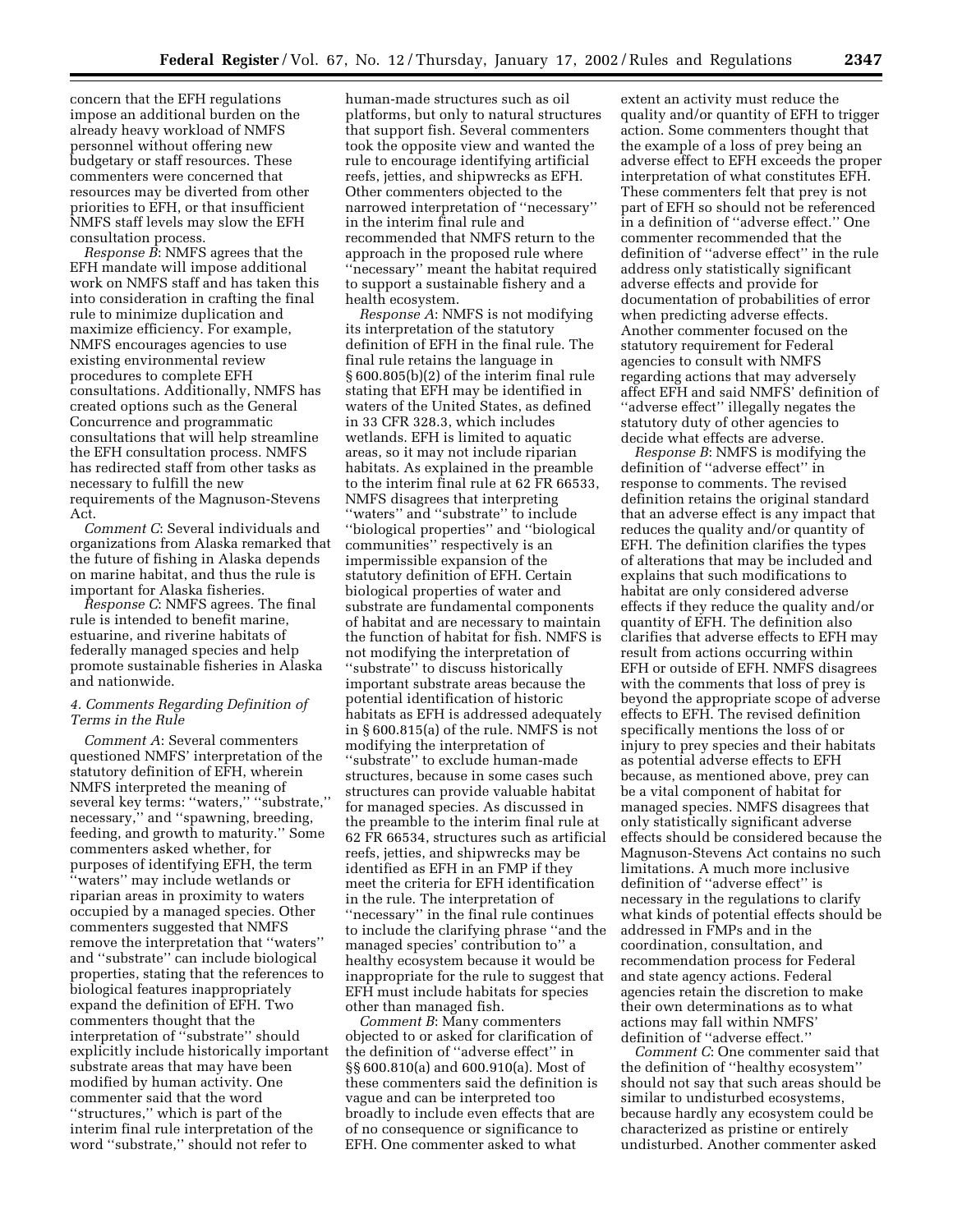for an explanation of the terms ''species richness'' and ''resilience'' within the definition of ''healthy ecosystem.''

*Response C*: NMFS does not agree that the regulations should omit the reference to undisturbed ecosystems. The definition of ''healthy ecosystem'' in the rule refers to comparing ecological features of ecosystems. Saying that healthy ecosystems should be similar to comparable undisturbed ecosystems is intended to convey that the basic functions of such ecosystems have not been altered by anthropogenic events, and not that such ecosystems are entirely pristine. The term ''species richness'' refers to biodiversity. The term ''resilience'' refers to the ability of a healthy ecosystem to withstand a certain level of environmental stress yet maintain its ecological functions.

*Comment D*: One commenter inferred that best professional judgment will be necessary to evaluate available data and identify EFH, and asked for a definition of ''best professional judgment'' in the final rule. The commenter asked what process NMFS envisions for gathering a range of scientific opinions and how NMFS will overcome the disadvantages of expert panels.

*Response D*: NMFS decided not to add a definition of ''best professional judgment.'' The regulations do not specifically call for using such judgments, so a definition is unnecessary. NMFS recognizes that professional opinion must be factored into EFH-related decisions by Councils, Federal agencies, and NMFS, but NMFS sees no need to define a separate process for considering professional opinions related to EFH as opposed to professional opinions on other matters.

*Comment E*: One commenter said that NMFS had overstepped its authority by referring to EFH ''protection'' when the Magnuson-Stevens Act uses the words ''conservation and enhancement'' of EFH.

*Response E*: NMFS reviewed the EFH regulations carefully to ensure that word usage reflected the intent of the Magnuson-Stevens Act. For instance, language in  $\S 600.815(a)(2)(ii)(A)$  of the interim final rule was revised in the final rule (now in  $\S 600.815(a)(1)(iv)(A))$ to replace ''protected'' with ''identified'' as follows: ''Councils should interpret this information in a risk-averse fashion, to ensure adequate areas are identified as EFH for managed species.'' In other cases, use of the term ''protection'' was appropriate. For example, § 600.905(a), which reads, ''The purpose of these procedures is to promote the protection of EFH in the review of Federal and state actions that may adversely affect EFH" is consistent with section  $(2)(b)(7)$ 

of the Magnuson-Stevens Act, which states that one of the Act's purposes is to ''promote the protection of EFH in the review of projects conducted under Federal permits, licenses, or other authorities that affect such habitat.''

### *5. Comments on the Purpose and Scope of the Rule*

*Comment A*: Numerous commenters endorsed the use of the precautionary principle in identifying EFH. Several said that EFH should be identified for all marine fish species, and not just those managed under an FMP. Other commenters said that EFH designations should consider all relevant ecosystem components, including prey for managed species. A few commenters thought the regulations should call for identifying all areas as EFH until proven otherwise.

*Response A*: NMFS addressed similar comments from the proposed rule in the preamble to the interim final rule at 62 FR 66534. The Magnuson-Stevens Act requires that each FMP describe and identify EFH, and it is not appropriate to extend this requirement to species not managed under an FMP. NMFS agrees that EFH designations should account for pertinent features of the ecosystem such as prey, as noted in the interpretation of EFH in § 600.10. However, only the habitat necessary to managed species may be considered EFH. The final rule retains language in § 600.815(a) stating that Councils should interpret habitat information in a riskaverse fashion when identifying EFH. NMFS does not agree that all areas should be identified as EFH until proven otherwise, because EFH designations must be based on available scientific information indicating that the specified habitat is necessary for the managed species.

*Comment B*: Some commenters objected to the interim final rule restricting EFH designations to the outer limits of the U.S. Exclusive Economic Zone (EEZ), and thought that Councils should be required to address adverse effects to EFH in waters beyond the EEZ.

*Response B*: As explained in the preamble to the interim final rule at 62 FR 66535, areas beyond the EEZ cannot be identified as EFH, and Federal agencies need not consult with NMFS regarding the effects of actions on habitats beyond the EEZ. However, Councils may promote the protection of managed species' habitats outside the EEZ, and NMFS will use that information as appropriate in discussions regarding international actions.

*Comment C*: One commenter said that NMFS should delete from § 600.805(b) the language saying that a Council may describe, identify, and protect the habitat of species not in a fishery management unit, but such habitat may not be considered EFH. The commenter said that under the Magnuson-Stevens Act, Councils may only develop FMPs for identified species and may not act to describe, identify, or protect the habitat of other species. The commenter also said that Councils have no authority under the Magnuson-Stevens Act to protect the habitat of any fish.

*Response C*: The preamble to the interim final rule at 62 FR 66534 notes that the Magnuson-Stevens Act does not preclude Councils from identifying habitat (other than EFH) of a fishery resource under its authority even if the species is not managed under an FMP. Council action to protect the habitats of managed or non-managed species is limited to protecting habitats from fishing activities. Councils have no authority to protect habitats from other activities, although they may comment to state and Federal agencies on nonfishing activities under section 305(b)(3) of the Act.

*Comment D*: One organization commented that the regulations should consider recreationally important species, including the economic value of recreational fisheries, in any actions taken pursuant to the rule.

*Response D*: NMFS agrees. EFH must be identified for all species in the fishery management unit of an FMP, including recreationally important species. Actions taken by a Council, NMFS, or a Federal or state action agency to address threats to EFH should account for the recreational as well as commercial value of fishery resources dependent on EFH. However, no specific changes to the rule are necessary to provide for consideration of recreational fisheries.

*Comment E*: A few commenters urged regional flexibility in the regulations so Councils can develop their own EFH designations and procedures for tracking actions that may adversely affect EFH.

*Response E*: NMFS agrees. The final rule contains national guidelines for Councils but provides sufficient flexibility to account for the variety of managed species and to address regional variations in the availability of scientific information and differences in Council operating procedures nationwide.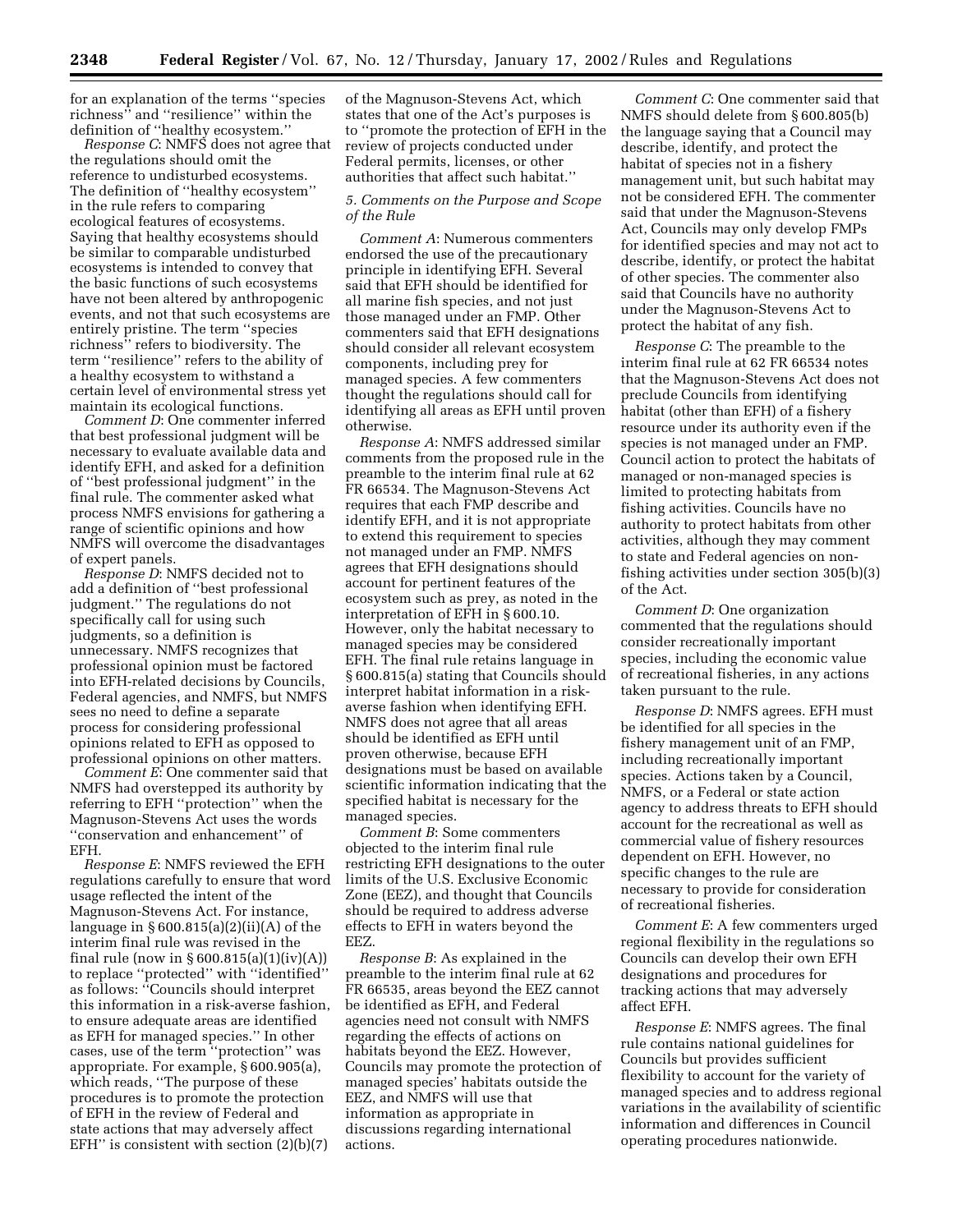### *6. Comments on Using an Ecosystem or Watershed Approach to Resource Management*

*Comment A*: A number of commenters representing non-fishing interests stated that the Magnuson-Stevens Act does not authorize a riskaverse or ecosystem approach to EFH. These commenters thought that the focus should be limited to fish species and not ecosystem principles.

*Response A*: NMFS provided a detailed response to this comment in the preamble to the interim final rule at 62 FR 66532–66533, and the response remains the same. In summary, the Magnuson-Stevens Act provides authority for the link between EFH and the managed species' contribution to a healthy ecosystem in a number of places. Ecosystem concepts are common in the statutory definitions of ''fishery resources,'' ''conservation and management,'' and ''optimum.'' The fact that the Magnuson-Stevens Act directs the Councils to address the degradation and loss of EFH from both fishing and non-fishing activities through conservation and enhancement measures further reflects support for the ecosystem-based management of marine and anadromous fisheries. Ecosystem management encourages sustainable resource use and recognizes the uncertainties inherent in management and the need to make risk-averse decisions. This regulation embraces those concepts and urges Councils to seek environmental sustainability in fishery management, within the current statutorily prescribed fishery management framework (i.e., management by FMPs).

*Comment B*: A number of commenters from Louisiana stated that the rule places too much emphasis on species managed under FMPs, to the detriment of activities that are designed to protect and restore the coastal ecosystem. The commenters expressed concern that the focus on habitat for federally managed species would undermine the importance of ecosystem components besides federally managed fish species and potentially hinder Louisiana's extensive efforts to restore coastal wetlands as authorized under the Coastal Wetlands Planning, Protection, and Restoration Act (also known as the Breaux Act).

*Response B*: The rule is intended to promote the conservation and enhancement of EFH for federally managed species through means other than traditional harvest management. The EFH provisions are designed to encourage a broader, ecosystem approach to meet the requirements of

the Magnuson-Stevens Act. NMFS recognizes the importance of Louisiana's coastal restoration efforts and is an active partner in implementing the Breaux Act. Although the final rule requires Federal agencies to consult with NMFS on any activity ''that may adversely affect EFH,'' including habitat restoration projects, EFH and ecosystem restoration can be compatible. NMFS works closely with other agencies and the private sector to ensure that restoration projects proceed expeditiously while considering and minimizing any temporary or permanent adverse effects to EFH. The rule recognizes the importance of ecosystem restoration and states that EFH may be designated for certain historic habitats for which restoration is technologically and economically feasible.

*Comment C*: Commenters from Louisiana wanted NMFS to examine the state's coastal management program and its relationship to the rule. These commenters asked NMFS to exempt from the final rule Louisiana's state programs and Federal activities in Louisiana with existing review procedures, and/or place an emphasis on programmatic consultations and General Concurrences for these actions.

*Response C*: NMFS highlighted its interaction and coordination with the states and state coastal zone management programs in the preamble to the interim final rule at 62 FR 66536. NMFS has no authority to exempt Federal and state actions in Louisiana from the EFH consultation and recommendation requirements of the Magnuson-Stevens Act. As outlined in Subpart K, NMFS encourages Federal action agencies to combine EFH consultations with other environmental review processes and to complete programmatic consultations and General Concurrences where appropriate.

## *7. Comments on the Guidance for Description and Identification of EFH in Fishery Management Plans*

*Comment A*: Where the rule states that ''EFH can be inferred'' based on a species' distribution among habitats and on information about the species' habitat requirements and behavior, one commenter wanted the rule to require that the Councils clearly identify instances when EFH is designated based on these inferences.

*Response A*: The rule provides guidance to the Councils to evaluate all available information and use specified criteria to identify EFH. In some cases, Councils may need to use their best scientific judgement. To help explain how Councils identify EFH in FMPs,

including cases where EFH is based on inferences, the final rule includes new language advising Councils to explain the analyses conducted to distinguish EFH from all habitats potentially used by a species. Councils must also demonstrate that the identification of EFH is based on the best scientific information available.

*Comment B*: Several groups of commenters expressed concern about the guidance in  $\S 600.815(a)(2)(ii)(B)$  of the interim final rule that states all habitats, including historic habitats, ''should be considered essential'' if a species is overfished and habitat loss or degradation may be contributing to the species being overfished. One of these commenters stated that this was unreasonable because not all habitat used by an overfished species is essential. Another commenter wanted NMFS to require that the Councils establish a stronger link between the loss of habitat and its contribution to overfishing before it is considered essential. Several commenters wanted this provision deleted from the rule entirely, while others wanted to see all habitat for overfished species identified as EFH. One commenter evaluated the provisions for designating EFH for overfished species in the context of the Endangered Species Act (ESA). This commenter stated that the EFH provisions appear inconsistent with the way in which NMFS evaluates habitat in the ESA. The commenter noted that in NMFS' implementation of the ESA, the agency recognizes that currently available habitat is sufficient for conservation for some species. These commenters stated that identifying EFH in areas historically used by fish may not be the best means to ensure the conservation and enhancement of EFH.

*Response B*: NMFS agrees that it might not always be appropriate to identify as EFH all current habitats as well as certain historic habitats. NMFS has changed the guidance related to determining EFH for overfished species, now in § 600.815(a)(1)(iv)(C), to state that all habitats currently used by the species ''may be considered essential'' (versus ''should be considered essential'') if a species is overfished and habitat loss or degradation may be contributing to the species being overfished. Councils should make this determination on a case-by-case basis.

All FMP conservation and management measures, including identifying the limits of EFH for overfished species, must be based on the best scientific information available. As addressed in the preamble to the interim final rule at 62 FR 66537, the rule advocates a risk-averse approach to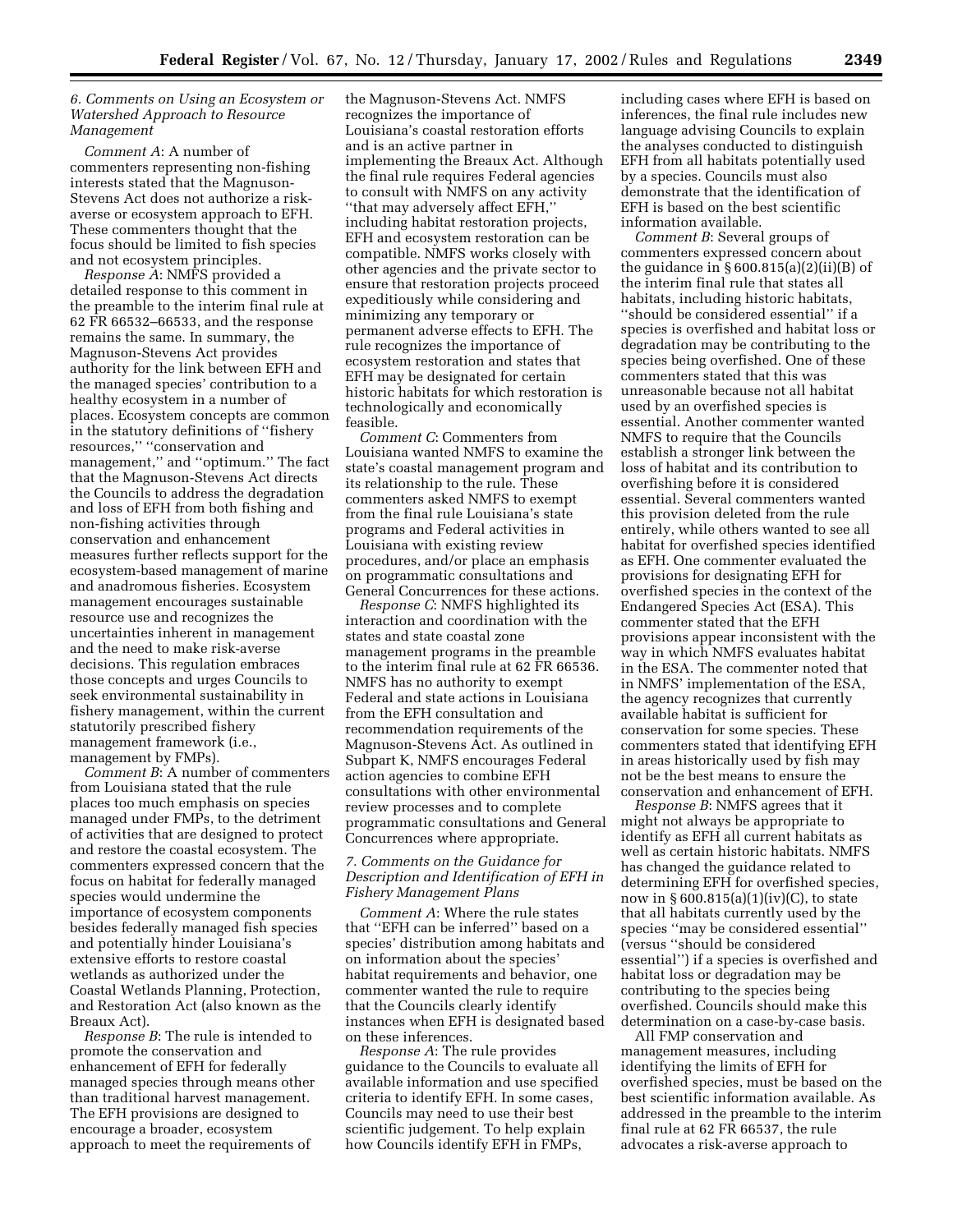identifying EFH because of the uncertainty in our knowledge of habitat and its relation to fisheries production. Councils should take particular care when inadequate information exists on overfished stocks to ensure that habitat losses do not hinder the stock rebuilding.

EFH and the habitat components of the ESA are authorized under different legislative mandates and have unique objectives. EFH must be designated for all federally managed species. Conservation and enhancement measures for EFH, if implemented by the agencies with relevant jurisdiction, should help prevent the need to list species under the ESA.

*Comment C*: One commenter wanted the guidance in  $\S 600.815(a)(2)(ii)(F)$  of the interim final rule to be deleted from the regulations. This commenter stated that the Magnuson-Stevens Act only authorizes designation of existing habitat as EFH and does not provide the authority to identify EFH for degraded or inaccessible habitat.

*Response C*: NMFS responded to similar comments in the preamble to the interim final rule at 62 FR 66534, and upon further consideration takes the same position. The provision of the rule that allows the designation of inaccessible or degraded habitat as EFH is consistent with the EFH provisions of the Magnuson-Stevens Act. Section 2 of the Magnuson-Stevens Act recognizes that habitat losses have resulted in a diminished capacity to support sustainable fisheries and that the protection of habitat is necessary to prevent overfishing and rebuild overfished stocks. The restoration of degraded or inaccessible habitats may therefore be necessary to maintain or rebuild sustainable fisheries.

*Comment D*: Several commenters wanted the final rule to restrict EFH designation to the habitat required to maintain commercial fisheries at optimal yield or another quantitative measure of the status of a stock.

*Response D*: NMFS provided a detailed response to this comment in the preamble to the interim final rule at 62 FR 66533, and, upon further consideration, still takes the same position. The Magnuson-Stevens Act states that one of its purposes is to provide for the preparation and implementation of FMPs that will achieve and maintain the optimal yield from each fishery. Therefore, NMFS has linked the guidelines for identifying EFH to sustainable fisheries as is appropriate under the Magnuson-Stevens Act. The rule states that FMPs should identify sufficient EFH to support a population adequate to

maintain a sustainable fishery and the managed species' contributions to a healthy ecosystem. When considering the EFH requirements of a managed species, the rule advises Councils to describe and identify enough habitat to support the total population, of which optimal yield is a subset, not just the individual fish that are removed by fishing.

*Comment E*: Several commenters wanted the final rule to establish incentives for improving the data available for identifying EFH. These commenters thought a research agenda should be developed to collect the information needed to identify EFH with Level 2, 3, and 4 data.

*Response E*: NMFS agrees that a prioritized EFH research agenda would be beneficial. The final rule asks the Councils to set priority research needs to improve upon the description and identification of EFH, the identification of threats to EFH from fishing and nonfishing activities, and the development of conservation and enhancement recommendations. The rule also encourages the Councils to strive to describe habitat based on the highest level of detail (i.e., Level 4). Additionally, the final rule says that Councils and NMFS should periodically review and revise the EFH components of FMPs based on available pertinent information. NMFS is working within the constraints of available funding to conduct additional research to improve the designations of EFH.

*Comment F*: One port authority stated that the EFH designations should undergo a formal rulemaking process.

*Response F*: NMFS disagrees. Councils identify EFH within the existing statutory and regulatory process for FMP development and amendment, which provides numerous opportunities for public involvement. All Council deliberations on fishery management measures are open to the public, and all Council meeting agendas are published in the **Federal Register**. Additionally, NMFS publishes notices of availability and solicits public comments for FMPs and amendments received for Secretarial review. NMFS also publishes a public notice of decision in the **Federal Register.**

*Comment G*: A member of the recreational fishing community commented that the rule should be revised to require the identification of EFH for species assemblages, not individual species. Another commenter asked that Councils describe EFH separately within each FMP rather than making broad regional designations.

*Response G*: The final rule clarifies that every FMP must describe and

identify EFH for each life stage of each managed species, but if appropriate, EFH may be designated for assemblages of species or life stages that have similar habitat requirements. If an FMP designates EFH for species assemblages, it must include a justification and scientific rationale.

*Comment H*: One Council stated that the specification that tables must be used to describe EFH may constrain the development of useful EFH descriptions. The Council stated that textual EFH descriptions would be more helpful.

*Response H*: NMFS agrees, and the final rule does not require that EFH be described in tables. The final rule clarifies that FMPs must describe and identify EFH in text and should use text and tables as appropriate to summarize information on variables that control or limit distribution, abundance, reproduction, growth, survival, and productivity.

*Comment I*: Many commenters stated that the final rule should allow the Councils to identify EFH within state and Federal waters. One commenter wanted to see EFH designations based on the biological needs of each species, not geographic or political boundaries.

*Response I*: NMFS agrees, and addressed these comments in the preamble to the interim final rule at 62 FR 66535. The Magnuson-Stevens Act requires Councils to describe and identify EFH based on the biological requirements of all life stages of the managed species, with no limitations placed on the geographic location of EFH. EFH may be designated in state or Federal waters, but may not be designated beyond the United States exclusive economic zone.

*Comment J*: One commenter from a non-fishing industry group expressed concern that EFH might be designated in upland areas where fish habitat does not exist. One commenter from a conservation group and a commenter from a fishing group recommended that Councils be allowed to designate EFH in riparian corridors and on other dry lands that influence the productivity of aquatic areas.

*Response J*: EFH is defined in the Magnuson-Stevens Act as those waters and substrate necessary to fish for spawning, breeding, feeding, or growth to maturity. The EFH regulations interpret this definition by defining "waters" and "substrate." "Waters include aquatic areas and their associated physical, chemical, and biological properties that are used by fish and may include aquatic areas historically used by fish where appropriate. ''Substrate'' includes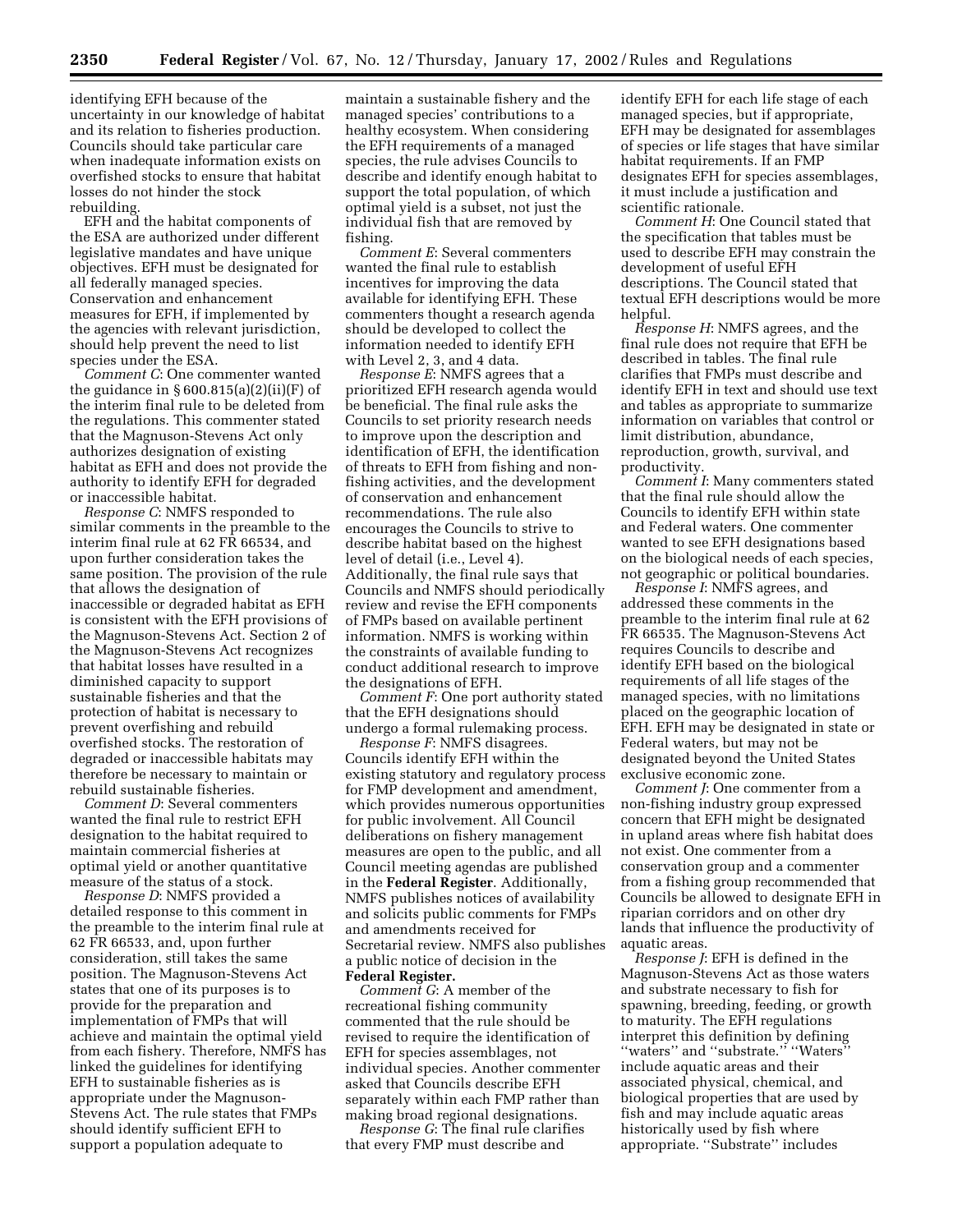sediment, hard bottom, structures underlying the waters, and associated biological communities. EFH can only be designated in aquatic areas. EFH cannot be designated in riparian habitat or on dry land, although actions in these areas that may adversely affect EFH do require consultation with NMFS. The definition of ''adverse effect'' in the final rule clarifies that adverse effects to EFH may result from actions occurring within EFH or outside of EFH.

*Comment K*: Several commenters, including fishing and non-fishing groups and some government agencies, expressed concern that the EFH designations made under the interim final rule are extremely broad. Nonfishing groups commented that NMFS arbitrarily designated all habitat as EFH rather than designating ''necessary'' or ''essential'' habitats, as the statute requires. In contrast, one commenter thought that the guidance in § 600.815(a)(2)(ii) of the interim final rule that asks the Councils to identify EFH as the habitats areas ''valued most highly'' and ''most commonly used'' was not sufficiently inclusive to capture all the areas that should be identified as EFH.

*Response K*: Councils were justified in designating broad areas as EFH based on the guidance in the interim final rule. For many species there is little available scientific information linking the biological requirements of managed species to specific habitats. In such cases the rule encourages Councils to interpret available information in a riskaverse fashion. Moreover, NMFS is undertaking research in several regions to obtain additional scientific information. As further information becomes available, EFH designations will be refined.

NMFS has also taken steps to clarify in the final rule that EFH identification should emphasize necessary habitats for fish, based on available information. To reduce confusion about what habitats generally should be considered essential, the final rule omits language from the interim final rule saying that ''habitats of intermediate or low value may also be essential, depending on the health of the fish population'' because this concept is covered elsewhere in the rule. The final rule also clarifies that if sufficient information is available, EFH should be identified as the habitats supporting the highest relative abundance; growth, reproduction, or survival rates; and/or production rates within the geographic range of a species. Furthermore, the final rule encourages Councils to identify EFH based on the highest level of information available, and states that EFH should not be

designated if there is no information available and if habitat usage cannot be inferred from other means, such as information on a similar species.

*Comment L*: Two conservation groups expressed concern about specific elements of Amendment 14 to the Pacific Coast Salmon FMP.

*Response L*: These comments were not relevant to the EFH regulations.

### *8. Comments on the Sources and Quality of Information Used to Identify EFH*

*Comment A*: Commenters representing fishing and non-fishing interests and environmental groups wanted to see NMFS use all good quality information to identify EFH. Some of these commenters wanted the standard of ''best scientific information'' to be replaced with a standard of ''best available information from all sources,'' including fishing interests. Some commenters also wanted this standard of information to extend to NMFS' EFH Conservation Recommendations.

*Response A*: Section 600.815(a)(1)(ii)(B) of the final rule reflects that Councils should use information from the best available sources to identify EFH, including peerreviewed literature, unpublished scientific reports, data files of government resource agencies, fisheries landing reports, and other sources of information. As stated in the preamble to the interim final rule at 62 FR 66536, NMFS intended to have the Councils use the best available information from a variety of sources, and the Magnuson-Stevens Act requires NMFS to consult with participants in the fishery before submitting its recommendations to the Councils to assist in developing the EFH components of FMPs. However, all information should be evaluated with regard to reliability, so the final rule clarifies that Councils should consider different types of information according to its scientific rigor. NMFS intends to continue using the best available sources of information to develop EFH Conservation Recommendations to Federal and state agencies.

*Comment B*: One marine conservation group thought the requirement that Councils must demonstrate their use of best available science in the identification of EFH may place an inappropriate burden of proof on the Councils.

*Response B*: The final rule maintains the requirement that Councils demonstrate that the best scientific information available was used in the description and identification of EFH, consistent with national standard 2. Section 301(a) of the Magnuson-Stevens

Act requires all fishery management plans, and any regulation promulgated to implement such plans, to be consistent with the national standards. National standard 2 requires that fishery conservation and management measures be based on the best scientific information available. Applying this standard to the identification of EFH is appropriate and necessary to comply with the Magnuson-Stevens Act.

*Comment C*: A commenter representing non-fishing industry interests wanted the final rule to require the Councils to record, and make available for public review and comment, the scientific basis for all Council decisions. Another commenter wanted to require a list of all judgments for which data were not available and recommended that this list of data gaps be used to set a research agenda.

*Response C*: All Council deliberations on fishery management measures are open to the public, and adopted measures must be based on the best scientific information available. The final rule clarifies that FMPs should identify species-specific habitat data gaps. The final rule also clarifies that FMPs should contain recommendations for research needed to improve upon the description and identification of EFH, the identification of threats to EFH from fishing and non-fishing activities, and the development of conservation and enhancement measures for EFH.

# *9. Comments on the Four-Level Approach for Organizing EFH Data*

*Comment A*: As discussed separately above, NMFS received numerous general comments in favor of implementing the regulations without substantial changes, many of which mentioned specific support for the approach used in the interim final rule for organizing information used to designate EFH.

*Response A*: The final rule retains the four-level approach for organizing information used to designate EFH. However, the final rule clarifies that Level 1 information encompasses a variety of types of distribution data, which may be derived from systematic presence/absence sampling and/or may include information collected opportunistically. Since distribution data are lacking for a number of managed species, especially in Alaska, the final rule clarifies that habitat use for a given species or life stage may be inferred, if appropriate, based on information on a similar species or another life stage. The final rule also clarifies that if there is no information on a given species or life stage, and habitat usage cannot be inferred from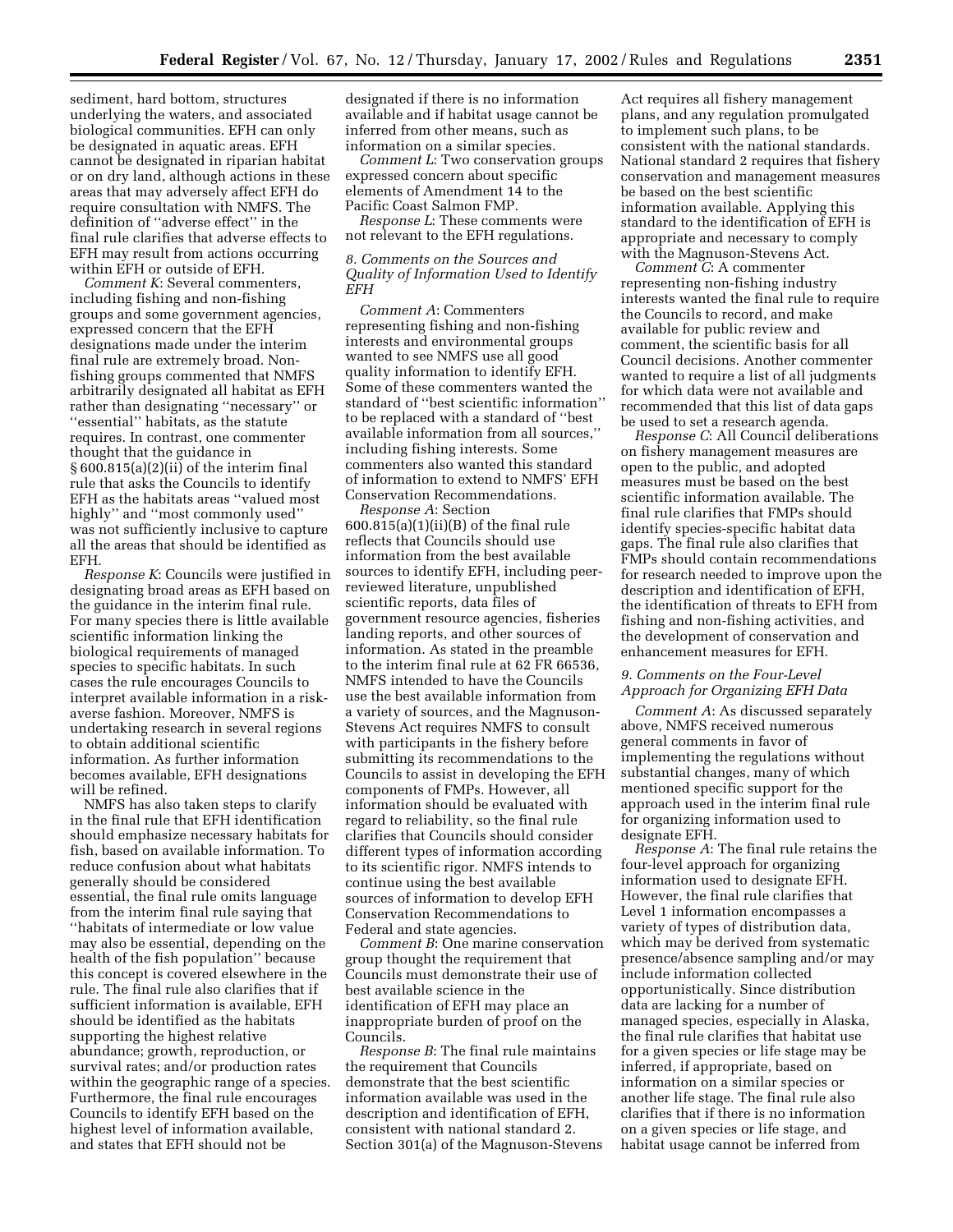other means, EFH should not be designated.

*Comment B*: One commenter recommended that NMFS develop an incentives program or funding mechanism to encourage data collection to support identifying EFH with Level 3 or 4 data, as described in the interim final rule. Another commenter said that EFH should be categorized and prioritized according to its availability, vulnerability, and utilization.

*Response B*: For most species managed under the Magnuson-Stevens Act, available information on habitat requirements falls into Levels 1 or 2 (distribution or relative abundance data). NMFS agrees that having Level 3 or 4 data (rates of habitat-related growth, reproduction, or survival, or production rate data) would enable the Councils to refine the designations of EFH. NMFS is pursuing budget initiatives and partnerships with others to encourage the development of this type of information. Regarding the characterization and prioritization of EFH, NMFS agrees that the categories mentioned by the commenter are valid considerations for evaluating habitats. However, NMFS does not agree that the regulations should require EFH to be categorized, because requisite information to categorize EFH in this fashion is not available in many cases. Where Councils have more information on the ecological importance or vulnerability of portions of EFH, they may identify those areas as Habitat Areas of Particular Concern.

*Comment C*: One commenter said that further mechanisms are necessary to delineate important habitats based on habitat characteristics rather than the distribution of fish species. The commenter recommended adding to the regulations guidance that is complementary to the four-level approach but is based on an assessment of ecological significance and function of habitat.

*Response C*: NMFS agrees that where sufficient information is available, EFH designations should specify those habitat features that contribute most to the growth, reproduction, and survival of managed species (Level 3) or, ideally, those habitats with the highest production rates (Level 4) for each species. The final rule clarifies that this type of information, if available, should be used to identify EFH as the habitats supporting the highest growth, reproduction, survival, and/or production rates within the geographic range of a species. Currently, however, in most cases the best available scientific information is fish distribution (Level 1) or relative

abundance (Level 2) data. Additional guidance linking EFH to habitat function, beyond the clarification mentioned above, is not necessary at this time because the rule already explains how to use Level 3 and 4 information to identify habitats with the highest ecological function for managed species.

## *10. Comments on the Guidelines for Determining the Limits of EFH*

*Comment A*: One commenter representing waterfowl management efforts said that the importance of longterm sustainability of coastal wetlands habitat is overshadowed by the narrow focus of the EFH regulations on achieving optimal yield from a fishery.

*Response A*: As explained in the preamble to the interim final rule at 62 FR 66533, the Magnuson-Stevens Act states that FMPs must achieve the optimum yield from each fishery on a continuing basis, and determinations of optimal yield should take into account the protection of marine ecosystems. There is no inherent inconsistency between the overall objectives of promoting the conservation of coastal wetlands for waterfowl and promoting the conservation of EFH that is necessary to support a sustainable fishery and the managed species' contribution to a healthy ecosystem (including avian predators of managed species). However, specific wetlands management activities may not always advance both these objectives, and should be evaluated on a case-by-case basis.

*Comment B*: An alliance of Pacific northwest conservation groups commented that habitats that were historically used by salmon but are currently degraded or inaccessible should be included in EFH.

*Response B*: NMFS agrees that EFH should include historic habitats in certain circumstances. The final rule retains language in § 600.815(a) allowing the inclusion of such habitats as EFH, provided that the habitats are necessary to support rebuilding the fishery and that restoration is technologically and economically feasible.

*Comment C*: One organization commented that the Magnuson-Stevens Act defines EFH in terms of life history characteristics for managed species, whereas the interim final rule interprets EFH in terms of productivity.

*Response C*: The guidelines for determining the limits of EFH emphasize the habitat functions that have the most benefits to fish during the life stages contained in the statutory definition of EFH: spawning, breeding,

feeding, and growth to maturity. Thus, the guidelines refer to habitats that support the highest productivity of managed species at each life stage. The regulations must make this connection between species and productivity to offer guidance on how to identify EFH based on the habitat needs of managed species at each life stage.

*Comment D*: One commenter asked who will determine whether it is economically feasible to restore degraded or inaccessible habitat in connection with the provision of the interim final rule that allows Councils to identify such areas as EFH.

*Response D*: The final rule retains language from the interim final rule saying that the Secretary and the appropriate Council(s) determine whether, for purposes of potentially identifying degraded or inaccessible aquatic habitat as EFH, restoration of such habitats is technologically and economically feasible. Through the Magnuson-Stevens Act process for developing FMPs and amendments, there are numerous opportunities for public comment on any proposal to designate degraded or inaccessible habitat as EFH, including the economic feasibility or infeasibility of restoration.

#### *11. Comments on the Relationship Between EFH and Critical Habitat*

*Comment A*: Several commenters said that EFH should be restricted to waters and substrate only and must always be greater than or equal to ''critical habitat'' identified for managed species that are listed as threatened or endangered under the ESA. Several other commenters thought it was inappropriate for the interim final rule to state a relationship between EFH and "critical habitat" that will always apply for ESA listed species. These commenters thought that the extent of EFH for listed species should be left to the Councils to decide on a case-by-case basis.

*Response A*: In the preamble to the interim final rule at 62 FR 66537, NMFS responded to similar comments that were critical of the corresponding provision in the proposed rule, and noted that the interim final rule contained modifications to help distinguish between EFH and critical habitat. NMFS maintained that it is appropriate for the rule to state that EFH will always be greater than or equal to the aquatic portions of critical habitat because, for example, important adult marine habitats for endangered salmonids have not been identified as critical habitat. Upon further consideration of this issue, NMFS agrees that there could conceivably be some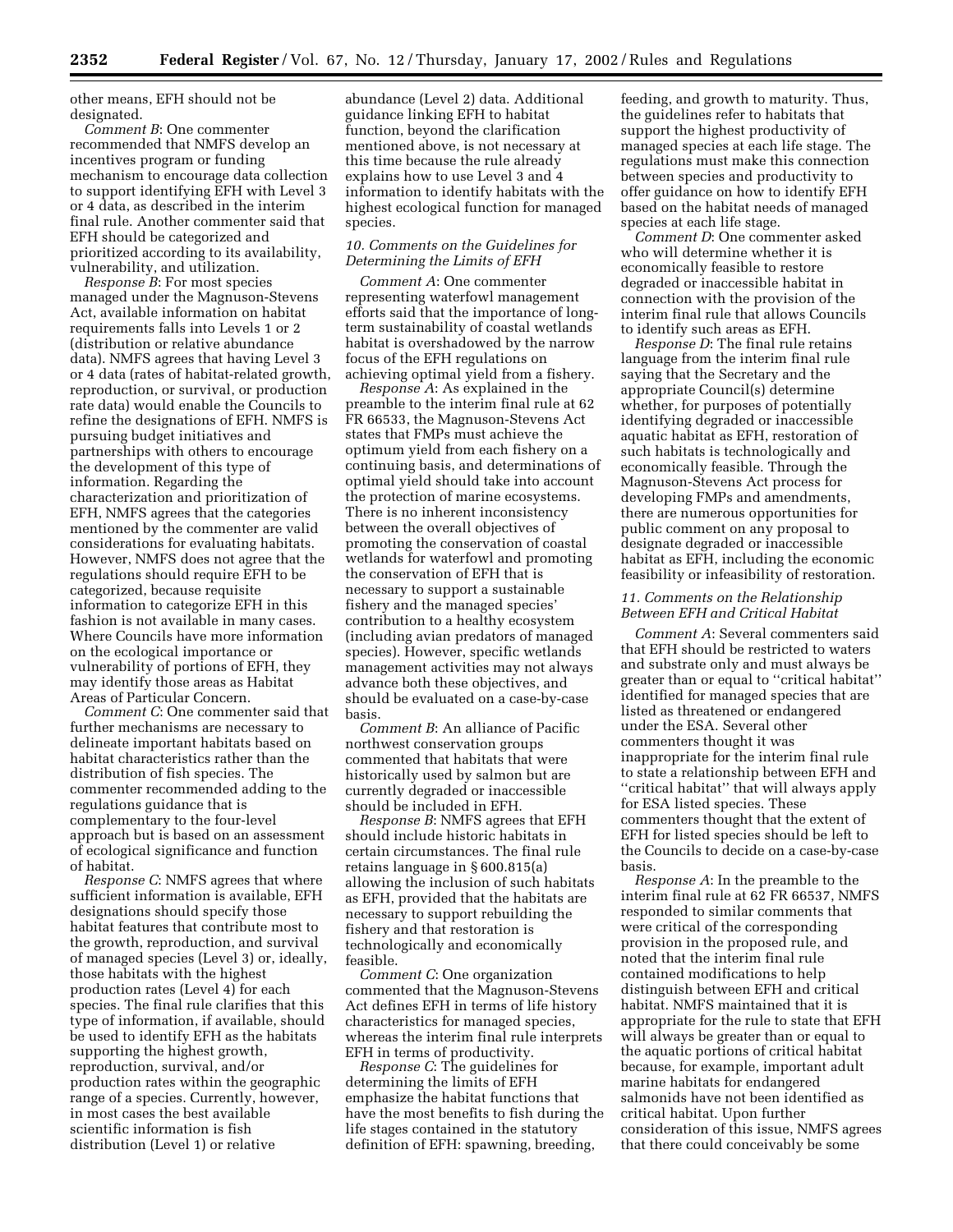circumstances where this relationship between EFH and critical habitat might not be appropriate, so the word ''always'' is not appropriate in this provision of the regulations. The term ''will'' in the EFH regulations is used descriptively and does not denote an obligation to act, but apparently the use of ''will'' in combination with ''always'' implied to some readers a mandatory requirement. Therefore, the final rule states that areas described as EFH ''will normally'' (rather than ''will always'') be greater than or equal to aquatic areas that have been identified as critical habitat. NMFS agrees with the commenters who stated that EFH must be limited to aquatic areas.

*Comment B*: One commenter addressed the explanation in the preamble to the interim final rule at 62 FR 66537 stating that directed fishing of listed species is not permitted. This commenter said that rather than focus on non-fishing related threats to managed species that are listed under the ESA, NMFS should control indirect fishing effects on listed runs (which NMFS assumes to mean bycatch).

*Response B*: Salmon managed under the Pacific Coast Salmon FMP and the Atlantic Salmon FMP are the only species that currently are both listed under the ESA and managed under the Magnuson-Stevens Act. The 1996 amendments to the Magnuson-Stevens Act included a new requirement that fishery management measures minimize bycatch and, to the extent bycatch cannot be avoided, minimize the mortality of bycatch. Amendment 14 to the Pacific Coast Salmon FMP addresses this requirement by providing guidance for minimizing salmon bycatch and bycatch mortality, and by establishing salmon bycatch reporting specifications. The Atlantic Salmon FMP minimizes bycatch by prohibiting the possession of Atlantic salmon in the EEZ. The Magnuson-Stevens Act also requires evaluation of threats to EFH from nonfishing activities, so NMFS cannot divert all efforts to bycatch reduction at the expense of addressing threats from activities other than fishing.

### *12. Comments on the Effects of Fishing on EFH*

*Comment A*: Some commenters expressed concern that the EFH regulations imply that fishing is the major, if not only, cause of habitat degradation.

*Response A*: NMFS disagrees with the commenters' perception of the interim final rule. Fishing and non-fishing activities have potential adverse effects on habitat and the regulations address both. The regulations provide guidance

to Councils and procedures for Federal agencies on how to address adverse effects from non-fishing activities on EFH. The Magnuson-Stevens Act specifically requires that FMPs minimize to the extent practicable adverse fishing effects on EFH, so the regulations also include sections that focus on habitat impacts from fishing.

*Comment B*: One commenter expressed concern that the EFH provisions are being used arbitrarily to prevent the use of certain fishing gears, rather than to protect EFH based on scientific information.

*Response B*: NMFS disagrees with the commenter's opinion. The EFH provisions require Councils to minimize to the extent practicable the adverse effects on EFH caused by fishing. The Magnuson-Stevens Act and the EFH regulations address impacts caused by fishing activities in general and do not target specific gear types. Councils must evaluate the effects of all fishing activities (e.g., each gear type) on EFH, and fishery management measures must be based on the best scientific information available.

*Comment C*: One commenter from the commercial fishing community remarked that the size and duration of time/area closures, mentioned in the EFH regulations as an option for managing adverse effects from fishing, must be considered carefully since these management measures can impact the socioeconomic status of fishermen and their families.

*Response C*: NMFS agrees. By including the language ''to the extent practicable'' in the requirement to minimize adverse fishing impacts, Congress intended for fishery managers to take both ecological and socioeconomic effects of measures into consideration in determining whether it is appropriate to adopt particular management measures. The final rule clarifies the guidance to Councils for determining whether it is practicable to minimize an adverse effect from fishing, and states that Councils should consider the nature and extent of the adverse effect on EFH and the long and shortterm costs and benefits of potential management measures to EFH, associated fisheries, and the nation.

## *13. Comments on the Evaluation of the Effects of Fishing*

*Comment A*: One commenter expressed concern about the quality of information that Councils were using to conduct assessments of the effects of fishing on EFH as required by the interim final rule, and recommended that NMFS provide Councils with a standard of review for non-scientific

information such as ''gray'' literature, videos, and anecdotal information. Other commenters suggested that NMFS provide guidance to Councils for how to fulfill their obligation to minimize adverse fishing effects on EFH to the extent practicable when information is lacking.

*Response A*: NMFS agrees that further guidance is warranted to explain how Councils should consider available information. The final rule clarifies the requirement for Councils to examine the effects of fishing on EFH, and refers to this analysis as an ''evaluation'' rather than an ''assessment'' to avoid confusion with the requirement to perform an EFH Assessment during consultations as described in Subpart K. The final rule retains language from the interim final rule advising Councils to complete the evaluation using the best scientific information available, as well as other appropriate information sources, as available. When information is lacking, or when Councils use nonpeer-reviewed or non-scientific information to augment the evaluation, the final rule states that Councils should consider the different types of available information according to its scientific rigor.

*Comment B*: Several commenters said that Councils did not adequately evaluate adverse effects from fishing in their EFH FMP amendments and urged NMFS to establish specific requirements, such as requiring Councils to classify the level of impacts according to gear type, to guide Councils in completing fishing impact evaluations.

*Response B*: The EFH regulations require Councils to evaluate the potential adverse effects of fishing activities on EFH so that Councils will be informed when making decisions regarding minimization of adverse effects to EFH from fishing. NMFS did not fully approve those EFH FMP amendments that did not meet this requirement.

Based upon experience implementing the interim final rule, NMFS agrees that the regulations should clarify the requirements for conducting fishing impact evaluations, and NMFS has modified the rule accordingly. Specifically, the final rule requires Councils to describe each fishing activity, review and discuss all available relevant information (such as information regarding the intensity, extent, and frequency of any adverse effect on EFH; the type of habitat within EFH that may be affected adversely; and the habitat functions that may be disturbed), and provide conclusions regarding whether and how each fishing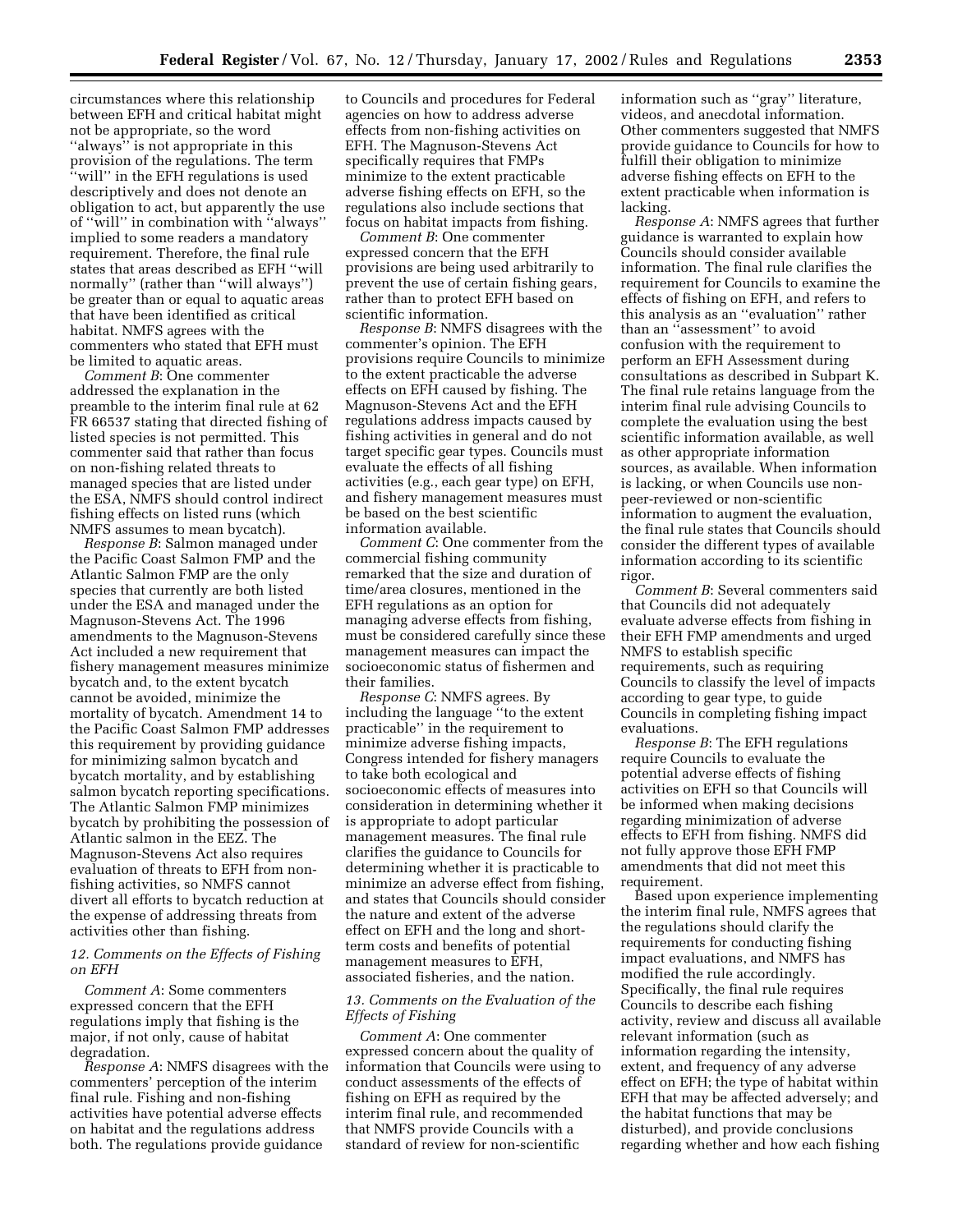activity adversely affects EFH. The final rule also clarifies that Councils should consider the cumulative impacts of multiple fishing activities on EFH in the fishing impact evaluation.

*Comment C*: Two commenters recommended that the EFH regulations be revised to advise Councils to document and assess in FMPs all management actions taken prior to the enactment of the EFH provisions that benefit habitat before recommending new measures to conserve and enhance EFH.

*Response C*: NMFS agrees that it is useful for Councils to document and consider any past management actions that provide habitat protection. The final rule recommends that Councils list past management actions that minimize potential adverse effects on EFH and describe the benefits of those actions to EFH in the evaluation of fishing impacts on EFH.

## *14. Comments on the Threshold That Requires Councils to Minimize Adverse Effects of Fishing on EFH*

*Comment A*: One commenter questioned use of the words ''prevent'' and ''mitigate'' in the portion of the EFH regulations that states, ''Councils must act to prevent, mitigate, or minimize any adverse effects from fishing, to the extent practicable...'' The commenter indicated that use of these words is inappropriate since the Magnuson-Stevens Act only authorizes Councils to ''minimize'' adverse fishing effects on EFH.

*Response A*: NMFS disagrees. By using the words ''prevent'' and ''mitigate'' in this provision of the EFH regulations, NMFS' intent is to give Councils the flexibility to adopt the approach that is most suitable to meet the statutory obligation to minimize adverse fishing effects on EFH. For instance, it might be more effective for Councils to act to prevent particularly damaging adverse effects rather than allowing all types of effects to occur with some degree of minimization.

*Comment B*: The interim final rule stated that Councils must minimize to the extent practicable adverse effects on EFH from fishing if there is evidence that a fishing practice is having an identifiable adverse effect on EFH. Some commenters from conservation groups were pleased that NMFS replaced the word ''substantial'' (from the proposed rule) with ''identifiable,'' stating that ''identifiable'' is closer to the intent of the statute in terms of indicating the threshold at which Councils must take action to minimize adverse fishing effects to EFH. Others expressed concern that the word ''identifiable'' is

inappropriate since this language does not appear in the Magnuson-Stevens Act and may still raise the threshold for action above that set by the Act. Commenters also expressed concern that the need to demonstrate an ''identifiable'' adverse effect might lead the Councils to inaction. Furthermore, commenters questioned the meaning of the descriptors for the term ''identifiable,'' offered in both the preamble to the interim final rule and the draft technical guidance manual, that ''identifiable means both more than minimal and not temporary in nature.'' Some commenters recommended that the EFH regulations require Councils to demonstrate adverse impacts scientifically and make the specific connection between adverse impacts and reduced stock productivity before taking action to minimize these impacts.

*Response B*: As discussed in the preamble to the interim final rule at 62 FR 66538, NMFS' intent was to provide guidance to Councils for determining when to act to minimize adverse fishing effects to EFH. Such action is warranted to regulate fishing activities that reduce the capacity of EFH to support managed species, not fishing activities that result in inconsequential changes to the habitat. In response to commenters' concern over the word ''identifiable'' in the interim final rule, NMFS modified this section to read, ''Councils must act to prevent, mitigate, or minimize any adverse effects from fishing, to the extent practicable, if there is evidence that a fishing activity adversely affects EFH in a manner that is more than minimal and not temporary in nature'' based on the Councils' evaluation of the potential adverse effects of fishing. Temporary impacts are those that are limited in duration and that allow the particular environment to recover without measurable impact. Minimal impacts are those that may result in relatively small changes in the affected environment and insignificant changes in ecological functions.

It is not appropriate to require definitive proof of a link between fishing impacts to EFH and reduced stock productivity before Councils can take action to minimize adverse fishing impacts to EFH to the extent practicable. Such a requirement would raise the threshold for action above that set by the Magnuson-Stevens Act. The final rule encourages Councils to use the best available science as well as other appropriate information sources when evaluating the impacts of fishing activities on EFH, and to consider different types of information according to its scientific rigor.

*Comment C*: Several conservation groups criticized Councils for not adopting any new measures to minimize adverse effects from fishing activities and requested that NMFS require in the EFH regulations that new measures be taken to comply with the Magnuson-Stevens Act. Many of the same groups commented that NMFS should develop documentation requirements for Councils to demonstrate compliance with the requirement to minimize adverse fishing impacts to EFH to the extent practicable.

*Response C*: The final rule clarifies that Councils should document compliance with the requirement to minimize to the extent practicable adverse effects on EFH caused by fishing. When there is evidence that a fishing activity adversely affects EFH in a manner that is more than minimal and not temporary in nature, Councils should identify in FMPs a range of potential new actions that could be taken to address adverse effects on EFH; include an analysis of the practicability of potential new actions; and adopt any new measures that are necessary and practicable. However, new measures may not be necessary in all cases. The final rule requires that FMPs explain the reasons for Councils' conclusions regarding the past and/or new actions that minimize to the extent practicable the adverse effects of fishing on EFH.

*Comment D*: One commenter suggested that NMFS revise the EFH regulations to require Councils to adopt framework measures to address fishing impacts.

*Response D*: NMFS disagrees with this suggestion. It is not necessary or appropriate to add a requirement to the EFH regulations that Councils use framework measures as the mechanism to address fishing impacts. Rather, Councils should decide which administrative approach is most appropriate to use to meet the requirements of the EFH provisions.

*Comment E*: Several conservation groups recommended that each fishing activity be prohibited until it can be demonstrated that the activity does not adversely affect EFH.

*Response E*: NMFS disagrees. The approach suggested by the commenters would not be consistent with the statutory requirement to minimize adverse effects on EFH ''to the extent practicable'' and would have significant adverse socioeconomic impacts. The EFH provisions of the Magnuson-Stevens Act and the EFH regulations provide adequate mechanisms to evaluate the effects of fishing activities on EFH and ensure the minimization of adverse impacts on such habitat.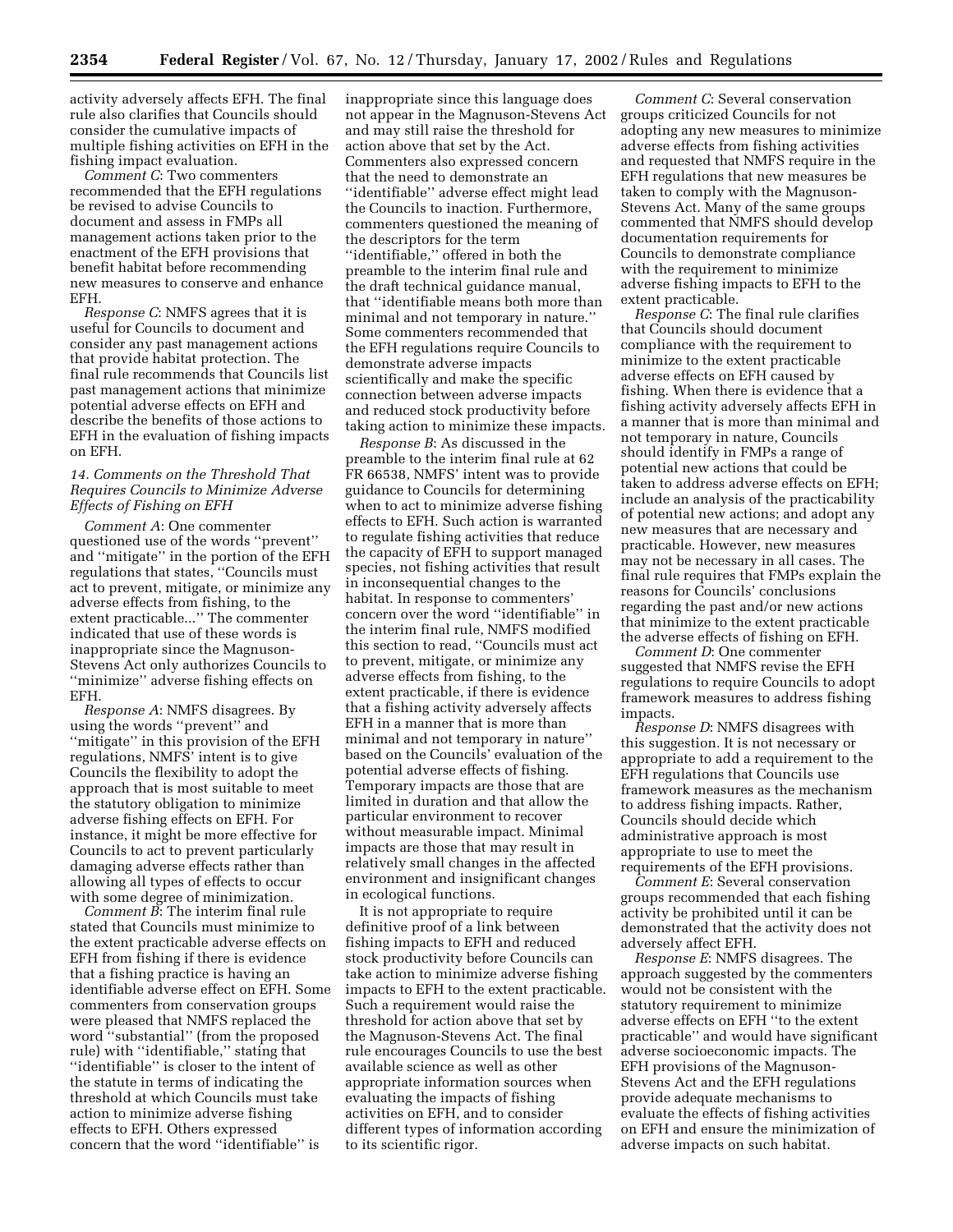*Comment F*: Two commenters recommended that NMFS provide clearer guidance on how to interpret the term ''practicable'' and how Councils should carry out practicability analyses to comply with the statutory requirement to minimize to the extent practicable adverse effects on EFH caused by fishing. Another commenter noted that the phrase ''consistent with national standard 7'' in the section on conducting practicability analyses is unnecessary since all actions must be consistent with national standard 7 under the Magnuson-Stevens Act.

*Response F*: The final rule clarifies the guidance for considering practicability. The revised language eliminates redundancy and advises Councils to consider long- and short-term costs and benefits of potential management measures to EFH, associated fisheries, and the nation. The final rule retains a reference to national standard 7 to provide context for the consideration of the costs and benefits of potential management measures.

*Comment G*: One commenter requested that NMFS reinsert the words ''the marine ecosystem'' in place of ''EFH'' in the following passage from § 600.815(a)(3)(iv) of the interim final rule: ''Councils should consider whether, and to what extent, the fishing activity is adversely impacting EFH...'' The commenter stated that the language used in the proposed rule was a more accurate reflection of the spirit of the Magnuson-Stevens Act.

*Response G*: NMFS disagrees. The Magnuson-Stevens Act requires Councils to address the effects of fishing on EFH, not on the entire marine ecosystem. The final rule incorporates editorial changes to eliminate redundancy, and therefore omits language cited by the commenter. The cited paragraph appears at § 600.815(a)(2)(iii) of the final rule.

*Comment H*: One commenter suggested that the EFH regulations clarify that Councils must address the effects of fishing covered under one FMP on EFH covered under another FMP.

*Response H*: NMFS agrees. The final rule clarifies that each FMP must minimize to the extent practicable adverse effects from fishing on EFH, including EFH designated under other Federal FMPs. The final rule also clarifies that each FMP must contain an evaluation of the potential adverse effects of fishing on EFH designated under the FMP, including effects of each fishing activity regulated under the FMP or other Federal FMPs.

*Comment I*: Several commenters recommended that NMFS revise the EFH regulations to indicate what constitutes grounds for disapproval of the portion of FMPs pertaining to minimization of fishing impacts.

*Response I*: Disapproval is warranted if an FMP or amendment is not consistent with the national standards, other provisions of the Magnuson-Stevens Act, or other applicable law. The EFH regulations provide guidance on meeting the EFH requirements of the Act, and failure to follow the guidance may lead to disapproval or partial approval of an FMP or amendment. It is unnecessary to state the grounds for disapproval in the regulations.

*Comment J*: One commenter recommended that NMFS require Councils to coordinate with states and other authorities to provide conservation recommendations when Council-managed fisheries adversely affect EFH outside Federal jurisdiction.

*Response J*: The Magnuson-Stevens Act does not authorize NMFS to require Councils to coordinate with or provide recommendations to states or other authorities, although Councils have authority under the Act to provide recommendations to states regarding actions that may affect the habitat of species under Council jurisdiction. When Council-managed fisheries adversely affect EFH in state waters, the Council should coordinate with the affected state(s) when developing management strategies.

## *15. Comments on the Identification of Specific Industries with Potential Adverse Effects on EFH*

*Comment A*: Two commenters thought that the final rule should identify specific industries that adversely impact EFH.

*Response A*: During the comment period for the proposed rule, many commenters objected to their particular industries or activities being highlighted as having potential adverse effects on EFH. Many pointed out that non-fishing activities do not always adversely impact fish habitat. Some industries pointed out that they are involved in restoration efforts and that some of their activities have been documented as producing positive effects on fisheries, not adverse effects. In the preamble to the interim final rule at 62 FR 66540, NMFS acknowledged that many industries take certain actions specifically to improve fish habitat even if other activities conducted by the industry may adversely affect fish habitat. Therefore, the final rule avoids singling out specific industries or activities that have the potential to adversely affect EFH.

*Comment B*: One port authority asked NMFS to clarify that ''non-water dependent activities,'' as used in the interim final rule, excludes port development and maintenance activities. The commenter's request extended to other location-dependent activities such as bridge and utility/ cable-line installation and maintenance.

*Response B*: Although NMFS has removed from the regulations the reference to specific non-water dependent activities, any Federal action that may adversely affect EFH is subject to consultation regardless of water dependency.

*Comment C*: Several non-fishing industry commenters asked NMFS to explain its authority for asking the Councils to identify non-fishing activities, and stated that the Magnuson-Stevens Act appears only to provide authority to identify fishing activities.

*Response C*: NMFS addressed this concern in the preamble to the interim final rule at 62 FR 66539–66540 and continues to disagree that its authority is limited to addressing fishing activities. One of the stated purposes of the Magnuson-Stevens Act is to promote the protection of EFH through the review of projects conducted under Federal permits, licenses, or other authorities that affect, or have the potential to affect, such habitat. These projects include non-fishing activities. Section 303(a)(7) of the Magnuson-Stevens Act requires FMPs to address the effects of fishing on EFH and identify other actions to encourage the conservation and enhancement of EFH. The statute does not limit these measures to pertain only to fishing activities. A necessary first step to identifying conservation and enhancement measures is to identify adverse effects.

*Comment D*: One commenter representing non-fishing industry interests wanted the final rule to require that FMPs document actual adverse effects to EFH, rather than potential adverse effects.

*Response D*: NMFS disagrees. Documentation of actual adverse effects in most cases depends on site-specific factors, whereas the intent of this portion of the rule is to identify the types of activities that can commonly cause adverse effects. The final rule omits language stating that FMPs must identify activities that ''have the potential to adversely affect EFH'' and instead says that FMPs must identify activities ''that may adversely affect EFH.'' This change will make the standard for identifying threats to EFH consistent with the standard for actions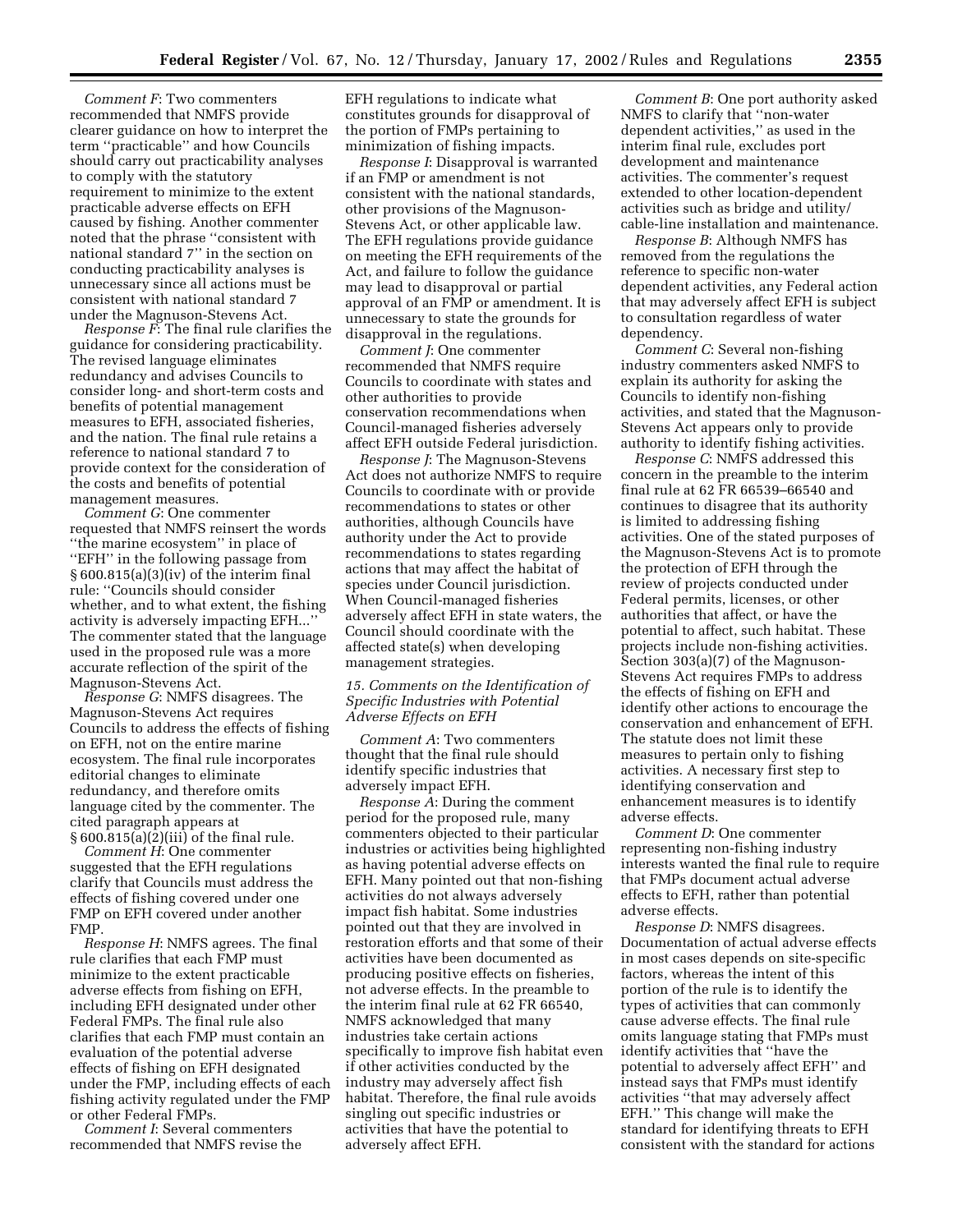that require consultation under section 305(b)(2)of the Magnuson-Stevens Act.

## *16. Comments on Cumulative Impacts Analysis*

*Comment A*: Many commenters, primarily environmental organizations and some individual commenters, wanted the final rule to mandate that the FMPs contain a cumulative impacts analysis of fishing and non-fishing activities on EFH.

*Response A*: NMFS agrees that FMPs should provide an analysis of cumulative impacts, but does not agree that such an analysis should be mandatory. The final rule clarifies that, to the extent feasible and practicable, FMPs should analyze how the cumulative impact of fishing and nonfishing activities influence the function of EFH on an ecosystem or watershed scale.

*Comment B*: Commenters representing non-fishing interests asked that cumulative impact analysis concentrate on a more clearly defined and focused group of watershed activities. The commenters also wanted to know what time period the cumulative impact analysis should address and why cumulative risk assessments would be conducted at all, since they are likely to be time consuming and expensive.

*Response B*: NMFS has clarified the cumulative impacts analysis language in the final rule. A cumulative impacts analysis is intended to evaluate the effect on EFH of impacts occurring within a watershed or marine ecosystem that may result from individually minor but collectively significant actions. It should consider the effects of all actions that affect the quantity and/or quality of EFH spanning a time frame deemed appropriate by the Councils. The resulting analysis will improve NMFS' and the Councils' ability to examine actions within a watershed or marine ecosystem that adversely affect EFH and will highlight the potential for future concerns. The final rule retains language stating that the FMPs should contain such an analysis to the extent feasible and practicable.

*Comment C*: One commenter requested that the word ''minor'' be removed from the description of what can cause cumulative impacts from § 600.815(a)(6) of the interim final rule.

*Response C*: NMFS disagrees. The intent of a cumulative impacts analysis is to address potential effects of actions that may appear minor individually, yet have more serious consequences when viewed in the aggregate. Thus, the final rule retains language stating that cumulative impacts can result from

individually minor, but collectively significant actions taking place over a period of time.

*Comment D*: One commenter stated that the final rule should require the Councils to gather data to analyze cumulative impacts and that the quantity and quality of data should guide the conclusions on cumulative impacts. The commenter also wanted the FMPs to indicate which impacts are supported by data.

*Response D*: National standard 2 requires that all conservation and management measures, including those that arise from a cumulative impacts analysis, be based upon the best scientific information available. NMFS agrees that the quantity and quality of available data should guide Councils' conclusions on cumulative impacts, although Councils should also consider that cumulative impacts may not be easily discernable from available data.

### *17. Comments on the Guidance for Identifying Actions to Encourage the Conservation and Enhancement of EFH*

*Comment A*: Two commenters addressed the guidance for general conservation and enhancement recommendations found in § 600.815(a)(7)(ii) of the interim final rule. One of the commenters focused on the statement that ''Activities that may result in significant adverse effect on EFH should be avoided where less environmentally harmful alternatives are available.'' The commenter questioned the use of the term ''significant'' here as opposed to ''identifiable'' in § 600.815(a)(3) of the interim final rule and said that NMFS appears to be condoning an increased level of habitat disturbance for nonfishing activities. The commenter also suggested replacing ''should be avoided'' with ''will be avoided'' in this sentence. Another commenter, representing non-fishing interests, wanted NMFS to delete the reference to ''protecting'' EFH in this portion of the regulations.

*Response A*: In the final rule NMFS deleted a large portion of the section entitled ''Conservation and enhancement'' that appeared in the interim final rule at  $\S$  600.815(a)(7), including the language referenced by the commenters. The deleted paragraphs contained general recommendations and options for EFH conservation and enhancement to assist Councils in developing the required provision of FMPs discussing measures to conserve and enhance EFH. However, NMFS determined that such general recommendations do not need to be codified in regulations and that

including this information in the final rule could lead to confusion since the general recommendation might not apply equally in all areas. The shortened section dealing with conservation and enhancement recommendations appears in the final rule at § 600.815(a)(6).

*Comment B*: One commenter wanted NMFS to clarify that habitat creation should be reserved for mitigating habitat losses or restoring native fish populations and should not alter natural habitats.

*Response B*: As discussed above, the rule no longer contains any general recommendations for habitat creation or other methods to conserve and enhance EFH. Conservation and enhancement recommendations in FMPs must include options to avoid, minimize, or compensate for adverse effects to EFH. If appropriate, habitat creation may be a means of compensating for lost or degraded habitat. However, converting naturally functioning systems to another type of habitat warrants justification within an ecosystem context.

*Comment C*: One state commenter asked for clarification on how the Councils will evaluate the effectiveness of each recommended mitigation measure (i.e., conservation and enhancement option). The commenter asked that the FMPs include feedback mechanisms to assess the effectiveness of, and establish a monitoring program for, recommended mitigation measures.

*Response C*: The final rule does not require Councils to evaluate the effectiveness of each recommendation in FMPs for EFH conservation and enhancement. Council recommendations, however, should be based on the best scientific information available. NMFS and Councils may suggest monitoring requirements or other appropriate measures in their recommendations on state and Federal agency actions under sections 305(b)(3) and (4) of the Magnuson-Stevens Act.

*Comment D*: One commenter representing non-fishing interests wanted NMFS to delete the requirements of § 600.815(a)(5) of the interim final rule that require Councils to identify non-fishing activities that may adversely affect EFH. Several commenters representing non-fishing interests wanted NMFS to delete the language in § 600.815(a)(7)(i) of the interim final rule that refers to conservation and enhancement measures for non-fishing activities. The commenters thought that the language addressing non-fishing activities exceeded the statutory authority of the Magnuson-Stevens Act and should be limited to fishing activities. The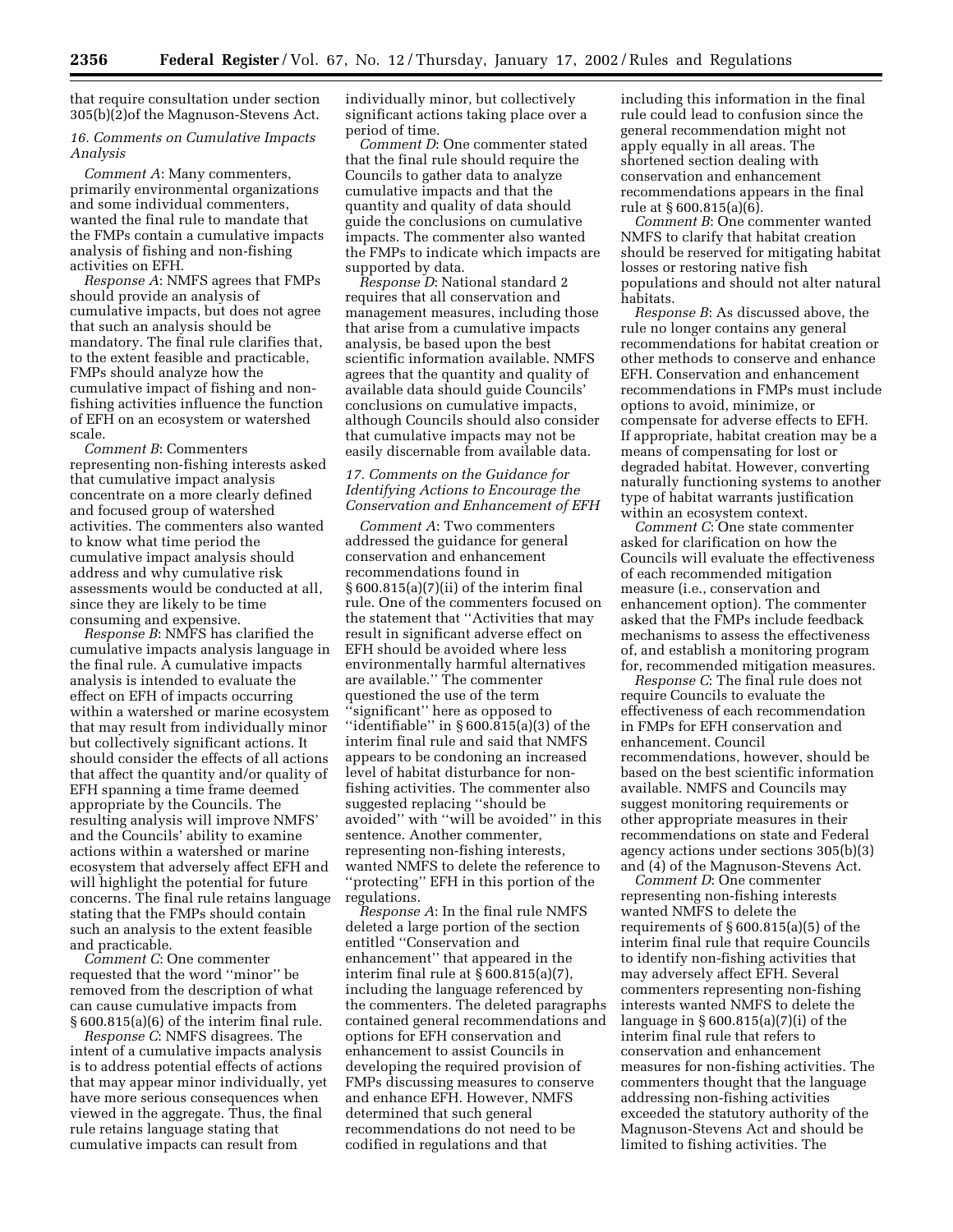commenters also stated that since the rule does not require listing conservation and enhancement recommendations for fishing activities, then it cannot do so for non-fishing activities.

*Response D*: NMFS disagrees and maintains that it has statutory authority to address non-fishing activities. NMFS has clarified the language in the final rule that discusses the identification of non-fishing activities that may adversely affect EFH in § 600.815(a)(4) and conservation and enhancement recommendations in § 600.815(a)(6), but these modifications did not change the substantive requirements of the rule. One stated purpose of the Magnuson-Stevens Act is to promote the protection of EFH through the review of projects conducted under Federal permits, licenses, or other authorities that affect, or have the potential to affect, such habitat. These projects include nonfishing activities. Section 303(a)(7) of the Magnuson-Stevens Act requires FMPs to address the effects of fishing on EFH and identify other actions to encourage the conservation and enhancement of EFH. The statute does not limit these measures to fishing activities only. Likewise, section 305(b)(2) of the Magnuson-Stevens Act requires consultation for any federal action that may adversely affect EFH regardless of whether it is a fishing or non-fishing activity.

*Comment E*: Several non-fishing interests wanted the final rule to require the Councils to report on current conservation and enhancement practices and use data to identify how further conservation and enhancement of EFH is possible with additional measures. One commenter said that FMPs should document existing conservation measures before recommending new measures.

*Response E*: Councils must recommend appropriate measures for conservation and enhancement of EFH. These measures may include new recommendations or existing, routine practices of industry or other organizations that minimize potential harm to fish habitat. All Council recommendations should be based on the best scientific information available.

*Comment F*: A port authority asked that the Councils be required to consider the economic impacts to nonfishing maritime interests of making recommendations for minimizing adverse effects to EFH. The commenter pointed out that the rule requires the Councils to consider whether it is practicable to recommend conditions to minimize adverse effects from fishing. Given the economic importance of

ports, the commenter thought that the Councils should apply the same standard of practicability to other recommendations for minimizing adverse effects to EFH from port maintenance and development activities.

*Response F*: As explained in the preamble to the interim final rule at 62 FR 66540, non-fishing and fishing impacts are held to different standards in the EFH regulations because of differences in the applicable provisions of the Magnuson-Stevens Act. Section 303(a)(7) of the Magnuson-Stevens Act requires that FMPs minimize effects of fishing on EFH to the extent practicable, and NMFS and the Councils manage fishing activities through regulations that must consider costs and benefits of required management measures. The requirement in Section 303(a)(7) of the Magnuson-Stevens Act for Councils to recommend conservation and enhancement measures for non-fishing activities does not mention practicability, and it is the responsibility of the agencies with relevant jurisdiction to determine whether it is practicable to implement Council recommendations. Nevertheless, Council recommendations should be reasonable.

### *18. Comments on Habitat Areas of Particular Concern*

*Comment A*: Some commenters requested that NMFS delete all references to Habitat Areas of Particular Concern (HAPCs), saying that in encouraging Councils to designate HAPCs, NMFS is going beyond the scope of the EFH provisions since the Magnuson-Stevens Act does not specifically authorize the development of a subset of habitat within EFH. One commenter asked NMFS to clarify how the designation of HAPCs will be used to protect EFH, and specifically, how it will affect implementation of the consultation process. Other commenters urged NMFS to require Councils to designate HAPCs for all species and to hold HAPCs to a higher standard of protection.

*Response A*: NMFS disagrees that development of HAPCs as a subset of EFH goes beyond the scope of the Magnuson-Stevens Act. The statutory definition of EFH is broad, encompassing all habitat necessary for fish to carry out their basic life functions. HAPCs provide a mechanism to acknowledge areas where more is known about the ecological function and/or vulnerability of portions of EFH.

The designation of HAPCs is a valuable way to highlight priority areas within EFH for conservation and

management. For example, a General Concurrence that is proposed for actions affecting HAPCs should be subject to a higher level of scrutiny than a General Concurrence not affecting HAPCs. Proposed fishing activities that might threaten HAPCs may likewise receive a higher level of scrutiny. NMFS has no authority to regulate activities other than fishing that may adversely affect EFH or HAPCs, so NMFS cannot impose protective measures for HAPCs through the consultation process. However, NMFS may recommend such measures to the applicable Federal or state action agency.

NMFS cannot require Councils to designate HAPCs. Any higher degree of protection for areas designated as HAPCs would result from having more available information about the function or sensitivity of the habitat, or the human-induced threats to the habitat, which may justify more stringent or precautionary management approaches.

*Comment B*: Some commenters recommended that the EFH regulations be revised to direct Councils to use HAPCs as the principal means to meet the requirements of the EFH provisions.

*Response B*: While HAPCs help to focus EFH conservation priorities, HAPCs are localized areas that are especially vulnerable or ecologically important. Healthy populations of fish require not only these relatively small habitats, but also other suitable areas that provide necessary habitat functions to support larger numbers of fish. HAPCs can highlight valuable and/or vulnerable habitats, but alone are not intended to comprise the areas necessary to support healthy stocks of fish throughout all of their life stages.

*Comment C*: One commenter requested that NMFS add a provision to the EFH regulations to allow stakeholders to petition NMFS to designate HAPCs.

*Response C*: It is not appropriate to add an HAPC petitioning provision to the rule, because HAPCs should be proposed through the Council process. NMFS encourages interested parties to participate in the identification of HAPCs through the Council process. Council meetings occur regularly throughout the year and are open to the public.

*Comment D*: The interim final rule listed four criteria for identifying HAPCs. One commenter requested that NMFS change the term ''criteria'' to more accurately reflect that the four items are ''considerations.''

*Response D*: NMFS agrees and has changed ''criteria'' to ''considerations.''

*Comment E*: One commenter requested that NMFS revise the first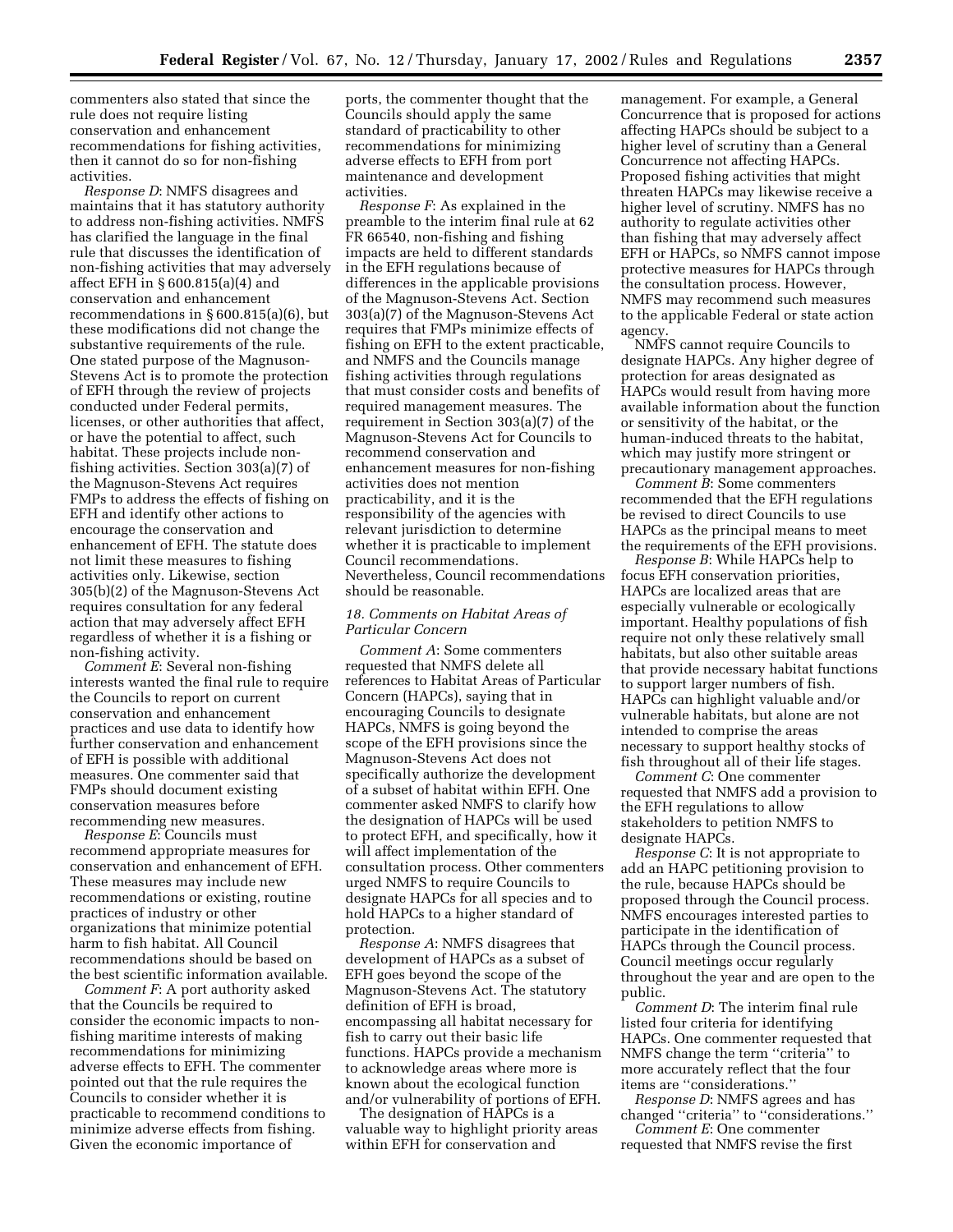consideration for HAPCs to distinguish between current and historical importance of ecological function provided by a particular habitat. The commenter also noted that this consideration should be expanded to include a determination as to whether the area in question serves more than one ecological function.

*Response E*: NMFS disagrees that a revision to this portion of the rule is necessary. The HAPC consideration regarding ecological importance may include both currently and historically important areas, provided that restoration of historic habitat functions is technologically and economically feasible. Additionally, Councils have flexibility to identify areas as HAPC that provide one or more important ecological functions.

*Comment F*: One commenter requested that NMFS define the word ''rarity'' in the fourth consideration for HAPC designation.

*Response F*: The fourth consideration for HAPC designation is the rarity of the habitat type. NMFS disagrees that a definition of ''rarity'' in the rule is needed, but suggests that Councils consider as rare those habitats that are less common than other habitats in a particular geographic area.

*Comment G*: One commenter recommended that the EFH regulations be revised to require Councils to address all four HAPC considerations to designate an area as an HAPC.

*Response G*: NMFS disagrees. Councils may designate HAPCs based on one or more of the four specified considerations, because any one of the considerations may provide sufficient basis for distinguishing a subset of EFH from the remainder of EFH.

*Comment H*: One commenter recommended that the EFH regulations be revised to require Councils to use information sources that meet a high scientific standard to designate HAPCs.

*Response H*: National standard 2 states that conservation and management measures shall be based upon the best scientific information available. This standard applies to all fishery management actions, including HAPC designation, and the final rule reemphasizes this point. Section 600.815(a)(1)(ii)(B) states, ''Councils should obtain information to describe and identify EFH from the best available sources, including peer-reviewed literature, unpublished scientific reports, data files of government resource agencies, fisheries landing reports, and other sources of information.'' The final rule further clarifies that Councils should consider different types of information according

to its scientific rigor. Since HAPCs are a subset of EFH, the same standard applies to HAPC designation.

*Comment I*: One Council requested that NMFS rename HAPCs ''EFH-HAPCs'' to distinguish them from HAPCs identified by the Council prior to enactment of the EFH provisions of the Magnuson-Stevens Act.

*Response I*: The final rule does not change the terminology for HAPCs because doing so would likely result in unnecessary confusion. Councils had the ability to identify particularly important habitat areas prior to the development of the EFH regulations, and may now identify such areas in the context of EFH. If a Council chooses to refer to HAPCs identified under the EFH regulations as ''EFH-HAPCs,'' it may do so. NMFS encourages the Councils to determine whether their previous identification of important habitats should be designated as HAPCs under the final rule.

*Comment J*: One commenter questioned why the draft technical guidance manual would not be reopened for public review and comment given that it elaborates on the considerations on which to base HAPC designations.

*Response J*: The rationale for not soliciting additional public comment on the guidance is discussed in the preamble to the interim final rule at 62 FR 66532. The draft technical guidance will be superseded with appropriate guidance for the final rule.

Comment K: One Council stated that all mid-Atlantic estuaries should be considered as HAPCs because they function as spawning grounds and/or nursery areas for many managed species.

*Response K*: The rule allows Councils to designate HAPCs in FMPs based on the ecological importance of an area of EFH, its sensitivity to anthropogenic degradation, whether it is or will be subject to stress from development, or its rarity. The commenting Council may designate HAPCs as appropriate using these guidelines.

#### *19. Comments on New FMPs, FMP Amendments, and Updates*

*Comment*: A Council suggested that the final rule encourage updating the EFH information in FMPs whenever better information becomes available, rather than just once every five years. Several conservation groups commented that the regulations should require that new FMPs and modifications to existing FMPs continue to comply with the EFH requirements of section 303(a)(7) of the Magnuson-Stevens Act. Another commenter asked for clarification of

what constitutes new information worthy of updating the EFH portions of an FMP. The same commenter recommended that NMFS amend the regulations regarding Stock Assessment and Fishery Evaluation (SAFE) reports at 50 CFR 600.315(e) to require the inclusion of EFH information, rather than keeping such information optional as in the current regulations.

*Response*: NMFS agrees that the EFH components of FMPs should be revised as warranted based on available pertinent information. The final rule clarifies this point and encourages Councils to outline the procedures that will be used to review and update EFH information. The final rule also explains some of the types of information that Councils should review. The final rule does not establish a threshold level of information that should prompt revisions to an FMP because such decisions are best made on a case-bycase basis. Regarding SAFE reports, the regulations describing these reports do not list mandatory contents, but list information that ''should'' or ''may'' be included. NMFS does not intend to make EFH information a required part of SAFE reports since Councils should be able to report on their review of EFH information using other means if appropriate.

## *20. Comments on Development and Review of NMFS EFH Recommendations to Councils*

*Comment*: One commenter said that in NMFS' recommendations to Councils regarding the EFH components of FMPs, NMFS should include a description of the extent and quality of the best available scientific information.

*Response*: NMFS' recommendations to Councils under § 600.815(c) may take one of two forms: suggestions for the EFH components of an FMP that precede a Council's development of a draft EFH document, or a technical and policy review of a draft EFH document prepared by a Council. In cases where NMFS' recommendations precede a Council's development of a draft EFH document, the recommendations typically will include a review of the best available science. In cases where the recommendations constitute a review of a draft Council document, it may not be necessary for the recommendations to describe the available science if that information is summarized adequately in the Council's document. Therefore, the final rule does not contain language specifying that NMFS' recommendations should address the extent and quality of the best available scientific information. Nevertheless, national standard 2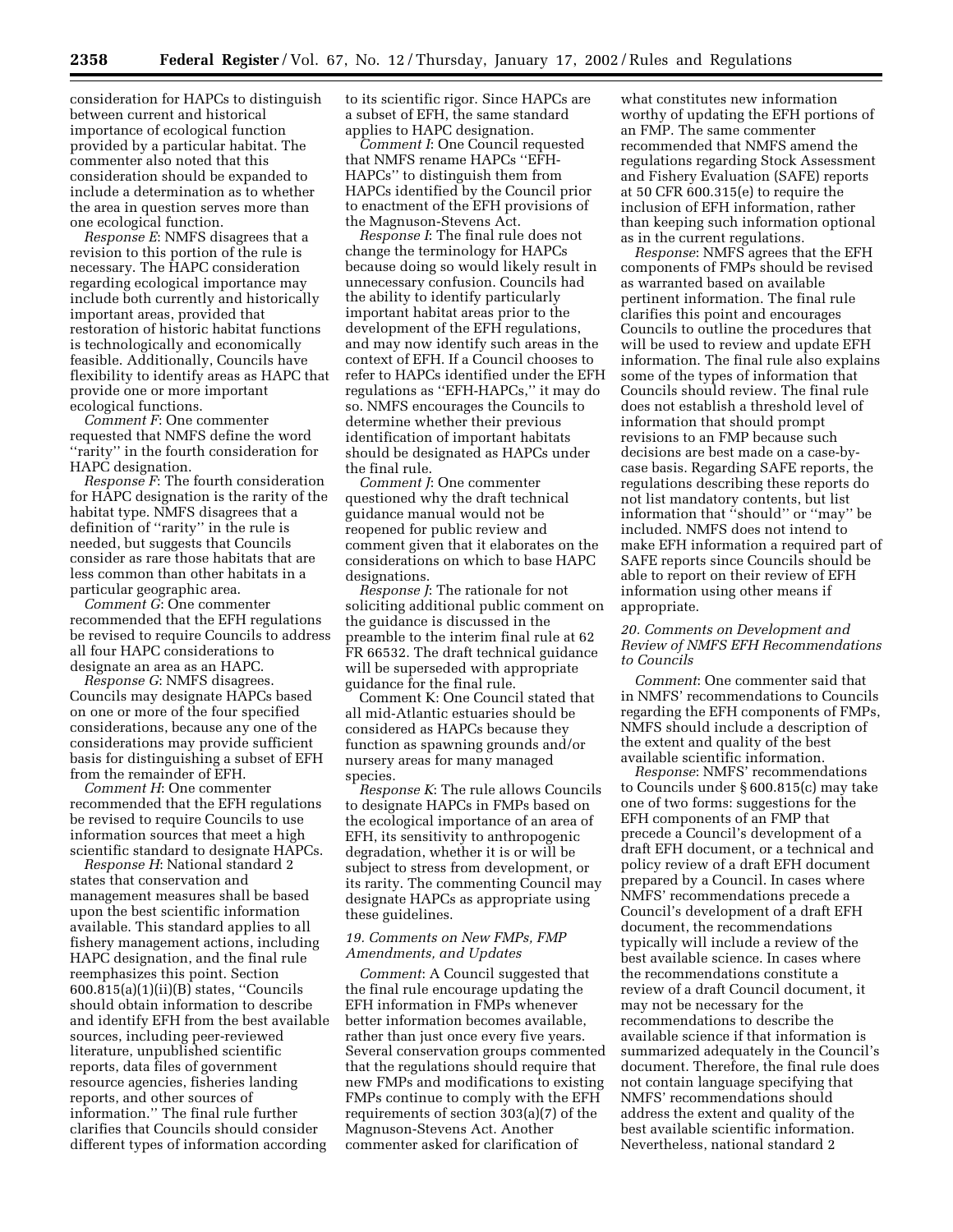requires fishery management measures to be based upon the best scientific information available.

## *21. Comments on the Effect of EFH Designations on other Agencies and Other Uses of Aquatic Areas*

*Comment A*: One commenter requested that NMFS delete reference to the word ''state'' in the sentence in § 600.905(a) of the EFH regulations that reads, ''The purpose of these procedures is to promote the protection of EFH in the review of Federal and state actions that may adversely affect EFH.'' The commenter said that use of the word ''state'' is inappropriate since the Magnuson-Stevens Act only applies to the review of Federal actions.

*Response A*: NMFS disagrees. References to state actions is appropriate in this case since sections 305(b)(3) and (4) of the Magnuson-Stevens Act include provisions for NMFS and Councils to provide recommendations to state agencies on actions that could harm EFH.

*Comment B*: One commenter suggested that NMFS defer to the U.S. Army Corps of Engineers on matters related to dredging and contaminated dredged material.

*Response B*: NMFS has coordinated extensively with the Corps of Engineers on matters related to dredging and dredged material disposal and will continue to do so in the future. However, the Corps must consult with NMFS regarding its actions that may adversely affect EFH, and NMFS must provide EFH Conservation Recommendations on actions that would adversely affect EFH. NMFS and the Corps may in some cases disagree about potential impacts to EFH or appropriate measures to avoid, minimize, or offset such impacts.

*Comment C*: One commenter requested that NMFS clarify that owners of structures designated as EFH are not required to maintain them for the sole purpose of providing EFH.

*Response C*: NMFS does not have the authority to require owners of structures designated as EFH to maintain them as EFH.

*Comment D*: One commenter opposed designation of heavily industrialized areas, such as active ports, as EFH, stating that EFH designation would be in direct conflict with the purpose of such areas.

*Response D*: The Magnuson-Stevens Act requires Councils to identify as EFH those waters and substrate necessary to fish for spawning, breeding, feeding, or growth to maturity, regardless of whether those habitats occur in an industrialized area. NMFS disagrees that EFH designation is necessarily in conflict with heavily industrialized areas, since many active ports and other industrial areas continue to provide useful habitat for managed species.

*Comment E*: Several commenters expressed concern that EFH designations would affect the rights of private landowners.

*Response E*: NMFS addressed this concern in the preamble to the interim final rule at 62 FR 66535, and the response remains the same. EFH designation has no effect on the rights of private landowners.

*Comment F*: One commenter recommended that the EFH identification process should recognize existing treaties, statutes, compacts, decrees, and other laws and regulations that apply to areas under consideration for EFH designation so that the public is aware that EFH identification does not supersede other existing laws, interests, rights, or jurisdictions.

*Response F*: NMFS agrees that the identification of EFH in an area and any applicable regulations do not supersede the regulations, rights, interests, or jurisdictions that pertain to such an area under treaties, compacts, decrees, and other laws.

*Comment G*: One commenter requested that NMFS add language to the rule to recognize that non-fishing activities provide important economic and security benefits to the nation. The commenter suggested that NMFS direct the Councils to seek ways to provide for these activities while conserving EFH.

*Response G*: NMFS recognizes the value and contributions of non-fishing activities to the general public, but disagrees with the suggestion. NMFS and Councils have authority under the Magnuson-Stevens Act to provide recommendations to Federal and state agencies to minimize the adverse effects of non-fishing activities on EFH. It would be inappropriate to include in the EFH regulations a requirement for Council or NMFS positions on nonfishing activities to balance competing public interest factors. Council and NMFS recommendations on non-fishing activities under the Magnuson-Stevens Act are non-binding and are intended to address effects on EFH and fishery resources. Action agencies must consider the overall public interest, including the public benefits of the proposed action, when deciding whether to adopt these recommendations.

## *22. Comments on the Authority to Issue Regulations Regarding EFH Coordination, Consultation, and Recommendations*

*Comment A*: A number of non-fishing industry groups questioned NMFS' authority to establish procedures by regulation for the EFH coordination, consultation, and recommendation process. These commenters questioned the need for such procedures and asserted that the Magnuson-Stevens Act does not authorize NMFS to establish requirements for other agencies as part of the EFH consultation process.

*Response A*: NMFS addressed similar comments in the preamble to the interim final rule at 62 FR 66542, and continues to maintain that it has the authority to issue regulations to implement the EFH coordination, consultation, and recommendation requirements of the Magnuson-Stevens Act. Section 305(d) of the Magnuson-Stevens Act confers upon the Secretary the authority to promulgate such regulations as may be necessary to carry out any provision of the Act. Regulations are necessary to implement Sections 305(b)(1)(D) and 305(b)(2)-(4) of the Magnuson-Stevens Act so that all affected parties will understand the Secretary's interpretation of these sections of the Act and the processes and information needs associated with carrying out the specific statutory requirements. Without such regulations, there likely would be considerable confusion, inconsistency, and inefficiency amongst Federal agencies, state agencies, Councils, and NMFS regarding the implementation of these sections of the Act.

*Comment B*: Several non-fishing industry groups identified specific provisions of the interim final rule that they believed illustrate that NMFS has exceeded its authority. With regard to the preparation of EFH Assessments, some commenters said that the Magnuson-Stevens Act gives NMFS no authority to require other agencies to provide specific information or otherwise prescribe how they should consult with NMFS regarding EFH. Some commenters felt that EFH consultations can be addressed through existing environmental review processes under other laws (such as the National Environmental Policy Act) with no additional EFH-specific information. Some commenters said that the requirement for a finding by NMFS is not authorized by the Magnuson-Stevens Act and should not be necessary before an existing environmental review process can be used for EFH consultations. Others said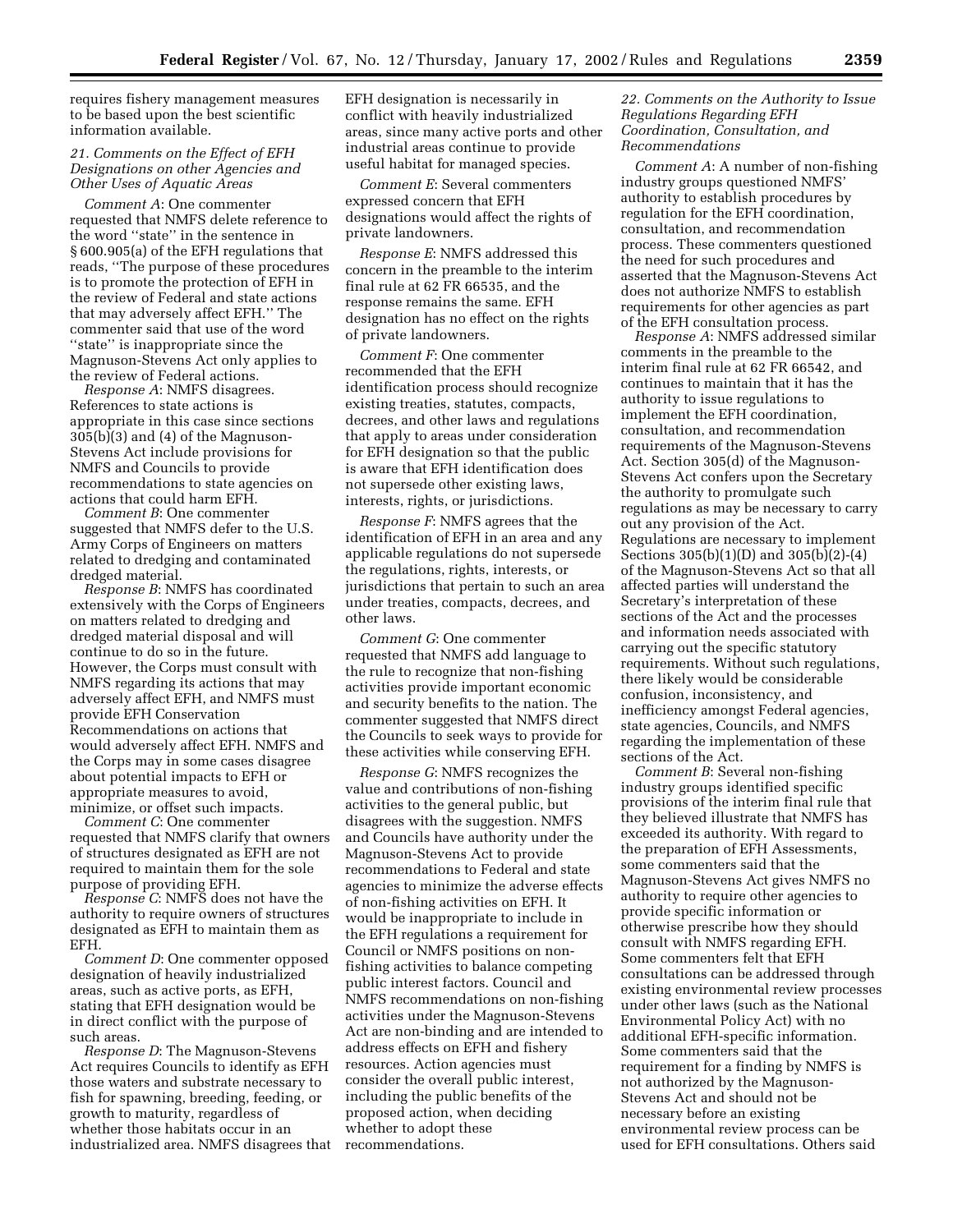that it is inappropriate for NMFS to suggest time frames that Federal agencies should follow as part of the EFH consultation process. A few commenters said NMFS has no authority to require other agencies to use the best scientific information available regarding potential adverse effects of an action on EFH, suggesting that action agencies may simply notify NMFS of proposed actions and leave the evaluation to NMFS.

*Response B*: Subpart K of the regulations details the procedures and information determined by the Secretary to be necessary to carry out the specific requirements of Sections 305(b)(1)(D) and 305(b)(2)-(4) of the Magnuson-Stevens Act in an efficient and effective manner. As noted in the preamble to the interim final rule at 62 FR 66542, information in an EFH Assessment is necessary to enable NMFS to fulfill its statutory requirement to provide EFH Conservation Recommendations to Federal agencies. This cooperative exchange of information and recommendations between NMFS and Federal agencies is vital for effective consultation regarding actions that may adversely affect EFH, and is inherent in the requirement for Federal agencies to consult with NMFS.

The Magnuson-Stevens Act does not provide for an exemption from EFH consultations if another environmental review is required for an action, and other environmental reviews generally do not address specific habitat considerations for managed species of fish and shellfish. However, NMFS encourages Federal agencies to combine EFH consultations with other environmental reviews. When Federal agencies choose this approach to EFH consultation, the regulations require a finding by NMFS that the selected process provides specific EFH-related information in a timely way. A finding is necessary to ensure that consultations are implemented effectively and efficiently. It is appropriate for NMFS to require the EFH Assessment information and a finding because otherwise consultations using different environmental review processes might not fulfill the requirements of Section 305(b)(2) of the Magnuson-Stevens Act.

The final rule continues to provide time frames for abbreviated and expanded consultation, and continues to include language allowing NMFS and a Federal action agency to agree to use a compressed schedule in cases where shorter time frames are appropriate. The inclusion of time frames in the regulations helps to make consultations efficient, and NMFS recognizes the need to be flexible when consultation using

those time frames is not practicable for other agencies.

Regarding the requirement for Federal agencies and NMFS to use the best available scientific information, NMFS' intent is to promote an open exchange of information regarding the effects of actions on EFH. Federal agencies may have scientific information about their actions that is not readily available to NMFS, so providing this information will help to make consultations efficient.

*Comment C*: A national association involved in the construction trades requested that NMFS rescind or suspend the consultation and coordination provisions of the interim final rule until an open, constructive dialog has occurred with all interested parties.

*Response C*: NMFS has provided numerous opportunities for constructive dialog as part of this rulemaking. NMFS held five public comment periods, 21 public meetings, and numerous briefings and meetings with individual groups, including representatives of the construction trades and other nonfishing industries. NMFS received many written comments as well as extensive verbal feedback from these groups and others interested in the EFH regulations, and NMFS has carefully considered these comments. Based in part on this productive exchange of information, NMFS decided to proceed with the final rule.

# *23. Comments on Coordination for the Conservation and Enhancement of EFH*

*Comment*: One commenter criticized the section of the interim final rule that says NMFS will compile and make available to other agencies information on the locations of EFH, and that NMFS will provide information on ways to improve ongoing Federal operations to promote the conservation and enhancement of EFH. The commenter said there is no authority for what the commenter characterized as NMFS' aggressive provision of information to other agencies, and implied that NMFS is seeking to reopen approved Federal programs. The same commenter said that the final rule should allow for public access to the information NMFS provides to Federal agencies under this section of the regulations.

*Response*: Section 305(b)(1)(D) of the Magnuson-Stevens Act requires the Secretary to coordinate with and provide information to other Federal agencies to further the conservation and enhancement of EFH. The interim final rule addressed this requirement by stating that NMFS would provide pertinent information to Federal and

state agencies. NMFS does not consider this to be improper; rather, it is an attempt to promote awareness of EFH and opportunities for conservation of EFH, as required by the Act. The final rule clarifies that EFH consultation is not required for Federal actions that were completed prior to the approval of EFH designations by the Secretary. The final rule also states that NMFS will make available to Federal and state agencies, and the general public, information on the locations of EFH, including maps and/or narrative descriptions.

### *24. Comments on Federal Actions Subject to EFH Consultation*

*Comment A*: One commenter, concerned about potentially large workload requirements on Councils, NMFS, and action agencies, recommended that NMFS restrict the consultation requirements to those actions that will adversely affect EFH, rather than those that may. The commenter also recommended that NMFS establish realistic procedures and requirements for EFH consultation.

*Response A*: The Magnuson-Stevens Act requires Federal agencies to consult on any action that may adversely affect EFH, and NMFS cannot change this requirement by regulation. The final rule clarifies the approaches for conducting EFH consultation and simplifies the development of General Concurrences to improve the efficiency of the consultation process.

*Comment B*: One commenter recommended that the taking of species under special permits, such as for research and monitoring, not be subject to consultation. Another commenter recommended that projects designed to restore, improve, or protect fish habitat be excluded from consultation.

*Response B*: Any Federal action that may adversely affect EFH requires consultation, and NMFS cannot grant waivers for specific types of actions. The action agency must determine whether the approved action may adversely affect EFH and, if so, consult with NMFS. Not all activities result in adverse effects on EFH. Research or monitoring activities may cause no adverse effects at all, or may result in minimal impacts that could be addressed through a General Concurrence. Restoration or similar projects for beneficial purposes may still result in habitat disruption or alteration, both short- and long-term, and are subject to consultation if they may adversely affect EFH. In such cases, consultation provides an opportunity for NMFS to make EFH Conservation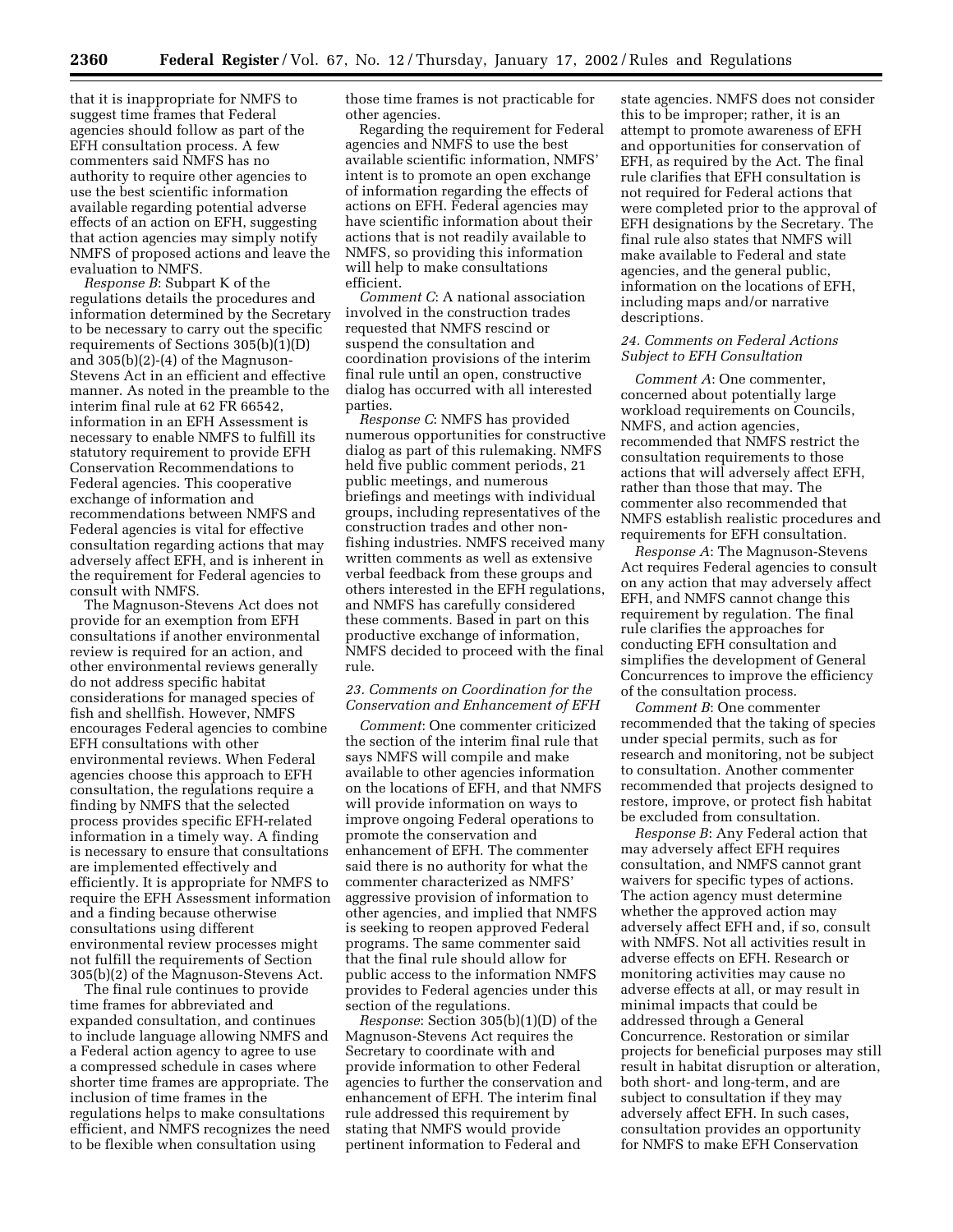Recommendations to reduce or eliminate any adverse effects.

*Comment C*: One commenter requested clarification on how NMFS intended to handle consultations regarding Federal programs delegated to states.

*Response C*: The rule requires consultation on Federal programs delegated to non-Federal entities at the time of delegation for those programs that result in activities that may adversely affect EFH. For programs that were delegated prior to the approval of EFH designations by the Secretary, EFH consultation is required when the delegation is reviewed, renewed, or revised. The delegation itself, and any review, renewal, or revision of the delegation, are Federal actions, and the Federal agency may consult with NMFS using any of the approaches for conducting consultation (§ 600.920(a)(2)) applicable for a particular delegation. Such consultations can be performed on a national or regional basis, as appropriate.

*Comment D*: Three commenters questioned the guidance on actions requiring EFH consultation, and specifically the guidance regarding consultation for existing or completed actions. One specifically requested clarification regarding the need for consultation on Federal reviews of actions.

*Response D*: The final rule clarifies that EFH consultation is not required for actions that were completed prior to the approval of EFH designations by the Secretary. In addition, the rule clarifies that consultation is required on renewals, reviews, or substantial revisions of actions only if the renewal, review, or revision may adversely affect EFH.

*Comment E*: One non-fishing industry trade association commented that in many cases there are statutory constraints on Federal delegations of authority to states that may prevent the delegating agency from addressing other concerns, such as EFH. The commenter said that such actions therefore should not be subject to EFH consultation.

*Response E*: Federal agency delegations are subject to consultation if they may adversely affect EFH, regardless of whether the agency has the discretion to condition the delegation. Many agencies provide for interagency review of these actions specifically to incorporate other concerns, and condition the delegations accordingly. If a particular agency is incapable of addressing such concerns because of statutory constraints, such information should be provided as part of the EFH

Assessment during consultation. Additionally, the final rule retains a provision that NMFS will not recommend that state or Federal agencies take actions beyond their statutory authority.

*Comment F*: One commenter representing agricultural interests said that NMFS should establish a causal link between agricultural practices and effects to EFH before requesting consultation or providing EFH Conservation Recommendations. The commenter expressed concern that there is no clear threshold of significance or likelihood of adverse effect on EFH to trigger consultation or recommendations from NMFS or a Council.

*Response F*: The Magnuson-Stevens Act contains no requirement for definitive proof of an adverse effect to EFH before triggering the requirements for consultation and recommendations. Section 305(b)(2) of the Act requires Federal agencies to consult with the Secretary regarding any action or proposed action that may adversely affect EFH. Section 305(b)(3) of the Act authorizes Councils to comment on any Federal or state agency action that may affect the habitat, including EFH, of a fishery resource under Council jurisdiction, and requires such comments when a Council believes the action would substantially affect the habitat of an anadromous fishery resource. Section 305(b)(4)(A) of the Act requires NMFS to provide conservation recommendations for any Federal or state agency action that would adversely affect EFH.

*Comment G*: One sport diving association expressed concern about the loss of artificial reefs, jetties, shipwrecks, and other shoreline fish habitat as a result of large-scale sand replenishment projects and recommended a number of measures to address these concerns through the EFH consultation process.

*Response G*: If artificial structures are identified as EFH in a fishery management plan, NMFS will address potential adverse effects through the consultation process.

### *25. General Comments on the Coordination, Consultation, and Recommendation Procedures*

*Comment A*: A number of non-fishing industry commenters said that the interim final rule creates a duplicative regulatory review process and recommended that NMFS exempt all activities currently subject to habitat review under other statutes from EFH consultations.

*Response A*: The Magnuson-Stevens Act requires consultation on all Federal actions that may adversely affect EFH. While other laws also have environmental review requirements, no other mandate specifically evaluates potential adverse effects on habitats for commercially and recreationally important species of fish. Section 2(b) of the Act states that one of Congress' purposes was ''to promote the protection of essential fish habitat in the review of projects conducted under Federal permits, licenses, or other authorities that affect or have the potential to affect such habitat.'' Therefore, an important purpose of EFH consultations is to provide information to action agencies to ensure consideration of potential impacts to EFH. NMFS has no authority to exempt any Federal actions from the consultation requirements, but has provided flexibility in the rule to combine EFH consultations with other environmental reviews to avoid duplication.

*Comment B*: Two non-fishing interests suggested that EFH consultation provides little benefit given the comprehensive protections already in place through other environmental review processes.

*Response B*: Congress indicated through the EFH provisions of the Magnuson-Stevens Act that existing environmental reviews are not adequate for the conservation and management of fishery resources of the United States. Direct and indirect habitat losses have been and continue to be serious threats to the long-term sustainability of many fisheries. Fish habitat has received limited consideration in the assessment of environmental impacts for activities authorized or supported by Federal agencies. The EFH provisions enable NMFS to work cooperatively with other agencies to promote the conservation of EFH.

*Comment C*: Four non-fishing industry organizations recommended that the final rule make clear that EFH consultations are an information exchange process, not a separate regulatory review, and may be documented in an informal manner. A separate forestry association commenter recommended that EFH consultations be verbal since they are not binding.

*Response C*: NMFS disagrees with these suggestions. The EFH provisions of the Magnuson-Stevens Act require more than a simple information exchange. Federal agencies must consult with NMFS regarding actions that may adversely affect EFH and must provide detailed written responses to NMFS' EFH Conservation Recommendations. An informal process without documentation would not fulfill these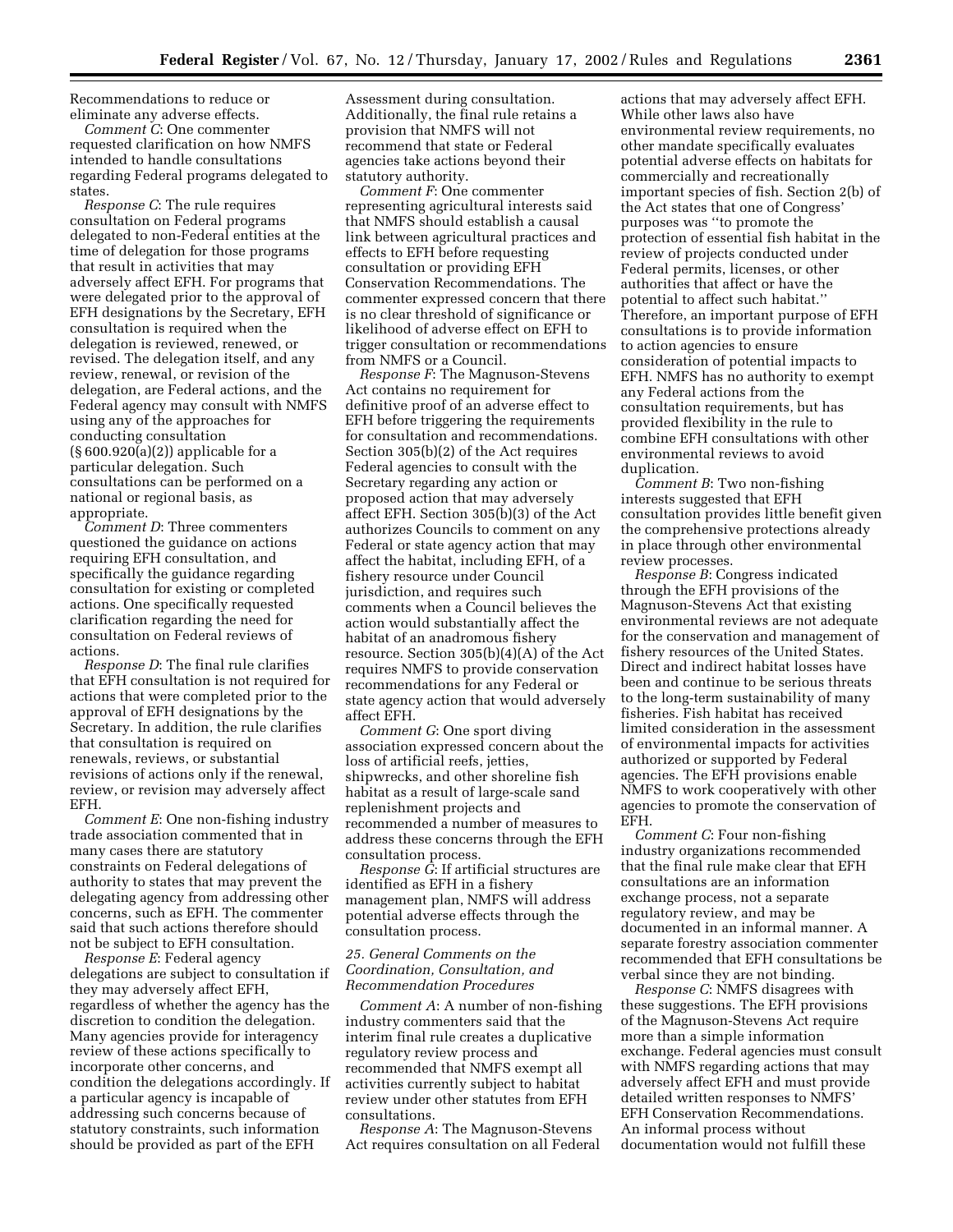statutory requirements. Moreover, documenting EFH consultations in writing reduces the chances for errors and misunderstandings.

*Comment D*: One commenter suggested that NMFS write a clear explanation about the minimum steps an action agency must take to comply with this rule.

*Response D*: The final rule simplifies and more clearly explains the approaches for conducting EFH consultations, the level of detail and mandatory contents of an EFH Assessment, the preparation of General Concurrences, and the process for programmatic consultations. Because the rule provides flexibility for Federal action agencies to choose a particular consultation approach depending on the nature and scope of the actions that may adversely affect EFH and the opportunities for combining EFH consultation with other environmental review procedures, there is no single set of minimum steps.

*Comment E*: One Federal agency recommended that the final rule contain a provision allowing more flexibility regarding the timing for notification and consultation through the use of memoranda of agreement at the field level.

*Response E*: NMFS disagrees that memoranda of agreement are necessary. However, the final rule retains language allowing Federal agencies to combine EFH consultations with other environmental reviews, and specific time frames may be developed in findings signed by NMFS at the regional level. In cases where EFH consultation is handled separately through abbreviated or expanded consultation, the rule also allows NMFS and action agencies to use a compressed schedule, which may be agreed upon at the field level.

*Comment F*: One commenter expressed a need for greater clarification regarding the EFH and ESA consultation requirements and recommended a single point of contact for both programs.

*Response F*: NOAA is implementing a one-stop-shopping approach to coordinate EFH, ESA, and other consultative requirements in an efficient and effective manner. As part of this approach NOAA staff will assist other agencies and the public in meeting all applicable NOAA consultative requirements, which in many cases (but not all) will mean that there is one principal NOAA point of contact. In addition, the interim final rule encouraged consolidating EFH consultations with other environmental reviews and incorporating EFH Assessments into documents prepared

for other purposes, such as ESA biological assessments. This language has been retained in the final regulations.

*Comment G*: Several states and nonfishing interests asked for clarification on how to meet the EFH requirements, including meshing multiple state and Federal environmental reviews when undertaking activities with Federal permits or funding. These commenters wanted the EFH requirements combined with existing Federal and state environmental programs.

*Response G*: The final rule retains provisions from the interim final rule that encourage Federal agencies to consolidate EFH consultations with other environmental reviews. Further details on the operational procedures for combining EFH consultations with other environmental reviews should be provided in findings developed by NMFS pursuant to § 600.920(f)(3) (renumbered from § 600.920(e)(3) in the interim final rule). NMFS has developed over 40 such findings with Federal agencies to date. Regarding NMFS' EFH Conservation Recommendations to state agencies, the rule continues to state that NMFS will use existing coordination procedures or establish new procedures to identify state actions that may adversely affect EFH and to determine the most appropriate method for providing EFH Conservation Recommendations to state agencies.

*Comment H*: Two commenters recommended that the final rule provide clarification on how NMFS and the Councils will coordinate in developing recommendations on Federal and state actions to ensure that agencies are not forced to choose between NMFS and Council recommendations.

*Response H*: The final rule includes a new subsection (§ 600.925(d)) stating that NMFS will coordinate with each Council to identify the types of actions on which Councils intend to comment and that NMFS will share pertinent information with the Council on such actions. However, Councils have independent authority under section 305(b)(3) of the Magnuson-Stevens Act to comment on Federal and state actions.

*Comment I*: One commenter recommended that the rule be strengthened to prevent the segmentation of approvals for a single overall project in a specific geographic area that includes EFH.

*Response I*: NMFS has no authority to prevent or restrict project approvals by other agencies. Under most circumstances, approaching project approvals in a piecemeal fashion is contrary to the environmental

assessment requirements of statutes such as the National Environmental Policy Act and Clean Water Act, which call for the review of single and complete projects versus the sequential review of smaller phases of a larger project.

*Comment J*: Several environmental organizations expressed concern that there will be instances where an action should not go forward because its adverse impacts are so significant. These commenters expressed particular concern for actions that have no available alternatives and for which mitigation will not eliminate significant adverse impacts.

*Response J*: Section 305(b)(4)(A) of the Magnuson-Stevens Act directs NMFS to provide EFH Conservation Recommendations to Federal or state agencies on actions that would adversely affect EFH. The EFH Conservation Recommendations may include measures to avoid, minimize, mitigate, or otherwise offset adverse effects on EFH. NMFS could recommend that a particular Federal action should not be allowed. However, NMFS will not ask state or Federal agencies to take actions beyond their statutory authority and EFH Conservation Recommendations are not binding.

### *26. Comments Regarding Participation in the Consultation Process*

*Comment A*: One Federal agency commenter advocated its participation as an active technical team member in the process of developing EFH consultative procedures.

*Response A*: NMFS will continue to work closely with Federal agencies when developing agency-specific procedures for EFH consultation, such as findings regarding the use of existing environmental review processes to handle EFH consultations.

*Comment B*: One commenter requested clarification regarding the types of entities that a Federal agency may designate as a non-Federal representative for EFH consultation purposes, and expressed concern about the potential resource expenditures for non-Federal representatives to perform these duties.

*Response B*: The rule places no restrictions on which entities a Federal agency may designate as non-Federal representatives for EFH consultation purposes. However, the Federal agency remains ultimately responsible for compliance with the EFH consultation provisions of the Magnuson-Stevens Act, including any costs associated with consultation. Federal agencies can reduce costs and maximize the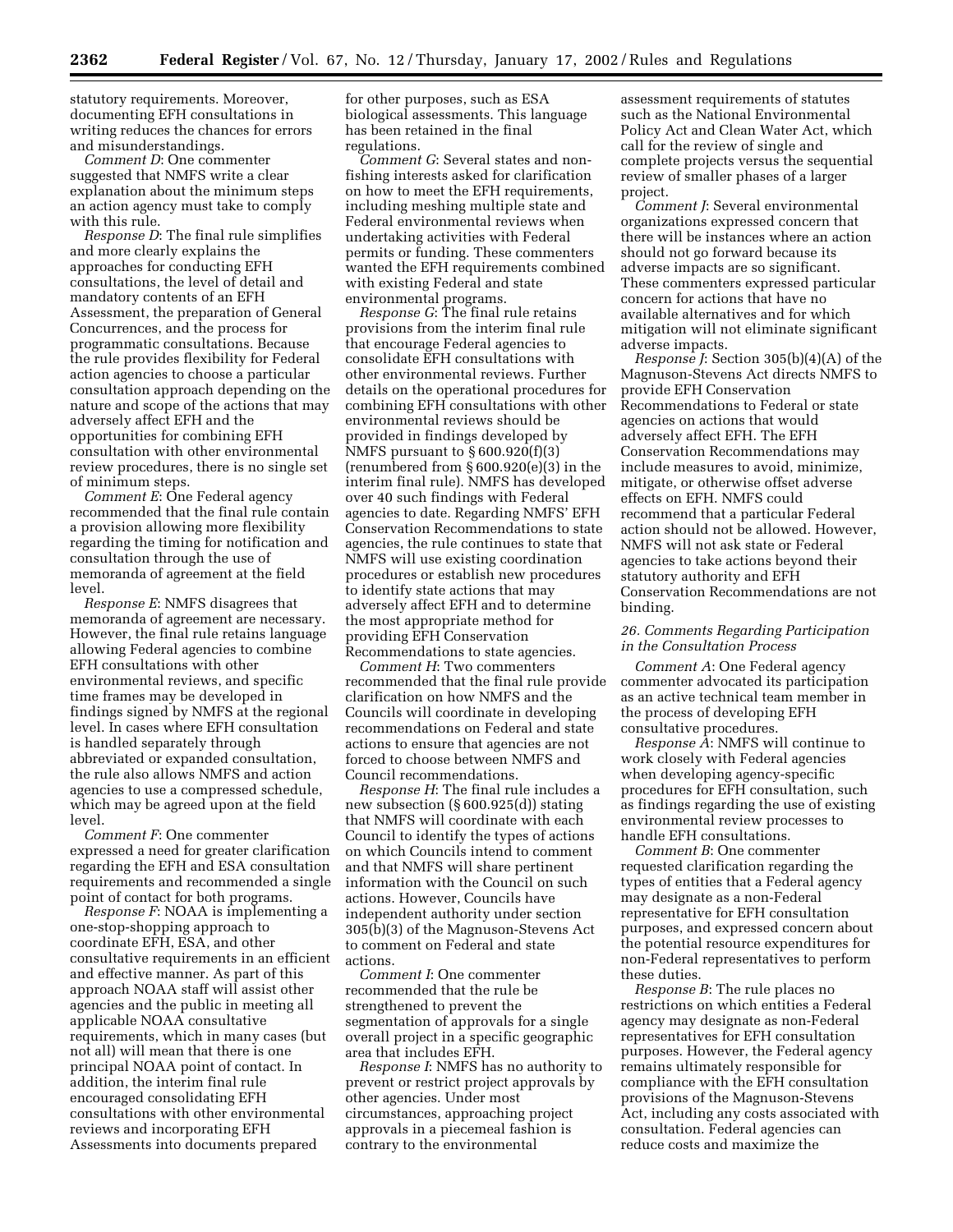efficiency of required environmental analyses by combining EFH consultations with other environmental reviews.

*Comment C*: Two non-fishing industry associations recommended that the rule provide an opportunity for Federal permit applicants to be involved in EFH consultations, beyond the possibility of designation as a non-Federal representative. One of these commenters said that NMFS should provide public notices of consultations, individual notices to stakeholders that are likely to be affected, and opportunities for affected stakeholders to request a hearing following the issuance of any recommendations.

*Response C*: The Magnuson-Stevens Act requires that Federal agencies consult on actions that may adversely affect EFH. Permit applicants and other parties are under no such obligation and should confer with the applicable action agency to identify any opportunities for their involvement. It is not appropriate to provide public or personalized notices of consultations or opportunities for hearings regarding EFH Conservation Recommendations because the recommendations from NMFS are advisory in nature and because these additional steps would be inefficient, time consuming, and beyond the statutory requirements for EFH consultation.

#### *27. Comments on EFH Assessments*

*Comment A*: A large number of environmental groups and individual commenters wanted NMFS to retain in the regulations the requirement to prepare an EFH Assessment. Similarly, these commenters wanted the final rule to ensure that EFH Assessments are required for Federal land-based actions that may adversely affect EFH. These commenters argued that the EFH Assessment is a necessary and appropriate mechanism to evaluate effects to EFH during the consultation process.

*Response A*: The final rule maintains the requirement to prepare an EFH Assessment for any Federal action that may adversely affect EFH, regardless of whether the action is land-based or directly within waters designated as EFH. For actions covered by a General Concurrence, an EFH Assessment should be completed during the development of the General Concurrence and is not required for the individual actions. For actions addressed by a programmatic consultation, an EFH Assessment should be completed during the programmatic consultation and is not required for individual actions

implemented under the program, except in those instances identified by NMFS in the programmatic consultation as requiring separate EFH consultation.

*Comment B*: Many commenters addressed the required contents of an EFH Assessment. Many environmental groups and individual commenters asked that NMFS expand the required contents of an EFH Assessment to include mitigation measures, but some cautioned that the effectiveness of many mitigation measures is unproven. Many of the commenters thought the EFH Assessment should include the additional information requirements in § 600.920(g)(3) of the interim final rule if available rather than just ''if appropriate.'' Several commenters wanted to know when the inclusion of additional information is needed and whether it related to the need for expanded consultation. One Fishery Management Council believed that a literature review should be included in the mandatory contents of an EFH Assessment.

*Response B*: The final rule clarifies that the level of detail in an EFH Assessment should be commensurate with the complexity and magnitude of the potential adverse effects of the Federal action. Relatively simple actions involving minor adverse effects on EFH may have very brief EFH Assessments. Actions that pose a more serious threat to EFH, or involve more complex potential adverse effects, warrant a more detailed EFH Assessment. Since an expanded consultation is meant to address actions with substantial adverse effects, in many cases it would be appropriate for expanded consultations to include the additional information in an EFH Assessment. However, there also may be cases where some of the additional information (e.g., an alternatives analysis) is warranted for an abbreviated consultation. The level of information in an EFH Assessment depends on the action, and it is not appropriate to require additional information such as literature reviews and the results of on-site inspections for every EFH Assessment.

*Comment C*: An industry association representing non-fishing interests wanted clarification on whether project applicants would be required to support a more detailed evaluation and incur the costs of developing Level 3 or 4 data when EFH had been identified by Level 1 or 2 data.

*Response C*: The description of data levels in the rule notes the type of information that the Councils will use to describe and identify EFH, whereas EFH Assessments do not require data collection for the purposes of

identifying and describing EFH. The consultation requirements of the regulations apply to the Federal action agency and neither the action agency nor project applicant will be asked to collect Level 3 or 4 data as a consultation requirement. The Federal agency, however, might in some cases request information from the applicant for a Federal permit, license, or grant when the agency is completing an EFH Assessment.

*Comment D*: One commenter thought a written EFH Assessment should be required only when an existing environmental review procedure could not be used and indicated that otherwise the EFH Assessment requirement would be too burdensome.

*Response D*: The final rule maintains the requirement to prepare a written EFH Assessment for every Federal action that may adversely affect EFH. As described in the preamble to the interim final rule at 62 FR 66543, to promote efficiency, when existing environmental review processes are available the EFH Assessment should be integrated into the same processes and documents that are used to satisfy other review requirements. NMFS encourages the use of existing environmental review procedures, but such procedures must include the information that comprises an EFH Assessment to support the consultation requirement set forth in section 305(b)(2) of the Magnuson-Stevens Act.

*Comment E*: Some commenters wanted the final rule to reflect that a prior EFH Assessment could only be incorporated by reference into a new EFH Assessment if the Council(s) and NMFS determine it is adequate.

*Response E*: Prior approval from NMFS or a Council is not necessary before a Federal agency incorporates by reference a completed EFH Assessment from another action. However, to make consultations efficient and to avoid requests for additional information, NMFS encourages action agencies to ensure that EFH Assessments include all necessary information.

*Comment F*: One commenter cited the provision of the interim final rule regarding additional information that should be included in EFH Assessments, and recommended deleting the language that encouraged providing an alternatives analysis ''particularly when an action is nonwater dependent.'' Furthermore, this commenter thought nothing in the Magnuson-Stevens Act suggests that non-fishing, non-water dependent activities should be covered by the rule. *Response F*: NMFS has deleted the

reference to non-water dependent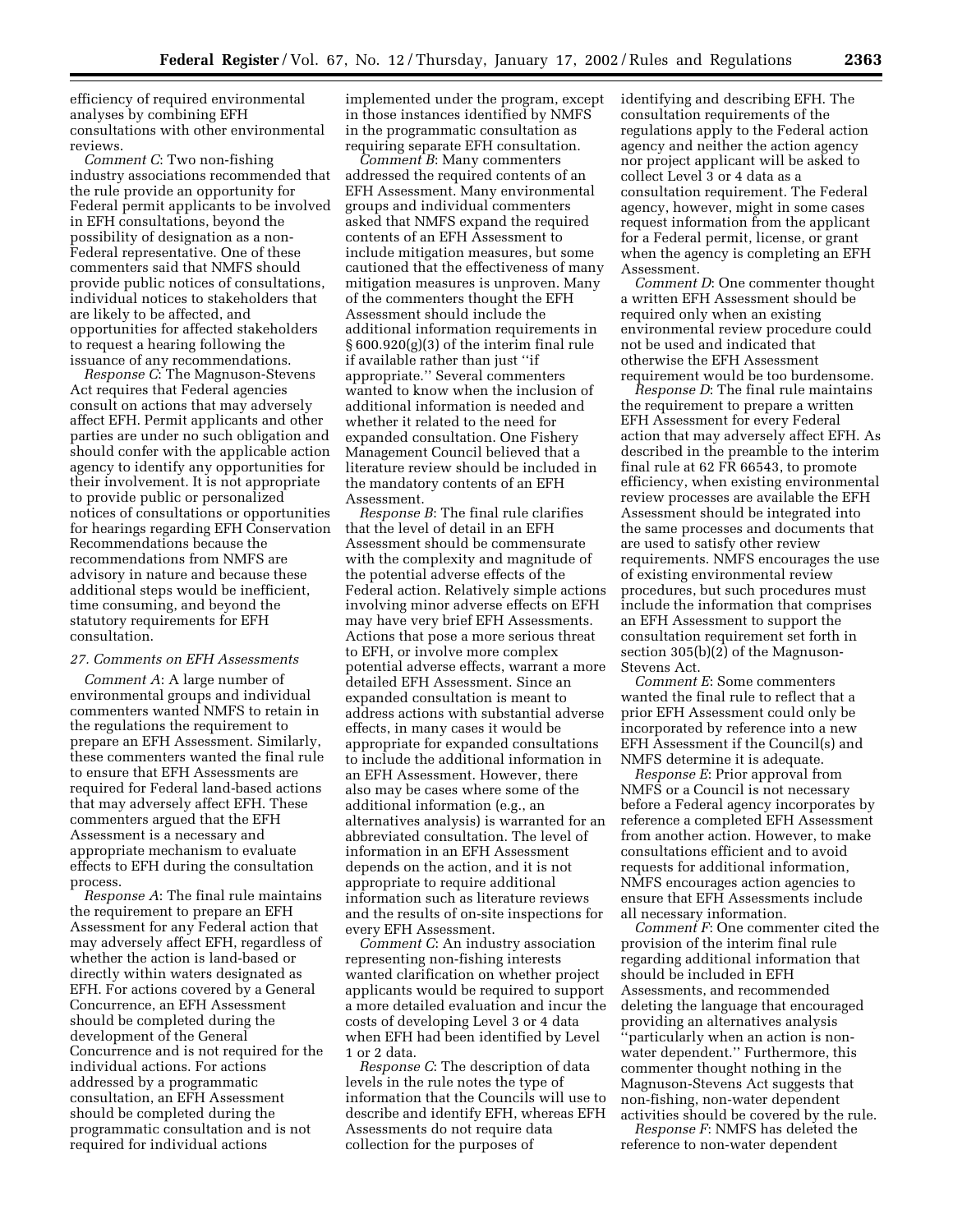activities from this section of the regulations because water dependency is not necessarily a more important consideration than others in determining the need for an alternatives analysis. NMFS disagrees, however, with the commenter's assertion that non-water dependent activities should not be covered by the rule. Section 305(b)(2) of the Magnuson-Stevens Act requires consultation for any federal action that may adversely affect EFH and does not distinguish between water and non-water dependent activities.

*Comment G*: A commenter asked NMFS to explain a statement in the response to comments on EFH Assessments in the preamble to the interim final rule at 62 FR 66545, which said that an action agency's conclusions regarding a potential adverse impact should be ''well supported by relevant research.'' The commenter asked that NMFS use the same standard when making EFH Conservation Recommendations.

*Response G*: The final rule contains additional language to clarify that the level of detail in an EFH Assessment should be commensurate with the complexity and magnitude of the potential adverse effects of the federal action. Simple actions involving minor adverse effects on EFH would not necessitate that an action agency's conclusions be documented by citations to relevant research, whereas more complex actions and more detailed EFH Assessments could benefit from a review of pertinent literature. NMFS agrees that its EFH Conservation Recommendations must be based on the best scientific information available, and has modified § 600.920(d) accordingly.

### *28. Comments on the Use of Existing Consultation or Environmental Review Procedures*

*Comment A*: One commenter stated that it was not NMFS' responsibility to make the implementation of all Federal laws more efficient.

*Response A*: In emphasizing the use of existing environmental review processes for EFH consultation, NMFS seeks to make more efficient the implementation of the EFH coordination, consultation, and recommendation requirements of the Magnuson-Stevens Act, not all Federal laws.

*Comment B*: Many commenters expressed concern about significant project delays due to the requirements for EFH consultation, and argued that EFH consultation should occur within the normal approval times established by Federal agencies for their authorizations. Some of these

commenters said that NMFS does not have the authority to set or influence time frames for EFH consultations.

*Response B*: The EFH regulations include numerous provisions to make EFH consultations efficient and effective, such as the use of existing environmental review procedures, General Concurrences, programmatic consultations, and options for using compressed schedules for abbreviated or expanded consultation. Regardless of the approach used for EFH consultation, NMFS will strive to provide its EFH Conservation Recommendations to action agencies within the normal public or agency comment periods for proposed actions.

Federal agencies are required by section 305(b)(2) of the Magnuson-Stevens Act to consult with the Secretary regarding actions that may adversely affect EFH. Section 305(d) of the Act authorizes the Secretary to promulgate such regulations as may be necessary to implement any provision of the Act. Accordingly, NMFS may establish time lines it considers appropriate to provide adequate notification and coordination regarding proposed actions and to allow sufficient time to prepare EFH Conservation Recommendations for actions that would adversely affect EFH. The rule allows NMFS and Federal agencies to agree to compressed consultation schedules in certain situations. In addition, existing environmental review processes may be used that allow shorter time frames for EFH consultation.

*Comment C*: Numerous individuals and ten conservation and fishery organizations stated that the regulatory language in the interim final rule for the use of existing environmental review procedures was adequate and should not be changed. Another two commenters requested that procedures for use of existing environmental review processes not be changed until additional experience has been gained with the use of these processes to determine whether they meet the requirements of the law.

*Response C*: The final rule includes only minor changes to the regulations regarding use of existing processes for EFH consultations. The changes are not substantive and are intended to clarify this portion of the rule.

*Comment D*: Numerous individuals and ten conservation and fishery organizations expressed concern that a specific review of potential impacts of activities that may adversely affect EFH was critical, and that NMFS should not rely wholly on other environmental review processes.

*Response D*: NMFS agrees, and the final rule clarifies that Federal agencies must provide NMFS with a written assessment of the effects of any action that may adversely affect EFH. While agencies may incorporate an EFH Assessment into documents prepared under another environmental review process, the assessment must still include all of the required information specified in the rule, which will ensure specific consideration of potential impacts to EFH. The final rule also explains that the level of detail in the EFH Assessment should be commensurate with the complexity and magnitude of the potential adverse impacts on EFH.

*Comment E*: Three commenters recommended that the final rule require (rather than encourage) the use of existing environmental review processes for EFH consultations.

*Response E*: While NMFS strongly encourages the use of existing processes and has signed more than 40 findings to date with various Federal agencies at both the national and regional levels, the use of existing processes is not appropriate in all situations. An action may be so unique or infrequent that a stand-alone EFH consultation is the most efficient approach to meet the statutory requirements, or a Federal agency may prefer to complete EFH consultation prior to initiating another required consultation (e.g., under ESA). In addition, other approaches to EFH consultation, such as programmatic consultations and General Concurrences, may be more efficient for certain categories of actions.

*Comment F*: Three fishery or conservation organizations recommended that the rule be modified such that when using an existing process to complete EFH consultation, Federal agencies are required to notify NMFS of a proposed action according to the same time frames as in the existing process or 60–90 days prior to final agency action, whichever provides greater notice.

*Response F*: The final rule specifies that existing processes must provide NMFS with timely notification and states that whenever possible NMFS should have at least 60 days notice prior to a final decision, or at least 90 days if the actions would result in substantial adverse impacts. NMFS and the action agency may agree to use shorter time frames provided they allow sufficient time for NMFS to develop EFH Conservation Recommendations. Any use of an existing environmental review process for EFH consultation requires that NMFS determine that the existing or modified process satisfies the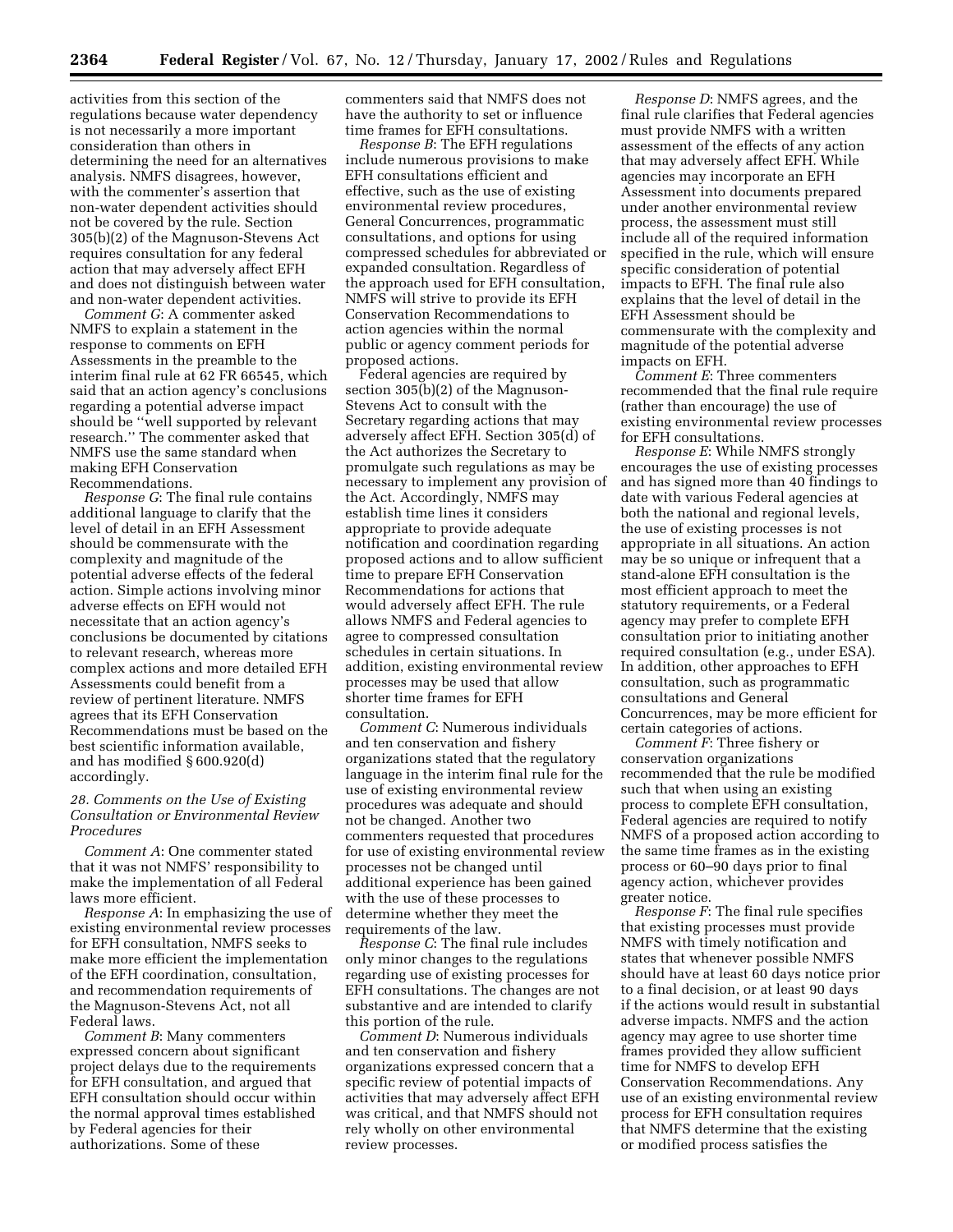requirements of the Magnuson-Stevens Act, and if so, make a finding before the process may be used for EFH consultation. NMFS will not make findings for existing processes that do not provide adequate time to conduct EFH consultations.

*Comment G*: One commenter remarked that the rule sets forth extremely stringent criteria for the use of existing environmental review processes for EFH consultations, such that no existing processes are likely to meet these criteria and all will have to be modified significantly to satisfy the requirements.

*Response G*: Based on NMFS' experience implementing the interim final rule, this has proven not to be the case. To date NMFS has signed more than 40 findings with Federal agencies at both the regional and national level to use existing processes for EFH consultation. Numerous EFH consultations have been completed using a variety of other review processes pursuant to the National Environmental Policy Act; Clean Water Act; Rivers and Harbors Act; Marine Protection, Research, and Sanctuaries Act; Fish and Wildlife Coordination Act; and Endangered Species Act.

*Comment H*: One commenter supported the use of existing procedures but noted that their use does not mean that no additional resources or time would be needed to comply with the EFH consultation requirements, because existing procedures may not have considered the specific factors involved in addressing adverse affects to EFH.

*Response H*: NMFS agrees. Congress declared in section 2 of the Magnuson-Stevens Act that habitat considerations should receive increased attention for the conservation and management of fishery resources of the United States and noted that a purpose of the Act is to promote the protection of EFH in the review of projects conducted under Federal permits, licenses, or other authorities that affect or have the potential to affect such habitat. The statutory mandates for Federal agencies to consult on activities that may adversely affect EFH and to respond to NMFS' EFH Conservation Recommendations were intended as new requirements. NMFS designed the approaches to EFH consultation detailed in the final rule to implement the EFH provisions in an efficient manner, using existing processes and other mechanisms to minimize additional workload.

## *29. Comments on the Use or Development of General Concurrences and/or Programmatic Consultations*

*Comment A*: Two commenters asked NMFS to provide an update in the preamble to the final rule on the number of General Concurrences and programmatic consultations completed under the interim final rule and the overall status of NMFS' efforts to encourage the use of these two approaches to EFH consultations.

*Response A*: NMFS has completed one General Concurrence and five programmatic consultations to date. The General Concurrence applies to actions authorized by the Army Corps of Engineers New England District via programmatic general permits under Section 404 of the Clean Water Act, Section 10 of the Rivers and Harbors Act, and Section 103 of the Marine Protection, Research, and Sanctuaries Act. The programmatic consultations cover certain Minerals Management Service petroleum development activities in the central and western Gulf of Mexico; certain Corps of Engineers nationwide permits; actions authorized by the Corps of Engineers Alaska District under general permits associated with the Anchorage Wetlands Management Plan; actions authorized by the Corps of Engineers Alaska District under general permits for water, wastewater, and sanitation facilities in Alaskan villages; and land management activities undertaken by the Bureau of Land Management and the Forest Service with the Oregon Coast, Lower Columbia River, and Willamette River Provinces of Oregon. NMFS is discussing several more General Concurrences and programmatic consultations with Federal agencies, and continues to advocate the use of these approaches to help reduce the number of actions that require individual consultations.

In the course of working with Federal agencies to identify opportunities for developing General Concurrences and programmatic consultations, it became apparent to NMFS that some parties were confused about the distinction between these two approaches to EFH consultation. General Concurrences may be developed for categories of similar actions that would cause no more than minimal adverse effects on EFH individually or cumulatively. No further consultation is generally required for actions that fall within a General Concurrence. Programmatic consultations also cover categories of actions, but are not limited to actions with minimal effects on EFH and may result in identifying effects that need to

be addressed separately through projectspecific consultation. To help clarify the difference between General Concurrences and programmatic consultations, and to provide clearer guidance on how to conduct programmatic consultations, the final rule discusses programmatic consultations in a distinct section.

NMFS also discovered through implementing the interim final rule that although General Concurrences are meant to be an efficient way of dispensing with consultations on actions that have minimal adverse effects, the process for issuing General Concurrences has actually hindered their development. The interim final rule required NMFS to consult with the appropriate Council(s) and provide an opportunity for public review prior to issuing a General Concurrence. These requirements stemmed from comments NMFS received on the Framework and proposed rule expressing concern that General Concurrences might allow more than minimal adverse effects to EFH without some degree of oversight.

For the General Concurrence that NMFS completed, NMFS coordinated with the affected Councils. However, NMFS found the process to be cumbersome and not very beneficial. Council meeting agendas are often very full, and because General Concurrences are intended to address minor threats to EFH, the Councils did not view the proposed General Concurrence as a high priority and were not able to accommodate it immediately on their meeting agendas. Also, a discussion of the proposed General Concurrence could not be added to Council agendas at the last minute if time permitted because the Magnuson-Stevens Act does not allow additions to Council meeting agendas without public notice or within 14 days before a meeting. Since Councils meet relatively infrequently, this led to delays. After NMFS briefed the Councils, NMFS sought public comment through Council meetings and a **Federal Register** notice, but received no comments. In other cases nationwide, NMFS considered developing General Concurrences but deferred action because the timeconsuming process of soliciting Council and public input led to potential General Concurrences being eclipsed by other EFH priorities. In summary, while the intent behind General Concurrences was to improve efficiency and allow NMFS and other agencies to focus more effort on actions posing a greater threat to EFH, the cumbersome process of issuing General Concurrences has discouraged their use, with little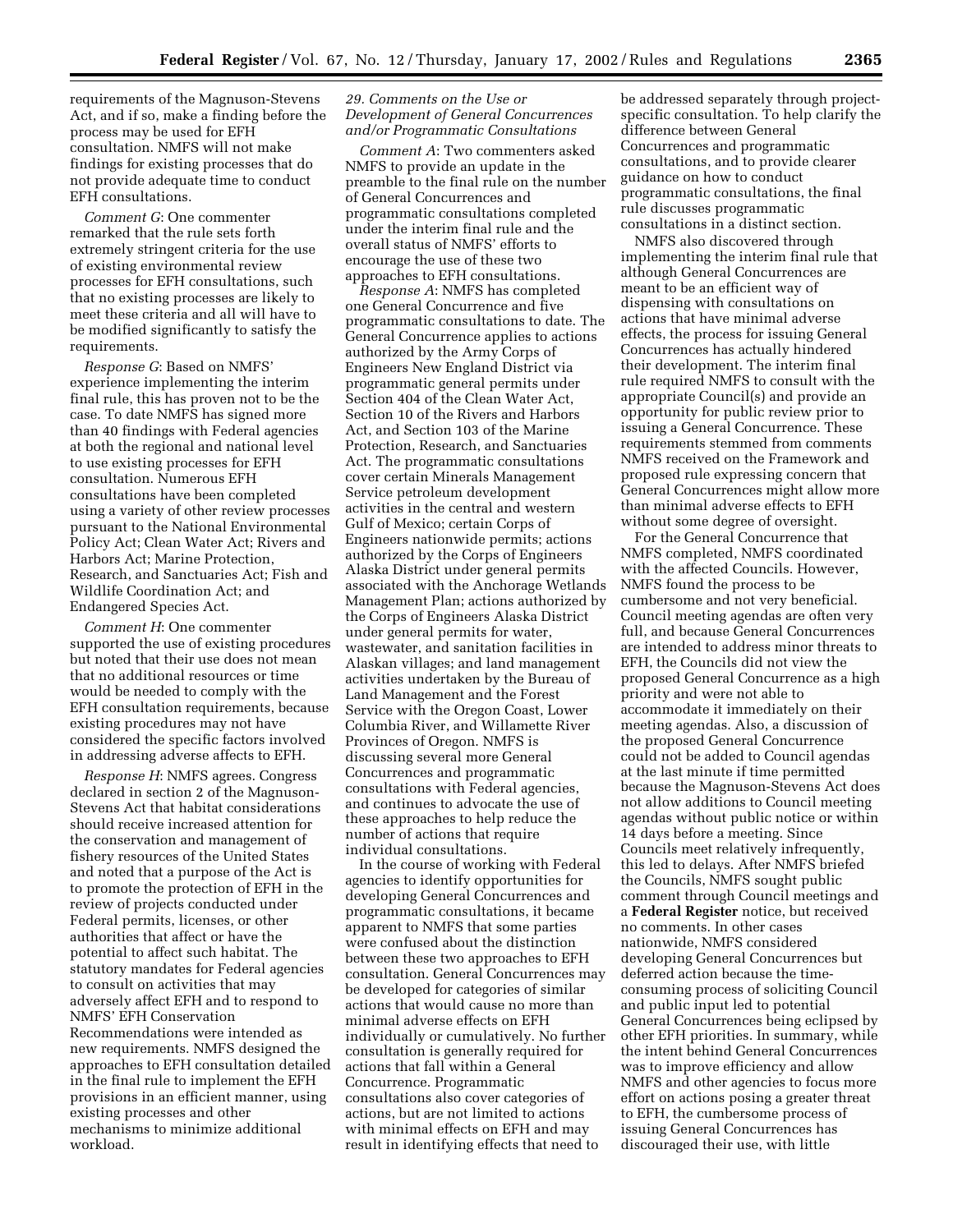apparent benefit in terms of public and Council review.

NMFS modified the regulations to address these procedural inefficiencies while still keeping the public and Councils informed regarding General Concurrences. The final rule omits the requirements for public review and consultation with the appropriate Council(s), but contains a new provision stating that after completing a General Concurrence NMFS will provide a copy to the appropriate Council(s) and will make the General Concurrence available to the public by posting the document on the internet or through other appropriate means. The final rule retains language allowing NMFS to review and revise General Concurrences as needed, so NMFS can make adjustments if necessary to ensure that General Concurrences only cover actions with minimal adverse effects to EFH.

*Comment B*: One conservation group commented that programmatic consultations do not ensure that individual projects or actions will be designed to minimize adverse effects, and thus consultation should occur at both the programmatic and projectspecific level. Another organization commented that General Concurrences should not be used as an excuse to avoid project-specific consultations.

*Response B*: Neither programmatic consultations nor General Concurrences may be used to avoid abbreviated or expanded consultation if an action warrants individual review to evaluate potential adverse effects to EFH. The final rule clarifies that for a programmatic consultation, NMFS will respond to the Federal agency with programmatic EFH Conservation Recommendations and will identify any potential adverse effects that require project-specific consultation because they could not be addressed programmatically. In some cases, however, it may be possible to address all reasonably foreseeable adverse effects to EFH with programmatic recommendations, so there would be no need for consultation on individual actions taken as part of the program. Likewise, General Concurrences can only be used for specified actions that have no more than minimal adverse effects on EFH, and any action that does not meet that standard would require separate consultation.

*Comment C*: One commenter asked for clarification of the programmatic consultation process.

*Response C*: NMFS agrees that clearer guidance is warranted for the programmatic consultation process. The final rule discusses programmatic

consultation in a distinct subsection of § 600.920 to allow easier comparison to the other approaches to conducting EFH consultations, and provides more detail on the purpose of and process for programmatic consultations.

*Comment D*: One commenter said the process for developing General Concurrences is vague and may be burdensome.

*Response D*: As discussed above, NMFS discovered through implementation that the process in the interim final rule for developing General Concurrences was more complicated and time-consuming than NMFS intended. The final rule simplifies and clarifies this process by removing the requirements for public review and consultation with the appropriate Council(s).

*Comment E*: Many commenters said that NMFS should develop General Concurrences or programmatic consultations to cover actions related to the specific industries or activities in which the commenters are engaged, such as port development and operations, forest products, and petroleum development. Some of these commenters asked for clarification of proponents' responsibilities when advancing such a request.

*Response E*: The development of a General Concurrence or programmatic consultation is initiated by NMFS or a Federal agency, although other interested parties may bring to the attention of NMFS or a Federal agency specific types of actions that might be appropriate for one of these categorical approaches to EFH consultation. Affected industries or other groups are not required to provide specific information in support of such a request, although specificity regarding the actions to be covered and their potential effects to EFH would help NMFS and the action agency evaluate such proposals.

*Comment F*: A few commenters addressed the standards for determining whether a General Concurrence is appropriate for a given suite of actions. Two of these commenters asked for clarification of the standard that General Concurrences may be used for actions that would not cause greater than minimal adverse effects on EFH individually and cumulatively. A Federal agency recommended that NMFS should determine before issuing a General Concurrence not only that the actions would cause no more than minimal adverse effects, but also that coastal ecosystem health, including EFH, will generally benefit as a result of the Federal actions.

*Response F*: Given the wide variety of Federal actions that could adversely affect EFH, NMFS decided that rather than defining ''minimal adverse effects'' in the rule, it is best to determine separately for each contemplated General Concurrence whether the actions would cause greater than minimal adverse effects on EFH individually and cumulatively. In general terms, however, minimal effects are those that can be considered negligible in terms of their impact on the quality or quantity of EFH due to their limited scope and/or duration. Since EFH consultation covers effects to EFH specifically rather than effects to coastal ecosystems in general, it is not appropriate to state in the rule that General Concurrences must benefit coastal ecosystem health.

*Comment G*: One commenter said that it should be up to the Federal action agency to determine whether programmatic consultation is appropriate for a given circumstance, and suggested that it is improper for NMFS to tell Federal agencies how to consult.

*Response G*: NMFS disagrees. NMFS must determine what type of EFH consultation is appropriate for any given Federal action or group of actions so that NMFS can ensure the consultation is consistent with the Secretary's interpretation of the requirements of section 305(b)(2) of the Magnuson-Stevens Act. It is important to select the appropriate approach to EFH consultation so that the exchange of information between NMFS and the Federal agency considers potential effects to EFH at a suitable level of detail, resulting in NMFS having the information necessary to provide EFH Conservation Recommendations as required by section 305(b)(4)(A) of the Magnuson-Stevens Act. If a Federal agency attempts to use a method of consultation that NMFS determines is inappropriate for a given action or actions, NMFS will advise the agency as to which approach is best suited to handle the action(s). If a Federal agency nevertheless fails to consult properly for actions that would adversely affect EFH, NMFS will provide EFH Conservation Recommendations based on the information available.

*Comment H*: One commenter suggested that NMFS provide an example to illustrate how a Federal agency would track actions taken under a General Concurrence, as called for in the interim final rule. The commenter also recommended that the final rule require, rather than just suggest, annual reporting from each action agency.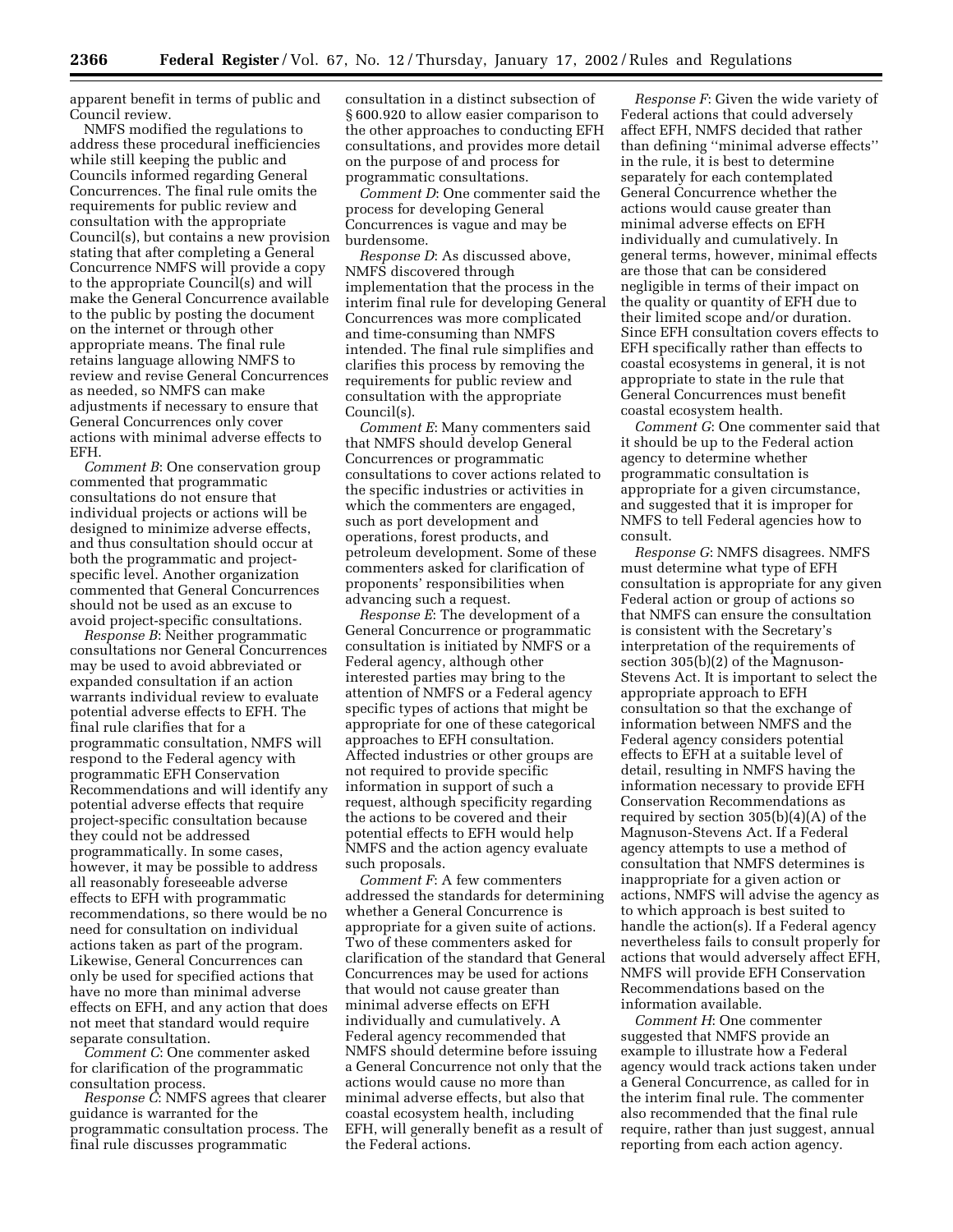*Response H*: Tracking actions covered by a General Concurrence is necessary to ensure that the cumulative effects of the actions are no more than minimal. The final rule retains language from the interim final rule stating that tracking should include the number of actions taken under a General Concurrence, the amount and type of habitat adversely affected, and the baseline against which the actions will be tracked. For example, for a particular General Concurrence tracking could entail a Federal agency providing NMFS with periodic reports specifying this information, comparing the condition of the EFH prior to the actions with its condition after the actions, and providing any revised estimates of the number or location of actions expected during the next reporting period. The final rule does not require such reporting on an annual basis because there may be circumstances where reporting on another time cycle would be equally effective.

*Comment I*: One commenter said that General Concurrences should also apply to Councils, so that Councils would not comment on individual Federal actions for which a General Concurrence has been issued.

*Response I*: General Concurrences are a means of obviating the need for Federal agencies to consult with NMFS individually on specified types of actions that would cause no more than minimal adverse effects on EFH. The Magnuson-Stevens Act does not require Federal agencies to consult with Councils regarding EFH, and General Concurrences do not apply to comments from Councils on Federal actions. As discussed above, the final rule modifies the process for NMFS to coordinate with Councils regarding the development of General Concurrences. NMFS will provide a copy of all General Concurrences to the appropriate Council(s). If the Councils agree that the actions covered by a General Concurrence would have no more than minimal adverse effects on EFH, it is unlikely that the Councils would comment on those actions. However, Councils have independent authority under section 305(b)(3) of the Magnuson-Stevens Act to comment on federal and state agency actions that may affect the habitat of fishery resources under Council jurisdiction.

### *30. Comments on the Expanded Consultation Process*

*Comment*: Several commenters representing non-fishing interests wanted NMFS to clarify the thresholds for conducting EFH consultations and EFH expanded consultations. The

commenters wanted NMFS to define the ʻsubstantial adverse effects'' standard for actions requiring expanded consultation, and wanted examples of federal actions that would result in expanded consultation. Also, one commenter wanted to know who would be responsible for the costs of completing an EFH Assessment if an expanded consultation was required.

*Response*: Section 305(b)(2) of the Magnuson-Stevens Act requires federal agencies to consult with NMFS when any Federal action may adversely affect EFH. The EFH regulations require expanded consultation for Federal actions that would result in substantial adverse effects to EFH. Generally, the action agency determines the appropriate level of consultation, although if NMFS believes that a proposed action will have substantial adverse effects on EFH, NMFS may request expanded consultation. The determination of substantial adverse effects should be based on projectspecific considerations, such as the ecological importance or sensitivity of an area, the type and extent of EFH affected, and the type of activity. Substantial adverse effects are effects that may pose a relatively serious threat to EFH and typically could not be alleviated through minor modifications to a proposed action. For example, a harbor development project that requires significant dredging and filling, channel realignments, or shoreline stabilization near EFH would likely be considered to have substantial adverse effects to EFH. Regardless of the type of consultation, the action agency is responsible for preparing an EFH Assessment.

## *31. Comments on Supplemental Consultation*

*Comment*: Two commenters recommended that NMFS delete the section of the rule concerning supplemental consultation. One of these commenters said there is no provision in the Magnuson-Stevens Act to reopen a consultation. The other commenter thought this section was ambiguous and said that because of this provision action agencies and affected parties will not know whether consultations are final.

*Response*: The provision on supplemental consultation is a necessary and appropriate part of the regulations because it informs Federal agencies that changes to the factual basis behind a completed EFH consultation may warrant reinitiating the consultation. Supplemental consultation is not necessary unless a Federal agency substantially revises its plans for an action in a manner that may adversely affect EFH, or if new information becomes available that affects the basis for NMFS' EFH Conservation Recommendations. It is reasonable to expect that a substantial change in circumstances may warrant review and potentially a change in EFH Conservation Recommendations.

## *32. Comments on NMFS' EFH Conservation Recommendations*

*Comment A*: Several commenters asked for more information to clarify the role of EFH Conservation Recommendations. One commenter asked whether the recommendations NMFS will make on Federal or state actions that would adversely affect EFH are limited to the recommendations contained in FMPs for EFH conservation and enhancement. Another expressed confusion about the difference between EFH Conservation Recommendations and EFH Assessments.

*Response A*: The term ''EFH Conservation Recommendations'' in the final rule refers to recommendations provided by NMFS to a Federal or state agency pursuant to section 305(b)(4)(A) of the Magnuson-Stevens Act. NMFS is required to provide these recommendations regarding any Federal or state agency action that would adversely affect EFH, and Federal agencies are required to provide a detailed written response to such recommendations under section 305(b)(4)(B) of the Act. Thus, EFH Conservation Recommendations have different legal connotations than other EFH-related recommendations called for under the Magnuson-Stevens Act, such as Council recommendations to Federal or state agencies under section 305(b)(3), or recommendations for EFH conservation and enhancement in FMPs pursuant to section 303(a)(7). The final rule capitalizes the term ''EFH Conservation Recommendations'' to help emphasize that these recommendations differ from other EFH-related recommendations discussed in the regulations.

EFH Conservation Recommendations are not limited to the recommendations contained in FMPs for EFH conservation and enhancement under section 303(a)(7) of the Act. For EFH consultations, NMFS' EFH Conservation Recommendations are based in part on EFH Assessments prepared by Federal agencies to describe the effects of agency actions on EFH.

*Comment B*: One commenter said that NMFS should release its EFH Conservation Recommendations in draft form and make them available for public comment before conveying the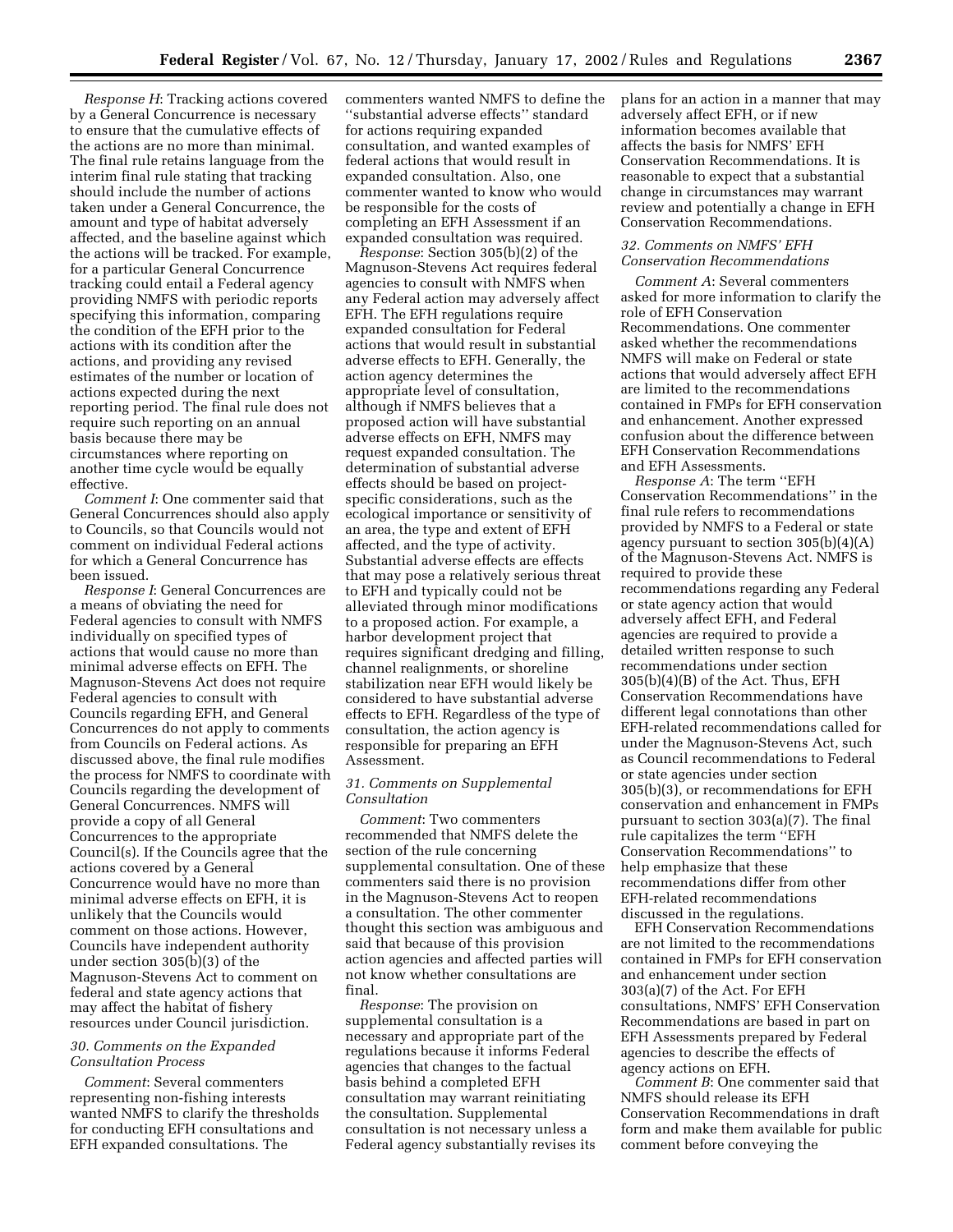recommendations to a Federal or state agency.

*Response B*: NMFS disagrees. Providing a comment period on EFH Conservation Recommendations could result in delays for Federal and state agencies that may be relying on NMFS' input to decide on appropriate measures to avoid or minimize adverse effects to EFH. Moreover, since EFH Conservation Recommendations are non-binding, they do not impose restrictions on proposed actions. If an action agency agrees with NMFS' EFH Conservation Recommendations but determines that adopting the recommendations may result in substantial changes to a proposed action, the agency may be required to seek additional public input under other laws before taking a final action that incorporates NMFS' recommendations.

*Comment C*: Several commenters asked NMFS to clarify the process for providing EFH Conservation Recommendations to state agencies. Three of these commenters suggested that the final rule say specifically that state agencies are not required to consult with NMFS. A state regulatory agency asked for clarification as to when NMFS will provide EFH Conservation Recommendations to state agencies. The same agency asked whether NMFS and the Councils will provide recommendations by category of activity or adverse impact (e.g., dredging or filling) or on a case-by-case basis.

*Response C*: The final rule includes a clarification that the Magnuson-Stevens Act does not require state agencies to consult with the Secretary regarding EFH. The final rule retains language stating that NMFS will use existing coordination procedures or establish new procedures to identify state agency actions that may adversely affect EFH and to determine the most appropriate method for providing EFH Conservation Recommendations to state agencies. In general, NMFS will strive to provide EFH Conservation Recommendations as appropriate on individual actions during the agency or public comment period. Councils may provide general recommendations in FMPs by category of activity or adverse impact under section 303(a)(7) of the Magnuson-Stevens Act, and may comment on individual actions under section 305(b)(3) of the Act.

*Comment D*: A number of non-fishing industries commented that NMFS has little or no experience or expertise to evaluate non-fishing activities and provide recommendations.

*Response D*: NMFS has commented on a variety of non-fishing threats to fish habitat under the Fish and Wildlife

Coordination Act, National Environmental Policy Act, and other statutes since the agency was established in 1970. NMFS comments on thousands of such activities every year. Under section 305(b)(4)(A) of the amended Magnuson-Stevens Act, NMFS now is required to provide conservation recommendations for any Federal or state agency action that would adversely affect EFH. While NMFS may not have extensive expertise on all such threats to EFH, the information provided by Federal agencies through the consultation process in EFH Assessments will help NMFS to understand potential adverse effects and develop appropriate EFH Conservation Recommendations.

*Comment E*: One commenter referenced the section of the interim final rule that said Federal agencies and NMFS must use the best scientific information available regarding the effects of proposed actions on EFH. The commenter said that NMFS should also use the best scientific information available to support its mitigation recommendations.

*Response E*: NMFS agrees and has modified the regulations to add that Federal agencies and NMFS also must use the best scientific information available regarding the measures that can be taken to avoid, minimize, or offset adverse effects on EFH.

### *33.Comments on Federal Action Agency Responsibilities After Receiving NMFS' EFH Conservation Recommendations*

*Comment A*: Three commenters recommended that NMFS delete the provision requiring that Federal agency responses that are inconsistent with EFH Conservation Recommendations must include the scientific justification for any disagreements with NMFS over the anticipated effects of the proposed action and the measures needed to avoid, minimize, mitigate, or offset such effects. The commenters stated that NMFS has no authority to require a scientific justification, and pointed out that agencies may reject NMFS' recommendations on non-scientific grounds.

*Response A*: As noted in the preamble to the interim final rule at 62 FR 66546, section 305(d) of the Magnuson-Stevens Act gives the Secretary authority to issue regulations necessary to carry out any provision of the Act, including the provision that calls for a detailed written response to NMFS' EFH Conservation Recommendations and an explanation for not following the recommendations. In the regulations, NMFS interprets this statutory requirement to include explaining the

basis for any disagreement over technical matters that are within NMFS' area of expertise. NMFS acknowledges that Federal agencies may disagree with EFH Conservation Recommendations for reasons that involve economic costs, public safety considerations, or other factors unrelated to the scientific merit of the recommendations, and the rule does not require a scientific justification in such cases.

*Comment B*: Several commenters said that NMFS does not have the authority to request further review of Federal agency decisions that are inconsistent with EFH Conservation Recommendations.

*Response B*: NMFS disagrees. The process for further review of Federal agency decisions that are inconsistent with NMFS' EFH Conservation Recommendations is integral to completing interagency consultation effectively under section 305(b)(2) of the Magnuson-Stevens Act. Interagency consultations by nature involve an exchange of information between agencies, and the process for further review provides a mechanism for resolving disagreements. NMFS has no authority to compel another Federal agency to hold final actions in abeyance pending the resolution of disputes about EFH. However, since NMFS does not anticipate requesting further review very frequently, NMFS hopes that Federal agencies will agree to defer final decisions temporarily if NMFS requests further review.

*Comment C*: One commenter said that the process for further review must preserve the autonomy of the action agency to decide whether to implement NMFS' recommendations.

*Response C*: NMFS agrees. NMFS' recommendations are non-binding. If a Federal agency ultimately decides not to accept one or more recommendations, the final rule and section 305(b)(4)(B) of the Magnuson-Stevens Act merely require the agency to explain in writing the reasons for not following the recommendations.

*Comment D*: Several commenters requested more information about the process for further review of Federal action agency decisions that are inconsistent with NMFS' EFH Conservation Recommendations. One of these commenters said the final rule should specify a time period within which disagreements must be resolved. Another asked for the final rule to specify sequential levels of review in each agency and procedures for suspending action agency decisions during higher level review. Two of the commenters asked for more detailed procedures for involving the Councils in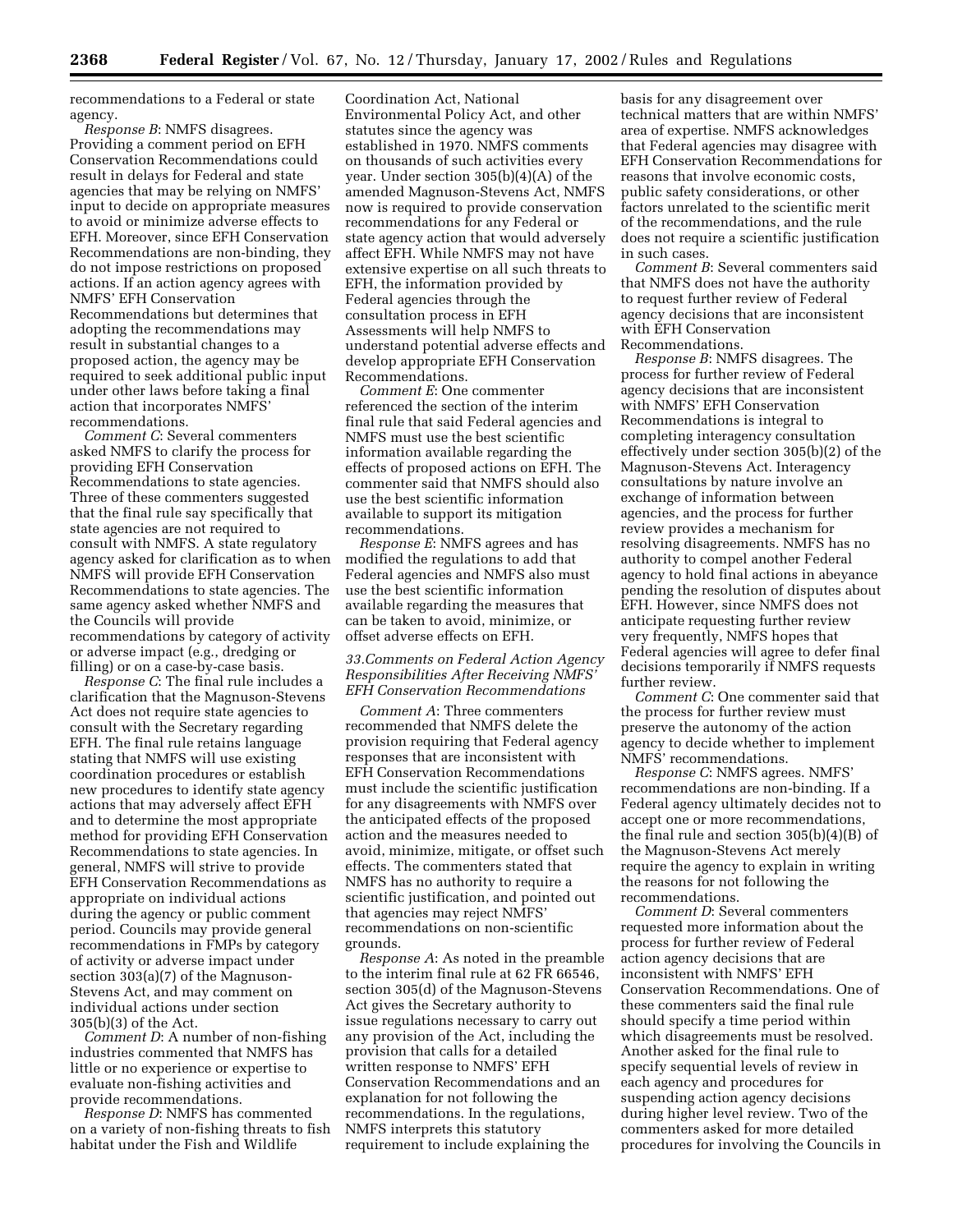higher level review of action agency decisions.

*Response D*: The final rule does not include a time frame for resolving disagreements, nor does it specify sequential levels of review. Likewise, the final rule does not call for suspending action agency decisions pending higher level review. NMFS relies on other agencies to agree to further review of decisions that are inconsistent with NMFS' EFH Conservation Recommendations, including the procedures and time frames for such review. Procedures for Council involvement in higher level review are already discussed in the regulations, and may be elaborated upon if appropriate in any written procedures NMFS might develop to refine the process in the future.

### *34.Comments on Compliance with Applicable Laws and Executive Orders*

*Comment A*: One commenter asked for clarification on the relationship between the interim final rule and Executive Order 12962 on Recreational Fisheries.

*Response A*: Although the EFH regulations and Executive Order 12962 both promote the themes of sustainability and interagency cooperation, there is no direct relationship between Executive Order 12962 and the Magnuson-Stevens Act EFH provisions. Executive Order 12962 was specifically designed to restore and enhance aquatic systems to provide for increased recreational fishing opportunities nationwide. Executive Order 12962 established the National Recreational Fisheries Coordination Council (the Coordination Council) to develop and encourage partnerships between government and private sports fishing and boating groups to foster aquatic conservation that benefits recreational fisheries. The Coordination Council was to promote conservation awareness of aquatic restoration programs and evaluate the effects of Federal activities on recreational fishing. The EFH regulations pertain to all federally managed species without distinguishing between commercial and recreational fisheries. The EFH regulations establish procedures to identify important habitats and evaluate the effects of various actions on EFH, rather than on recreational or commercial fishing.

*Comment B*: Several commenters questioned whether NMFS had met its responsibilities under the Small Business Regulatory Enforcement Fairness Act (SBREFA), Title II of the Unfunded Mandates Reform Act, and Executive Order 12866.

*Response B*: The Regulatory Flexibility Act (RFA), as amended by SBREFA, requires federal agencies to prepare an initial and final regulatory flexibility analysis for a rule unless the agency can certify that the rule will not have a significant economic impact on a substantial number of small entities. The Assistant General Counsel for Legislation and Regulation of the Department of Commerce made such a certification to the Chief Counsel for Advocacy of the Small Business Administration, as required by 5 U.S.C. 605(b). Therefore, NMFS was not required to complete an initial or final regulatory flexibility analysis under RFA.

Under the Unfunded Mandates Reform Act, Federal agencies are required to enter a consultation process for any rulemaking that places responsibilities on another level of government (e.g., states) without paying the costs for carrying out these duties. Title II describes analyses and consultations that agencies must undertake for rules that may result in expenditures over \$100 million in any year by state, local, and tribal governments, or the private sector. This rule will not require any expenditures by, nor place any responsibilities or duties on, state, local, or tribal governments, or the private sector. EFH consultations regarding Federal permits, licenses, or funding could lead the responsible Federal agency to restrict or limit the proposed action, which may result in indirect costs on the entity seeking the authorization or funding. However, any such requirements would be imposed at the discretion of the responsible Federal agency, and it would be speculative to evaluate such costs in conjunction with this rulemaking. Therefore, NMFS was not required to develop an assessment of the effects of this rule on other levels of government or the private sector.

The final rule has been determined to be significant for the purposes of Executive Order 12866. As such, NMFS submitted this rule to the Office of Management and Budget (OMB) for review and approval.

*Comment C*: One commenter thought the finding of no significant impact under the National Environmental Policy Act ignores the substantial amounts of staff time and other resources that Federal agencies will divert from other priorities to meet the EFH requirements.

*Response C*: NMFS completed a revised EA that addresses how the final rule could affect various parties, including Federal agencies. The provisions of the final rule related to

Federal agency consultation with NMFS could result in an expenditure of time and resources that detracts from other activities. However, the rule implements a clear requirement in the Magnuson-Stevens Act for Federal agencies to consult with NMFS on any action that may adversely affect EFH. The rule provides guidance on required information for consultations and encourages agencies to combine the consultation process with existing environmental review procedures, so that consultations will be completed in an efficient and effective manner.

## **Changes from the Interim Final Rule**

NMFS restructured parts of the section detailing the EFH contents of FMPs by providing a separate overview of the mandatory requirements and separating into distinct sections the guidelines for addressing general habitat information, information necessary to describe and identify EFH, and considerations for determining the limits of EFH. NMFS also restructured the section addressing fishing activities that may adversely affect EFH by separating into distinct sections the guidelines for evaluation of fishing activities and minimization of adverse effects. NMFS made these changes in response to commenters' concerns about a lack of clarity in the interim final rule, and based on NMFS' experience working with the Councils to add EFH information to existing FMPs.

NMFS reorganized parts of the coordination, consultation, and recommendation procedures by providing a separate summary of the five approaches for conducting EFH consultation; addressing the requirements for EFH Assessments before providing the procedures for each approach for EFH consultation; and placing the requirements for programmatic consultations in a distinct section. NMFS made these revisions in response to commenters' concerns that the consultation requirements were confusing and difficult to follow.

The changes to the rule are predominantly technical or administrative in nature and clarify intent or otherwise ease implementation of the EFH provisions of the Magnuson-Stevens Act. The following changes are listed in the order that they appear in the regulations. Grammatical or other minor changes are not detailed. Unless otherwise discussed below, the rationale for why changes were made from the interim final rule is contained in the Comments and Responses section.

In many cases throughout the final rule ''effect'' or ''affect'' replaces ''impact'' because the Magnuson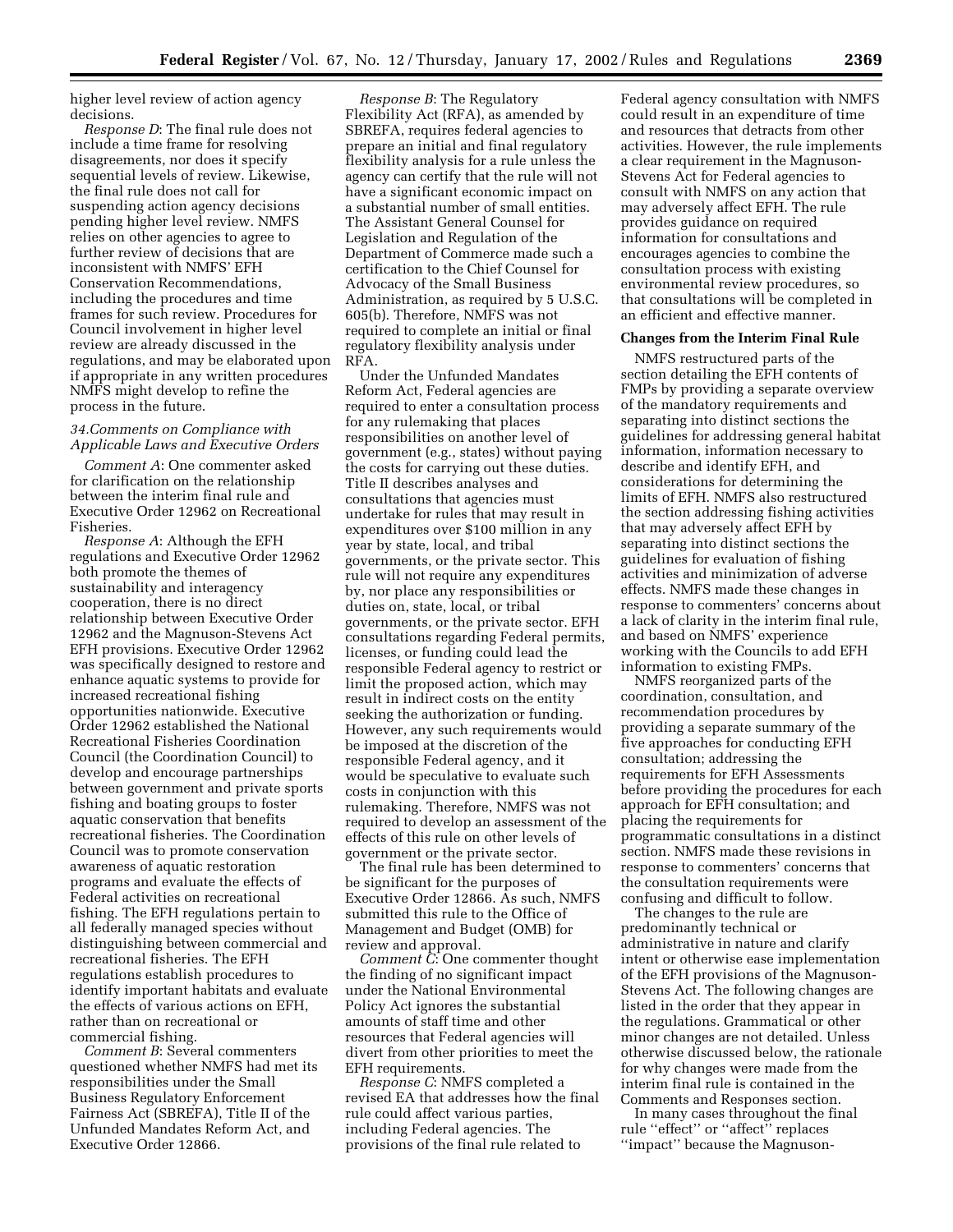Stevens Act uses ''affect'' in the applicable provision of the statute, and/ or to reflect common usage of the terms in the fields of ecology and environmental assessment. Also, ''Federal agency'' or ''agency'' replaces ''Federal action agency'' or ''action agency'' in many places throughout the rule. This change eliminates redundancy and simplifies the text, particularly given that many sections of the rule only apply to Federal agencies with actions that may adversely affect EFH (i.e., Federal action agencies).

Throughout the final rule the phrase ''fishery management unit'' replaces the acronym ''FMU'' to improve understanding. ''Action'' replaces ''proposed action'' in many places to be inclusive of all types of agency actions. In several instances throughout Subpart J of the final rule ''life stage'' replaces ''life history stage'' to use the more common scientific term. In several places throughout Subpart K, ''existing environmental review process'' replaces ''existing consultation process'' to encompass environmental reviews that are not consultations per se.

In a number of places throughout the final rule, paragraphs have been renumbered and references to paragraphs and sections have been changed to reflect the renumbering.

In § 600.805, paragraph (a), ''EFH provisions'' replaces ''provision on EFH'' to improve clarity.

In § 600.805, paragraph (b), ''An FMP may'' replaces ''A Council may'' to clarify that FMPs are the appropriate vehicle to discuss habitat for species not included in the fishery management unit, if a Council chooses to do so.

In § 600.810, paragraph (a), NMFS modified the definition of ''adverse effect'' by deleting the parenthetical examples of direct and indirect effects and instead explaining that ''Adverse effects may include direct or indirect physical, chemical, or biological alterations of the waters or substrate and loss of, or injury to, benthic organisms, prey species and their habitat, and other ecosystem components, if such modifications reduce the quality and/or quantity of EFH.'' The definition also includes new language to clarify that ''Adverse effects to EFH may result from actions occurring within EFH or outside of EFH and may include site-specific or habitat-wide impacts, including individual, cumulative, or synergistic consequences of actions.''

In § 600.810, paragraph (a), the definition of ''Council'' omits the word ''Secretarial'' to be consistent with the definition of this term in § 600.305(c) and 600.910(a).

In § 600.810, paragraph (a), the definition of ''habitat area of particular concern'' refers to areas identified pursuant to § 600.815(a)(8) rather than § 600.815(a)(9) because the final rule includes renumbered paragraphs.

In § 600.815, paragraph (a), a new paragraph (1) entitled ''Description and identification of EFH'' replaces the former paragraphs (1) ''Habitat requirements by life history stage'' and (2) ''Description and identification of EFH.'' As discussed above, the new organization clarifies the mandatory contents of FMPs by providing a separate overview and separating into distinct sections the guidelines for addressing general habitat information, information necessary to describe and identify EFH, and considerations for determining the limits of EFH. The language within this paragraph includes much of the language from corresponding sections of the interim final rule. Substantive changes are described below.

In § 600.815, paragraph (a), the description of Level 1 information (formerly § 600.815(a)(2)(i)(C)(*1*); now § 600.815(a)(1)(iii)(A)(*1*)) clarifies that distribution data need not necessarily be limited to systematic presence/absence sampling data. The word ''distribution'' replaces ''presence/absence'' and ''geographic range'' replaces ''distribution.'' The paragraph also includes a new sentence: ''Habitat use may also be inferred, if appropriate, based on information on a similar species or another life stage.''

In § 600.815, paragraph (a), a new paragraph (1)(iii)(B) says that in the absence of information to identify habitat usage by a given species or life stage, EFH should not be designated.

In § 600.815, paragraph (a), the former paragraph (2)(ii)(A) (now numbered (1)(iv)(A)) includes a new introductory sentence. The word ''described'' replaces ''obtained through the analysis'' and ''identified as EFH of managed species'' replaces ''protected as EFH for managed species.'' The words ''at each life stage'' now appear at the end of the sentence regarding Level 1 information. The sentence regarding Level 2 through 4 information appears in a different place in the paragraph to improve organization, and instead of saying the information should be used ''to identify the habitats valued most highly within the geographic range of the species'' the sentence includes new language to identify ''habitats supporting the highest relative abundance; growth, reproduction, or survival rates; and/or production rates within the geographic range of a species.'' In the same paragraph

''distribution'' replaces ''presence/ absence'' and the former ''identify those habitat areas most commonly used'' reads ''identify EFH as those habitat areas most commonly used'' because the purpose of the analysis is to identify EFH, if sufficient information is available. A new sentence advises Councils to explain the analyses conducted to distinguish EFH from all habitats potentially used by a species, which will improve understanding of the basis for the designations. The paragraph omits three sentences: ''Areas so identified should be considered essential for the species. However, habitats of intermediate and low value may also be essential, depending on the health of the fish population and the ecosystem. Councils must demonstrate that the best scientific information available was used in the identification of EFH, consistent with national standard 2, but other data may also be used for the identification.'' The first of these sentences is unnecessary since references to identifying EFH now appear earlier in the paragraph. The second sentence is unnecessary and confusing since other provisions of the rule allow Councils to identify EFH broadly if warranted, and in such cases the habitats would not be regarded as intermediate or low value. The third sentence is unnecessary and redundant with the requirements of the Magnuson-Stevens Act.

In § 600.815, paragraph (a), a new paragraph (1)(iv)(B) includes more specific guidance for the text descriptions of EFH.

In  $\S 600.815$ , paragraph (a), in the former paragraph (2)(ii)(B) (now numbered (1)(iv)(C)), "may" replaces ''should'' so that the rule permits, but no longer strongly recommends, considering all habitats currently used by a species to be essential, as well as certain historic habitats, if a species is overfished and habitat factors may be contributing to the species being identified as overfished. Councils should make this determination on a case-by-case basis. In the same paragraph, ''should be reviewed and amended'' replaces ''should be reviewed, and the FMP amended'' because in many cases the identification of EFH can be amended via a framework adjustment rather than a full FMP amendment.

In § 600.815, paragraph (a), in the former paragraph (2)(ii)(C) (now numbered (1)(iv)(D)), "Areas described as EFH will normally'' replaces ''EFH will always.''

The final rule omits the language that appeared as  $§ 600.815 (a)(2)(ii)(D) of the$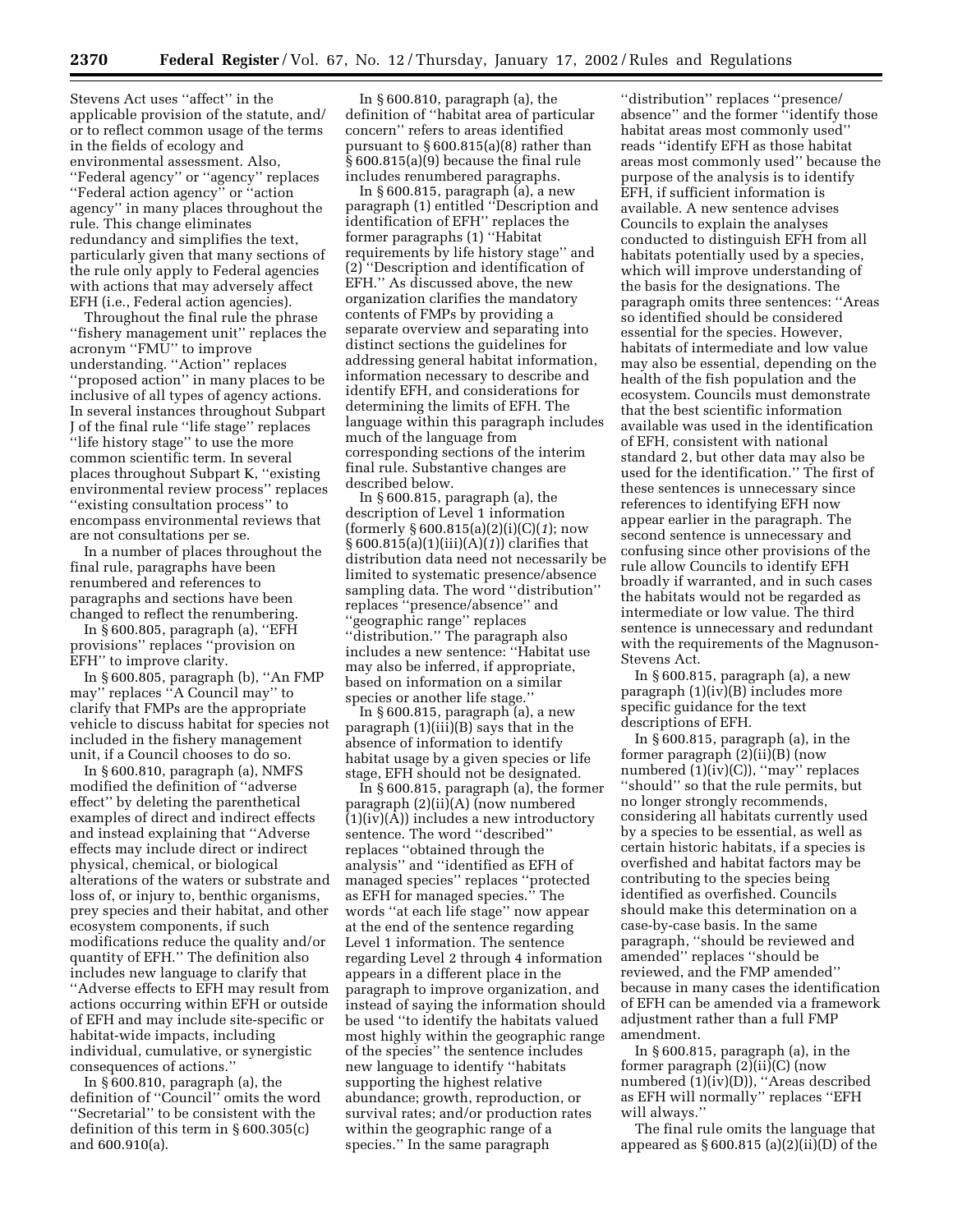interim final rule to eliminate redundancy.

In § 600.815, paragraph (a), the former paragraph (2)(ii)(E) (now numbered  $(1)(v)(E)$  omits "or species assemblage" and includes two new sentences to explain the conditions for designating EFH for species assemblages.

In  $\S 600.815$ , paragraph (a), in the former paragraph (2)(ii)(F) (now numbered (1)(iv)(F)), ''stream or river blockages'' replaces ''fish blockages'' to be more accurate about the problem to be address by improved fish passage techniques. The text omits the words ''or quantity'' before ''measures'' to eliminate jargon and redundancy. The word ''necessary'' replaces ''essential'' to improve consistency with the Magnuson-Stevens Act.

In § 600.815, paragraph (a), in the former paragraph (2)(iii) (now numbered  $(1)(v)$ , the final rule contains new language to clarify the guidance for mapping EFH. The changes are intended to encourage more explicit and informative EFH maps in FMPs, based on NMFS' experience with maps produced using the guidance in the interim final rule. The new language requires that FMPs include maps that display, within the constrains of available information, the geographic locations of EFH or the geographic boundaries within which EFH for each species and life stage is found. The new language also encourages Councils to map different types of habitat designated as EFH to the extent possible; to use maps to distinguish EFH from non-EFH areas; to confer with NMFS regarding national mapping standards; and to include maps of HAPCs.

Section 600.815, paragraph (a)(2) includes reorganized and expanded guidance regarding fishing activities that may adversely affect EFH (formerly addressed in paragraph (a)(3)). The final rule includes separate subsections on the evaluation of fishing activities and minimization of adverse effects, and explains in more detail the information that Councils should address in these portions of FMPs.

In § 600.815, paragraph (a), the former paragraph (3)(iv) (now numbered (2)(iii)) includes a new title, ''Practicability,'' and omits the phrase ''whether, and to what extent, the fishing activity is adversely impacting EFH, including the fishery'' to eliminate redundancy. The language also omits the phrase ''and whether the management measures are practicable, taking into consideration'' to eliminate redundancy. To clarify the intent of considering costs and benefits, the words ''the long and short-term costs

and benefits of potential management measures to EFH, associated fisheries, and the nation'' replace ''the long and short-term costs as well as benefits to the fishery and its EFH, along with other appropriate factors.'' A new sentence clarifies that Councils are not required to perform a formal cost/benefit analysis.

In § 600.815, paragraph (a), in the former paragraph (4)(i) (now numbered  $(2)(iv)(A)$ , "damage to EFH" replaces ''physical damage in EFH'' because adverse effects are not limited to physical effects.

Section 600.815, paragraph (3) is new. The paragraph clarifies that FMPs must identify threats to EFH from fishing activities that are managed under laws other than the Magnuson-Stevens Act, such as state managed fisheries or those fisheries managed by other agencies. The language addresses non-Magnuson-Stevens Act fishing directly, whereas the interim final rule more indirectly stated in § 600.815(a)(3)(ii) that FMPs must assess all fishing equipment types used in EFH.

In § 600.815, paragraph (a), the former paragraph (5) is now numbered (4). The title of the paragraph omits ''Identification of'' to reduce wordiness. The sentence ''FMPs must identify activities other than fishing that may adversely affect EFH'' replaces ''FMPs must identify activities that have the potential to adversely affect EFH quantity or quality, or both.'' This change clarifies that the requirement is to identify all adverse effects to EFH from non-fishing activities. The same paragraph omits language saying that FMPs should describe the EFH most likely to be adversely affected and should explain the mechanisms that may cause the effects, because this language is redundant with the sentence saying that FMPs should describe known and potential adverse effects to EFH. The paragraph also omits two sentences regarding geographical analysis of non-fishing impacts, because Councils should have the flexibility to analyze potential impacts using any suitable approach.

In § 600.815, the former paragraph  $(a)(6)$  is now numbered  $(a)(5)$ . To provide context, the explanation of cumulative impacts appears at the beginning of the paragraph rather than later. The words ''the cumulative impacts of'' appear before ''fishing and non-fishing activities'' to emphasize that the focus is cumulative effects. To emphasize EFH over other fish habitat, the term ''the function of EFH'' replaces ''habitat function'' and ''EFH'' replaces ''the managed species' habitat.'' The paragraph omits the discussion of

cumulative impacts from fishing that appeared in the interim final rule, because the final rule addresses cumulative impacts from fishing as part of the evaluation of fishing activities that may adversely affect EFH  $(\S 600.815(a)(2)(i))$ . The paragraph omits other language from the interim final rule that described suggested contents of cumulative impacts analyses and mapping for cumulative impacts, because Councils should have flexibility to evaluate cumulative impacts using any appropriate methods. The paragraph omits discussion of research needs pertaining to cumulative impacts because research needs are covered adequately in § 600.815(a)(9). The paragraph also omits language regarding schedules for research because Councils have no control over such schedules.

In § 600.815, the former paragraph (a)(7) is now numbered (a)(6). To more accurately reflect the statutory language, the text states that ''FMPs must identify actions to encourage the conservation and enhancement of EFH, including recommended options to avoid, minimize, or compensate for'' adverse effects. The paragraph omits ''and promote the conservation and enhancement of EFH'' to better reflect the Councils' role as outlined in the EFH provisions of the Magnuson-Stevens Act. The paragraph also omits the general recommendations and options for conservation and enhancement that appeared in the interim final rule.

In § 600.815, the former paragraph (a)(8) is now numbered (a)(7). The words ''may be'' replace ''is'' because loss of prey does not always constitute an adverse effect on EFH and managed species. The first sentence omits the word ''a'' before ''managed species'' because adverse effects may apply to more than one species. To clarify that the consideration of effects to prey is consistent with the Magnuson-Stevens Act, the phrase ''because the presence of prey makes waters and substrate function as feeding habitat, and the definition of EFH includes waters and substrate necessary to fish for feeding'' replaces ''because one component of EFH is that it be necessary for feeding.'' To clarify the conditions under which effects to prey should be considered, the phrase ''may be considered adverse effects on EFH if such actions reduce the quality and/or quantity of EFH'' replaces ''may be considered adverse effects on a managed species and its EFH.'' The word ''list'' replaces ''identify'' and ''discuss'' replaces ''generally describe'' to be clearer about how FMPs should address prey species and their habitat. The final rule omits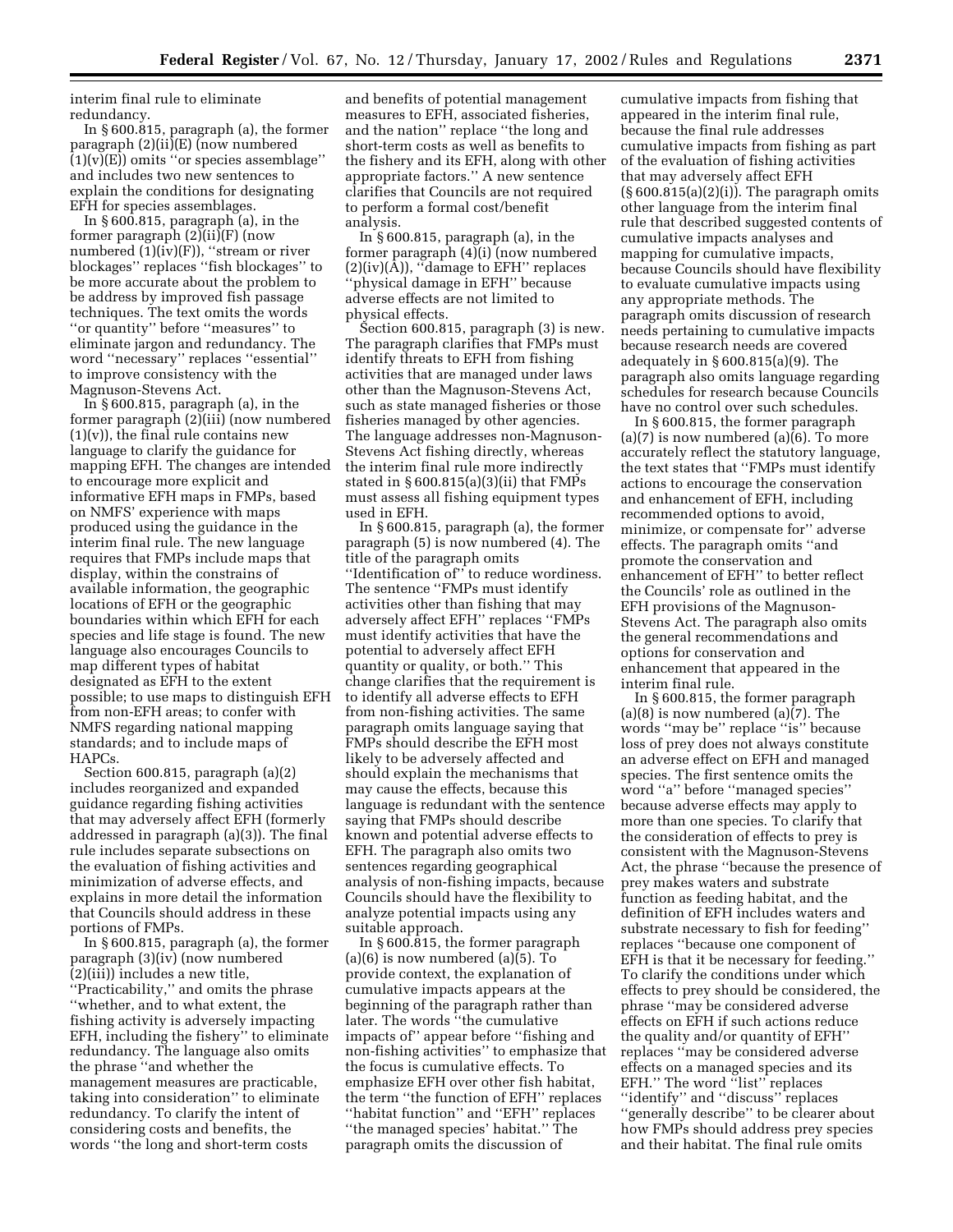the sentence from the interim final rule saying that actions that cause a reduction of the prey species population should be described and identified. This language caused confusion about the scope of the required analysis, and was substantially redundant with other text in the paragraph.

In § 600.815, the former paragraph (a)(9) is now numbered (a)(8). The final rule combines the two introductory sentences from the interim final rule to be more concise, and the word ''considerations'' replaces ''criteria.''

In § 600.815, the former paragraph  $(a)(10)$  is now numbered  $(a)(9)$ . The final rule includes much more concise text to explain that FMPs should identify the research and information needed to improve upon the description and identification of EFH, the identification of threats to EFH from fishing and other activities, and the development of conservation and enhancement measures for EFH.

In § 600.815, the former paragraph  $(a)(11)$  is now numbered  $(a)(10)$ . The final rule omits the words ''including an update of the equipment assessment originally conducted pursuant to paragraph (a)(3)(ii) of this section'' to eliminate redundancy. The final rule clarifies that Councils and NMFS should ''revise or amend EFH provisions as warranted based on available information.'' The final rule omits the language stating that ''each FMP amendment should include a provision requiring review and update of EFH information and preparation of a revised FMP amendment if new information becomes available'' and instead says that ''FMPs should outline the procedures the Council will follow to review and update EFH information.'' The final rule adds a sentence to provide guidance on the type of information the Councils and NMFS should examine when updating the EFH provisions of FMPs. These changes better reflect the process for revising FMPs based on a review of current information. The language in this section also clarifies that the Councils should report on their review of EFH information as part of the annual Stock Assessment and Fishery Evaluation report. The new words ''all EFH'' clarify the type of information that needs to be reviewed at least once every five years.

In § 600.815, the final rule omits paragraph (b) of the interim final rule to eliminate redundancy with § 600.805(b)(1).

In § 600.815, the former paragraph (c) is now (b) and the heading includes the words ''for Councils'' to clarify that the EFH recommendations referred to in this paragraph are recommendations

from NMFS to the Councils. The final rule adds new text explaining the intent and timing of NMFS' written recommendations to assist the Councils in identifying EFH and adverse affects to EFH, and incorporating EFH information into FMPs. The paragraph omits several sentences from the interim final rule that provided for public review of NMFS' written EFH recommendations.

In § 600.905, paragraph (c), ''NMFS'' replaces ''the Secretary'' to clarify that the NMFS is the agency responsible for working with the Councils. Additional language changes in this paragraph serve to simplify the language and reduce wordiness.

In § 600.910, paragraph (a), the final rule modifies the definition of ''adverse effect'' in the same manner as in § 600.810(a). The final rule omits the definition of ''Council'' provided in the interim final rule because the definition was originally meant to provide for NMFS' comments under section 305(b)(3) of the Magnuson-Stevens Act, allowing NMFS to comment as a Council for FMPs developed by the Secretary. This provision is unnecessary since NMFS comments will be provided under section  $305(b)(4)(A)$ .

In § 600.910, paragraph (a) also includes a new definition for ''anadromous fishery resource under Council authority'' to clarify that the term means an anadromous species managed under an FMP. The interim final rule discussed anadromous fishery resources in § 600.930(c), and NMFS explained that provision in the preamble to the interim final rule at 62 FR 66546. Upon further consideration, NMFS determined that § 600.930(c) and the preamble were not sufficiently clear as to what species should be considered anadromous fishery resources under Council authority for purposes of section 305(b)(3)(B) of the Magnuson-Stevens Act. Since Councils may not have sufficient expertise regarding nonmanaged anadromous species to provide the comments and recommendations that are required by section 305(b)(3)(B) of the Act, NMFS determined that the most appropriate interpretation of that section is for ''anadromous fishery resource under Council authority'' to mean those anadromous species managed under FMPs.

In § 600.915 the final rule adds the phrase ''and the general public'' and 'EFH" replaces "such habitat."

In § 600.920, paragraph (a)(1), the phrase ''actions that were completed prior to the approval of EFH designations by the Secretary'' replaces the phrase ''completed actions.'' The second sentence of the paragraph adds

the phrase ''if the renewal, review, or revision may adversely affect EFH'' to the end of the sentence. The final rule adds a reference to paragraph (j) of this section to refer to the procedures for programmatic consultation. The final rule includes new text that describes the requirement to complete EFH consultations for emergency Federal actions that may adversely affect EFH. This addition clarifies the requirement and timing for EFH consultations for Federal actions that must be carried out in an expedited manner due to emergency circumstances. If consultation is not practicable before taking an emergency action, Federal agencies may consult after-the-fact and NMFS may provide EFH Conservation Recommendations for measures to offset any unavoidable adverse effects to EFH.

The final rule omits § 600.920(a)(2) of the interim final rule and instead describes the five approaches for conducting consultation, and discusses procedures for programmatic consultation in a separate section. Section 600.920, new paragraph (a)(3), titled ''Early notification and coordination,'' encourages discussions of measures to conserve EFH for actions that may adversely affect EFH as early as practicable during project planning. In the interim final rule this language appeared in the procedures for abbreviated consultation but it applies equally to other types of consultation.

In § 600.920, paragraph (b), ''should'' replaces ''must'' to encourage, but not require, the lead agency to notify NMFS in writing that is representing another agency or agencies. New text provides additional clarification of when one Federal agency's EFH consultation may suffice for one of another Federal agency.

In § 600.920, paragraph (c), the final rule allows a non-Federal representative to conduct any type of EFH consultation.

In § 600.920, paragraph (d) adds a phrase clarifying that the best scientific information is needed regarding the effects of actions on EFH ''and the measures that can be taken to avoid, minimize, or offset such effects.≥

In § 600.920, paragraph (e) discusses EFH Assessments. This discussion was moved from § 600.920, paragraph (g) of the interim final rule to provide better organization and understanding of the provision.

In  $§ 600.920$ , paragraph  $(e)(1)$  omits the language that suggested that EFH Assessments are unnecessary for some activities, and clarifies the preparation requirements for EFH Assessments associated with the development of General Concurrences and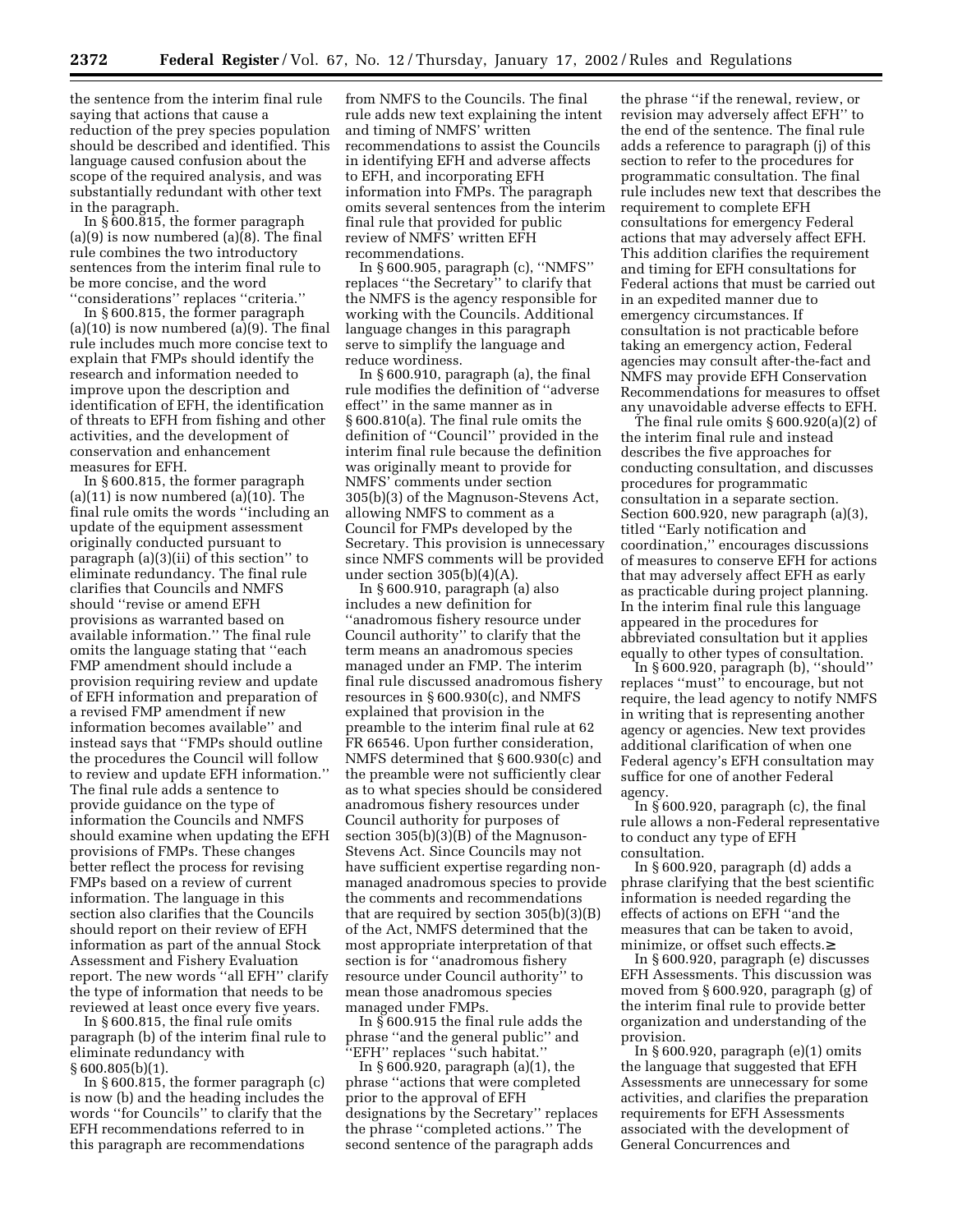programmatic consultations. Additional text clarifies that ''Federal agencies are not required to provide NMFS with assessments regarding actions that they have determined would not adversely affect EFH because EFH consultation is not required for such actions.'' The final sentence omits that words ''consultation of'' to eliminate confusing language.

Section 600.920 adds a new paragraph (e)(2), titled ''Level of detail,'' to explain that the extent of information in an EFH Assessment should be based on the complexity and magnitude of the adverse affects of the action.

In § 600.920, paragraph (e)(3)(ii) adds ''potential adverse'' before ''effects'' and omits ''cumulative effects'' and ''associated species such as major prey species, including affected life history stages.'' This simplifies the rule and provides consistency with the definition of ''adverse effects'' provided in the final rule.

In § 600.920, paragraph (e)(3)(iii) ''conclusions'' replaces ''views'' to clarify that Federal agencies must indicate their opinions regarding the results or implications of the EFH Assessment.

In § 600.920, paragraph (e)(4)(iv) omits ''particularly when an action is non-water dependent.''

In § 600.920, former paragraph (e) is now paragraph (f) and the heading as been changed from ''Use of existing consultation/environmental review procedures'' to ''Use of existing environmental review procedures.''

In  $\S 600.920$ , paragraph  $(f)(1)$  is newly titled ''Criteria'' rather than ''Purpose and criteria'' to better reflect the content of the paragraph. The paragraph now uses acronyms for ''National Environmental Policy Act'' and ''Endangered Species Act.'' The final rule adds reference to section 305(b)(4) of the Magnuson-Stevens Act and additional text to reflect that consultation under sections 305(b)(2) and 305(b)(4) of the Act, including abbreviated or expanded consultations, can be combined with existing environmental review procedures if the procedures meet or are modified to meet stated criteria.

In § 600.920, paragraph  $(f)(1)(i)$ , to improve clarity ''Whenever possible'' replaces ''However'' and ''provided that'' replaces ''if.''

In  $\S 600.920$ , paragraph  $(f)(1)(ii)$ , the phrase ''the action agency must identify that section of the document as the EFH Assessment'' replaces the phrase ''that section of the document must be clearly identified as the EFH Assessment'' to clarify that it is the action agency's responsibility to identify an EFH

Assessment when submitted as part of another document.

In  $\S 600.920$ , paragraph  $(f)(1)(iii)$ , "can be used to satisfy'' replaces ''satisfies'' because even when using another environmental review process, specified procedures must be followed to fulfill the requirements of the Magnuson-Stevens Act. Also, the final rule adds reference to section 305(b)(4) of the Magnuson-Stevens Act to clarify that when consulting under section 305(b)(2), NMFS will use the process specified in a finding to provide EFH Conservation Recommendations. However, in the absence of a finding, if a Federal agency fails to consult under section 305(b)(2) of the Act, NMFS may provide EFH Conservation Recommendations under section 305(b)(4) either through another environmental review process or separately.

In  $\S 600.920$ , paragraph  $(f)(2)$  is newly titled as ''NMFS response to Federal agency'' rather than ''EFH conservation recommendation requirements'' to better reflect the process described in this paragraph. The final rule replaces ''consultation'' with ''environmental review'' to clarify that the use of existing review processes is not limited to consultation processes. To eliminate redundancy, the final rule omits language reiterating the requirements of section 305(b)(4)(B) of the Magnuson-Stevens Act and the procedures for further review of Federal agency decisions. ''Will'' replaces ''shall'' since ''shall'' is used in the regulations only when quoting statutory language directly, to avoid confusion with the future tense, and ''will'' is used descriptively, as distinguished from denoting an obligation to act or the future tense. ''Action agency'' has been added to clarify from whom a response is needed pursuant to section 305(b)(4)(B) of the Magnuson-Stevens Act.

In § 600.920, paragraph (f)(3) includes a new phrase ''to combine the EFH consultation requirements with'' and removes the phrase ''can be used to satisfy the EFH consultation requirements.'' These and other minor changes to the paragraph clarify that existing or modified environmental reviews cannot substitute for an EFH consultation but can provide the format and process for an EFH consultation.

In  $\S 600.920$ , paragraph (f) is now paragraph (g). Paragraph (g)(1) omits the word ''process'' to emphasize the end product rather than the process.

In  $\S 600.920$ , paragraph  $(g)(2)(i)$  omits ''after consultation with the appropriate Council(s).'' The rule no longer requires NMFS to consult with the Councils before issuing a General Concurrence.

In § 600.920, paragraph (g)(2)(ii) includes the new phrase ''actions covered by a General Concurrence'' to clarify what activities need to be tracked. The final rule splits the second sentence into two sentences and restructures the language to improve clarity and remove redundancy. The final rule omits ''of habitat adversely affected'' and includes other minor edits to increase clarity and reduce wordiness. The addition of ''applicable'' clarifies that tracking information related to actions covered by a General Concurrence does not need to be made available to all Councils.

In § 600.920, paragraph (g)(2)(iv), ''proposed for actions that may adversely affect'' replaces ''developed for actions affecting'' to convey that the review for potential effect to HAPCs should occur while a proposed General Concurrence is being evaluated.

In § 600.920, paragraph (g)(3), ''an EFH Assessment containing a description'' replaces ''a written description'' to clarify that a Federal agency's request for a General Concurrence must include an EFH Assessment that evaluates the anticipated effects of the actions to be covered under the General Concurrence. The final rule omits the phrase ''and associated species and their life history stages,'' since this is implicit in an evaluation of effects to EFH. The final rule omits the phrase ''after consultation with the appropriate Council(s)." The final rule also removes the phrase ''and that preparation of EFH Assessments for individual actions subject to the General Concurrence is not necessary'' to eliminate redundancy. ''Another type of'' replaces ''abbreviated or expanded'' to better describe the options available for consultation if a General Concurrence is not issued.

In  $\S 600.920$ , paragraph  $(g)(4)$  is newly titled as ''Further consultation'' rather than ''Notification and further consultation." "Request" replaces ''require'' to more accurately reflect NMFS' role in asking for further consultation for actions covered under a General Concurrence.

In  $\S 600.920$ , paragraph  $(g)(5)$  is newly titled as ''Notification'' rather than ''Public review.'' The rule no longer requires an opportunity for public or Council review before NMFS provides a Federal agency with a written statement of General Concurrence. The new paragraph states that NMFS will notify the appropriate Council(s) and make the General Concurrence available to the public.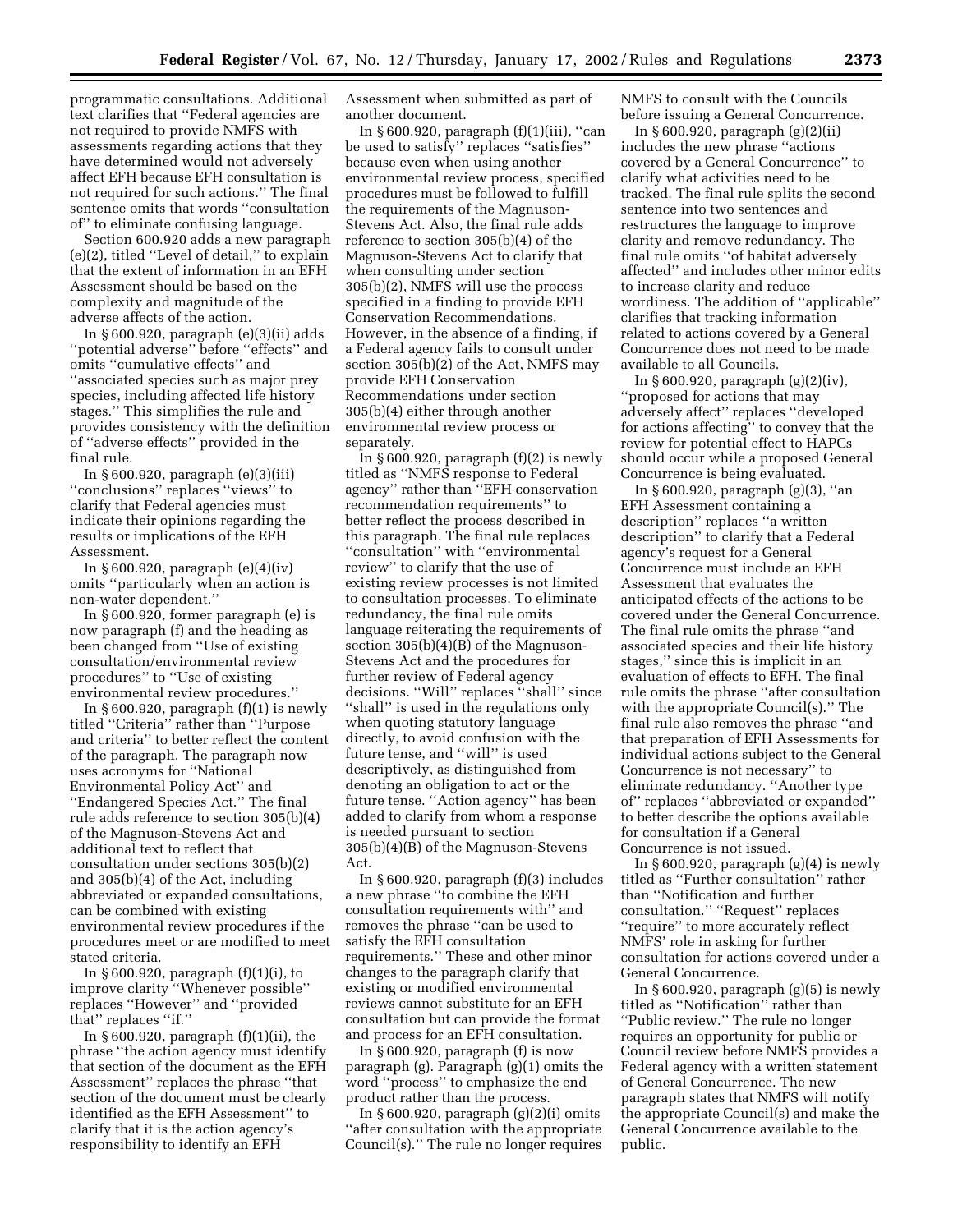In  $\S 600.920$ , paragraph  $(g)(6)$  omits ''findings of'' to avoid confusion between establishing a finding pursuant to § 600.920(f)(3) of the final rule and issuing a General Concurrence under § 600.920(g).

Section 600.920(g) of the interim final rule addressed EFH Assessments. The final rule discusses EFH Assessments in § 600.920(e).

In § 600.920, paragraph  $(h)(2)$  is newly titled as ''Notification by agency and submittal of EFH Assessment'' rather then ''Notification by agency.'' Paragraph (h)(2) is combined with former paragraph (h)(3) and condensed to provide clearer guidance on notification and submittal of an EFH assessment.

In § 600.920, the former paragraph  $(h)(4)$  is now numbered  $(h)(3)$ . The final rule provides new language regarding NMFS' response to an EFH Assessment to clarify that the type of response depends upon NMFS' determination of potential adverse effects to EFH. The final rule removes ''accurately'' to eliminate any suggestion that a Federal agency's EFH Assessment for abbreviated consultation might include inaccuracies. The paragraph adds the words ''in writing'' to clarify how NMFS will request that a Federal agency initiate expanded consultation for actions that may result in substantial adverse effects to EFH. The term ''additional'' replaces ''expanded'' to more accurately describe the type of consultation being discussed. The paragraph is restructured to state more succinctly that NMFS will provide EFH Conservation Recommendations, if appropriate. Also, the final rule deletes the sentence stating that ''NMFS will send a copy of its response to the appropriate Council.''

In § 600.920, the former paragraph  $(h)(5)$ , which is now numbered  $(h)(4)$ , omits ''complete'' and ''NMFS must receive it'' to reduce wordiness.

Section 600.920, paragraph (i)(2), is newly titled ''Notification by agency and submittal of EFH Assessment'' rather than ''Initiation.'' This paragraph omits ''completed'' to reduce wordiness. The paragraph includes the new phrase ''to facilitate review of the effects of the action on EFH'' to clarify why additional information identified under § 600.920(e)(4) should be submitted. To eliminate potential confusion with programmatic consultations, the paragraph omits the language that allowed a request for expanded consultation to encompass several similar individual actions within a given geographic area.

In § 600.920, paragraph (i)(3)(iv), the final rule omits the sentence stating that

''NMFS will also provide a copy of the recommendations to the appropriate Council(s).''

In § 600.920, paragraph (i)(4) omits "complete" to reduce wordiness, and contains new language clarifying that NMFS and Federal agencies may agree to conduct consultation early in the planning cycle for actions with lengthy approval processes.

In § 600.920, paragraph (j) is a new section on programmatic consultation.

In § 600.920, former paragraph (j) is now paragraph (k).

Section 600.920 paragraph (k)(1) replaces ''the appropriate Council'' with ''to any Council commenting on the action under section 305(b)(3) of the Magnuson-Stevens Act'' to clarify which Councils must receive the Federal agency's written response to EFH Conservation Recommendations. The final rule adds ''from NMFS'' to more accurately parallel the statutory language requiring the Federal agency to provide its detailed written response within 30 days of receiving recommendations under section 305(b)(4)(A) of the Act. The final rule restructures the language from the interim final rule that required a response be provided at least 10 days prior to final approval of an action, if a decision by the Federal agency is required in fewer than 30 days. The new language requires a response at least 10 days prior to final approval only if the Federal agency's response is inconsistent with any of NMFS' EFH Conservation Recommendations, because there is no need for a 10–day review period if the Federal agency accepts NMFS' recommendations.

In § 600.920, paragraph (k)(2), ''NMFS may develop written procedures'' replaces ''Memoranda of agreement or other written procedures will be developed'' to reflect that any form of written procedures may be developed as necessary to further define review processes. The word ''may'' replaces ''will'' because written procedures may not be necessary in all cases. Also, the paragraph omits ''with Federal action agencies'' to reduce wordiness.

In § 600.925, paragraph (a) omits ''EFH conservation recommendations'' and ''suggest'' and adds ''recommend'' to be clearer and more concise.

In § 600.925, paragraph (b) omits the redundant statement that the recommendations fulfill the requirements of section 305(b)(4)(A) of the Magnuson-Stevens Act. The paragraph also omits the statement that ''NMFS will provide a copy of such recommendation to the appropriate Councils.''

In  $\S 600.925$ , paragraph  $(c)(1)$  clarifies with new text that ''the Magnuson-Stevens Act does not require state agencies to consult with the Secretary regarding EFH.'' ''NMFS will'' replaces ''each NMFS region should'' to convey more clearly that NMFS intends to use existing coordination procedures when making recommendations to state agencies. The final rule omits the unnecessary reference to other statutes in describing the use of existing coordination procedures. ''To determine'' replaces ''for determining.'' The final rule omits the sentence stating the ''NMFS will provide a copy of such recommendation to the appropriate Council(s).''

In § 600.925, paragraph (c)(2), the phrase ''is authorized, funded, or undertaken'' replaces ''requires authorization or funding'' to better reflect the requirements of the Magnuson-Stevens Act.

In § 600.925, paragraph (d) is a new paragraph, titled ''Coordination with Councils,'' that describes how NMFS will coordinate with each Council to identify actions on which the Councils intend to comment pursuant to section 305(b)(3) of the Magnuson-Stevens Act.

Section 600.930 includes new language describing the statutory authority for Council comments and recommendations to Federal and state agencies.

In § 600.930, paragraph (a), the words ''habitat, including EFH, of a species under its authority'' replace ''EFH of a species managed under its authority'' to better reflect the statutory authority for Councils to comment on Federal or state actions. The phrase ''actions of concern that would adversely affect EFH'' replaces ''actions that may adversely impact EFH'' to convey more clearly that the Regional Administrator would screen the actions.

In § 600.930, paragraph (b), a change from passive to active voice clarifies that ''Each Council should provide NMFS with copies of its comments and recommendations to state and Federal agencies.''

The final rule omits § 600.930, paragraph (c) of the interim final rule because that paragraph is redundant with the new definition of ''anadromous fishery resource under Council authority'' in § 600.910(a).

#### **Classification**

The NOAA Assistant Administrator for Fisheries (AA) has determined that this final rule is consistent with the Magnuson-Stevens Act and other applicable laws.

Pursuant to the National Environmental Policy Act (NEPA)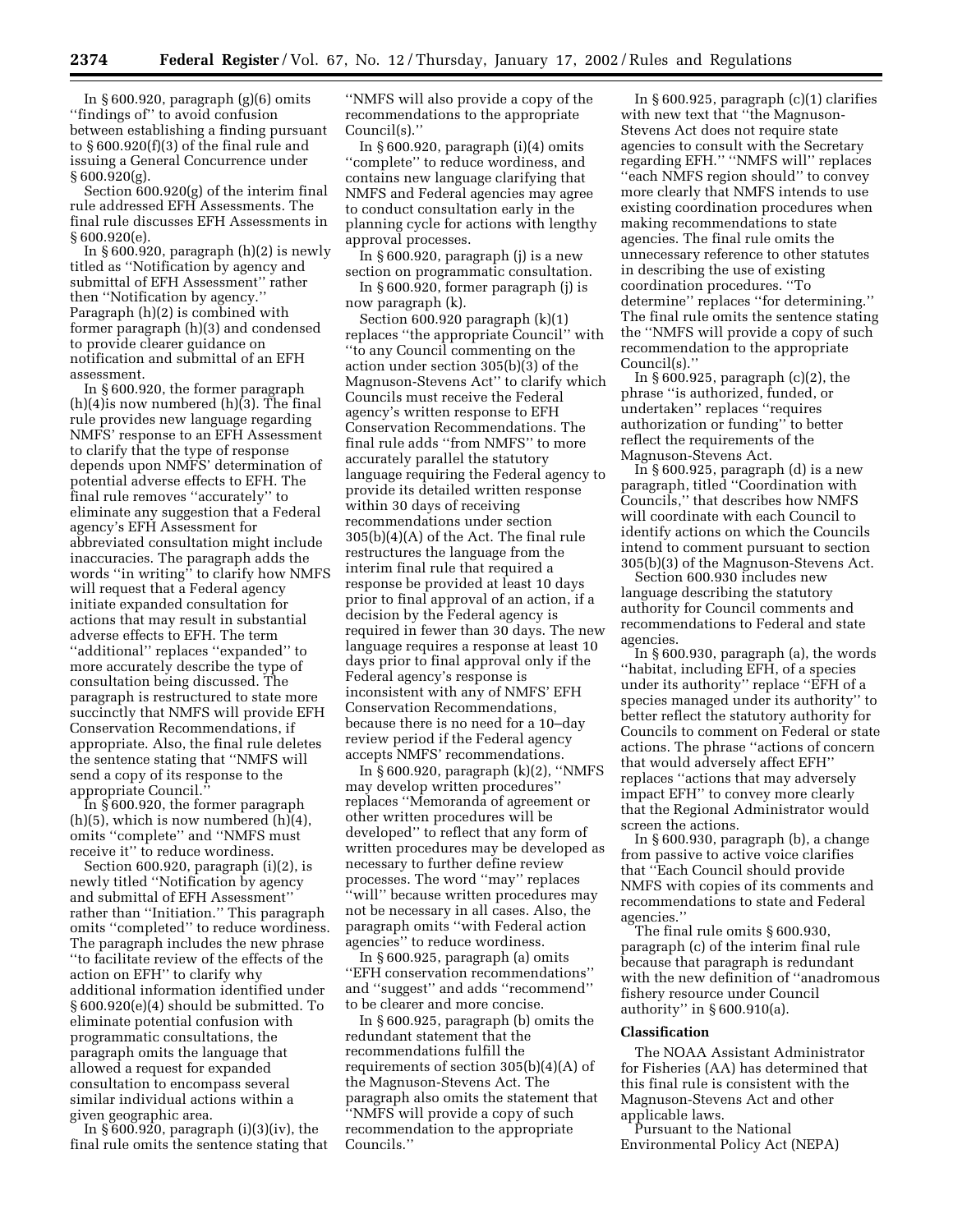NMFS prepared a new EA for the final rule, and the AA concluded that there will be no significant impact on the human environment as a result of this rule. The regulations contain guidelines to the Councils for incorporating EFH information into FMPs in accordance with the Magnuson-Stevens Act, and procedures to be used by NMFS, the Councils, and Federal action agencies to satisfy the coordination, consultation, and recommendation requirements of the Magnuson-Stevens Act. Any specific effects of the EFH provisions of individual FMPs will be addressed in NEPA documents prepared for the approval of those FMP provisions. A copy of the EA is available from NMFS (see **ADDRESSES**).

This final rule has been determined to be significant for the purposes of Executive Order 12866.

The Assistant General Counsel for Legislation and Regulation of the Department of Commerce certified to the Chief Counsel for Advocacy of the Small Business Administration that this rule would not have a significant economic impact on a substantial number of small entities. As discussed in the response to comments above, NMFS received comments on the interim final rule questioning whether the agency had met its responsibilities under applicable laws requiring economic analyses. These comments did not cause any change in the certification regarding effects on small entities. As a result, NMFS was not required to prepare a regulatory flexibility analysis under the Regulatory Flexibility Act/Small Business Regulatory Enforcement Fairness Act (5 U.S.C. 601 *et seq.*). The rule provides guidelines to the Councils for developing the EFH components of FMPs in compliance with the Magnuson-Stevens Act, and the guidelines do not have the force of law. Should Councils establish fishing regulations as a result of the guidelines, those actions may affect small entities and could be subject to the requirement to prepare regulatory flexibility analyses at the time the Councils propose them. The rule also establishes consultation procedures and a process for NMFS to provide EFH Conservation Recommendations to Federal and state action agencies. However, because compliance with NMFS recommendations is not mandatory, any effects on small businesses would be speculative.

This final rule does not include policies that have federalism implications as that term is defined in Executive Order 13132. This rule establishes procedures for consultation

between Federal agencies and NMFS when Federal actions may adversely affect EFH. States are not required to consult regarding EFH. The rule requires NMFS to provide conservation recommendations for any Federal or state actions that would adversely affect EFH. The Councils may comment and make recommendations on Federal and state actions that may affect EFH and must comment and make conservation recommendations concerning any Federal or state activity that is likely to substantially affect the habitat of an anadromous fishery resource under Council authority. Neither NMFS' nor the Council's recommendations are mandatory, and states are not required to respond to the recommendations. Similarly, the rule does not require any expenditures by, nor place any responsibilities or duties on, state, local, or tribal governments. Therefore, in accordance with the provisions of the Unfunded Mandates Reform Act, NMFS was not required to develop an assessment of the effects of this rule on other levels of government or the private sector.

NMFS determined that this rule does not have reasonably foreseeable coastal effects and that this action is consistent to the maximum extent practicable with the approved coastal management programs for the coastal states. Therefore, a Coastal Zone Management Act consistency determination is not needed. EFH provisions of FMPs should be provided to state coastal zone consistency coordinators for review prior to approval by the Secretary.

This action does not contain a collection of information requirement for purposes of the Paperwork Reduction Act (PRA). The PRA requires OMB clearance for most planned information collections. The only information collection that derives from the rule is the requirement for Federal agencies to prepare EFH Assessments for actions that may adversely affect EFH. OMB clearance is not required for a collection of information from Federal agencies.

The rule provides guidance to the Councils on how to designate EFH and establishes a consultation process for Federal actions that may adversely affect EFH. This action will not result in a taking of private property and does not have takings implications. Accordingly, NMFS was not required to complete a Federal takings assessment.

This rule does not contain policies that have tribal implications as that term is defined in Executive Order 13175.

This rule will not have a significant adverse effect on the supply, distribution, or use of energy, and

preparation of a Statement of Energy Effects under Executive Order 13211 is not required. EFH consultations result in non-binding conservation recommendations. EFH consultations regarding Federal permits, licenses, or funding could lead the responsible Federal agency to restrict or limit proposed actions, which potentially may affect entities seeking authorization or funding for projects involving energy supply, distribution, or use. However, any such requirements would be imposed at the discretion of the responsible Federal agency, and it would be speculative to evaluate the effects of such requirements in conjunction with this rulemaking.

#### **List of Subjects in 50 CFR Part 600**

Administrative practice and procedures, Confidential business information, Fisheries, Fishing, Fishing vessels, Foreign relations, Intergovernmental relations.

Dated: January 7, 2002.

#### **William T. Hogarth,**

*Assistant Administrator for Fisheries, National Marine Fisheries Service.*

For the reasons stated in the preamble, NMFS amends 50 CFR part 600 as follows:

# **PART 600—MAGNUSON–STEVENS ACT PROVISIONS**

1.The authority citation for part 600 continues to read as follows:

**Authority:** 16 U.S.C. 1801 *et seq.*

2.In § 600.10, the definition for "Essential fish habitat" is revised to read as follows:

#### **§ 600.10 Definitions.**

\* \* \* \* \*

*Essential fish habitat (EFH)* means those waters and substrate necessary to fish for spawning, breeding, feeding, or growth to maturity. For the purpose of interpreting the definition of essential fish habitat: ''Waters'' include aquatic areas and their associated physical, chemical, and biological properties that are used by fish and may include aquatic areas historically used by fish where appropriate; ''substrate'' includes sediment, hard bottom, structures underlying the waters, and associated biological communities; ''necessary'' means the habitat required to support a sustainable fishery and the managed species' contribution to a healthy ecosystem; and ''spawning, breeding, feeding, or growth to maturity'' covers a species' full life cycle.

\* \* \* \* \*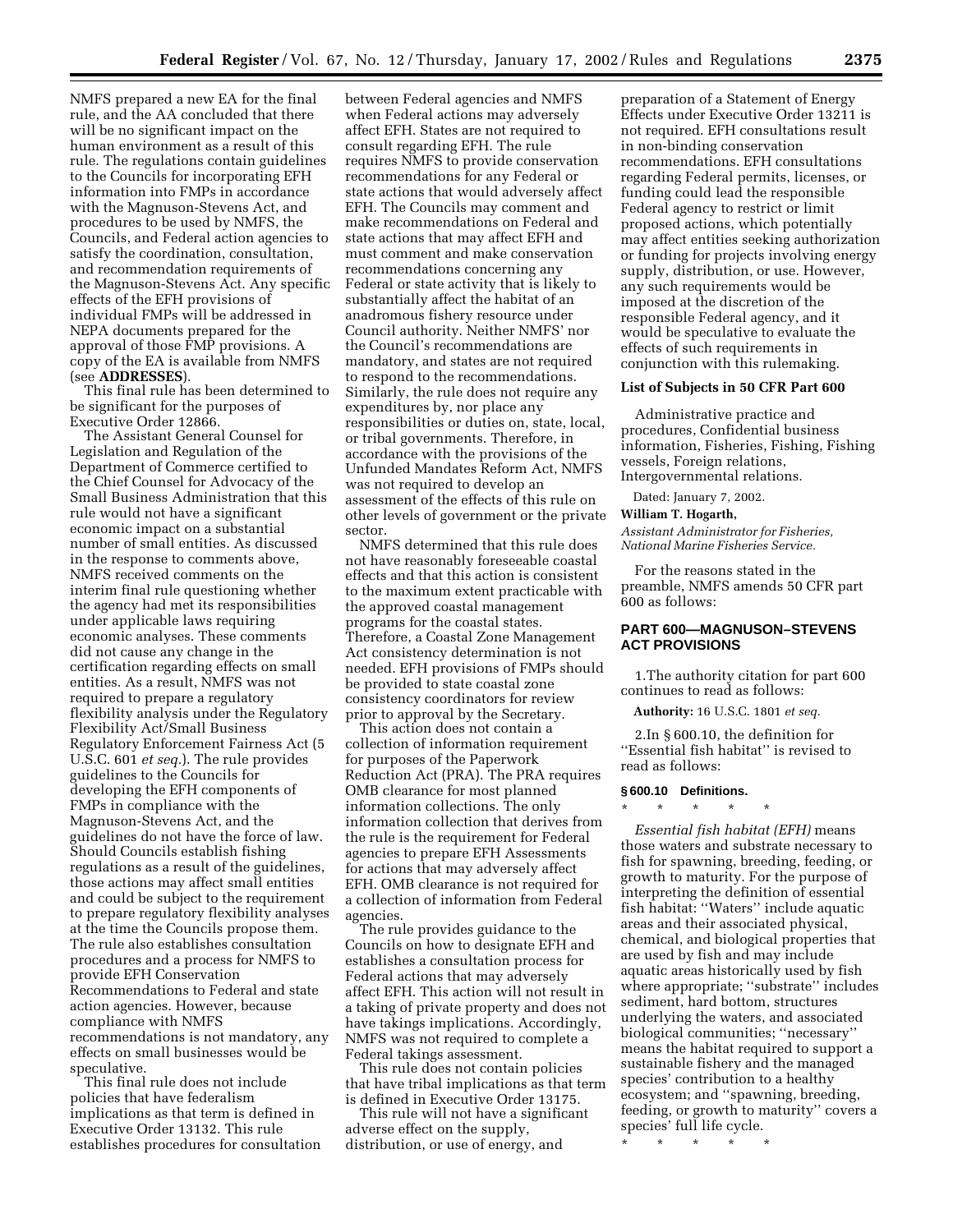3. Subparts J and K of part 600 are revised to read as follows:

# **Subpart J—Essential Fish Habitat (EFH)**

\* \* \* \* \*

Sec.

600.805 Purpose and scope. 600.810 Definitions and word usage. 600.815 Contents of Fishery Management Plans.

#### **Subpart K—EFH Coordination, Consultation, and Recommendations**

- 600.905 Purpose, scope, and NMFS/Council cooperation.
- 600.910 Definitions and word usage. 600.915 Coordination for the conservation and enhancement of EFH.
- 600.920 Federal agency consultation with the Secretary.
- 600.925 NMFS EFH Conservation Recommendations to Federal and state agencies.
- 600.930 Council comments and recommendations to Federal and state agencies.

# **Subpart J—Essential Fish Habitat (EFH)**

#### **§ 600.805 Purpose and scope.**

(a) *Purpose*. This subpart provides guidelines for Councils and the Secretary to use in adding the required EFH provisions to an FMP, i.e., description and identification of EFH, adverse effects on EFH (including minimizing, to the extent practicable, adverse effects from fishing), and actions to conserve and enhance EFH.

(b) *Scope*—(1) *Species covered*. An EFH provision in an FMP must include all fish species in the fishery management unit (FMU). An FMP may describe, identify, and protect the habitat of species not in an FMU; however, such habitat may not be considered EFH for the purposes of sections 303(a)(7) and 305(b) of the Magnuson-Stevens Act.

(2) *Geographic*. EFH may be described and identified in waters of the United States, as defined in 33 CFR 328.3, and in the exclusive economic zone, as defined in § 600.10. Councils may describe, identify, and protect habitats of managed species beyond the exclusive economic zone; however, such habitat may not be considered EFH for the purposes of sections 303(a)(7) and 305(b) of the Magnuson-Stevens Act. Activities that may adversely affect such habitat can be addressed through any process conducted in accordance with international agreements between the United States and the foreign nation(s) undertaking or authorizing the action.

## **§ 600.810 Definitions and word usage.**

(a) *Definitions*. In addition to the definitions in the Magnuson-Stevens Act and § 600.10, the terms in this subpart have the following meanings:

*Adverse effect* means any impact that reduces quality and/or quantity of EFH. Adverse effects may include direct or indirect physical, chemical, or biological alterations of the waters or substrate and loss of, or injury to, benthic organisms, prey species and their habitat, and other ecosystem components, if such modifications reduce the quality and/or quantity of EFH. Adverse effects to EFH may result from actions occurring within EFH or outside of EFH and may include sitespecific or habitat-wide impacts, including individual, cumulative, or synergistic consequences of actions.

*Council*includes the Secretary, as applicable, when preparing FMPs or amendments under sections 304(c) and (g) of the Magnuson-Stevens Act.

*Ecosystem* means communities of organisms interacting with one another and with the chemical and physical factors making up their environment.

*Habitat areas of particular concern* means those areas of EFH identified pursuant to § 600.815(a)(8).

*Healthy ecosystem* means an ecosystem where ecological productive capacity is maintained, diversity of the flora and fauna is preserved, and the ecosystem retains the ability to regulate itself. Such an ecosystem should be similar to comparable, undisturbed ecosystems with regard to standing crop, productivity, nutrient dynamics, trophic structure, species richness, stability, resilience, contamination levels, and the frequency of diseased organisms.

*Overfished* means any stock or stock complex, the status of which is reported as overfished by the Secretary pursuant to section 304(e)(1) of the Magnuson-Stevens Act.

(b) *Word usage*. The terms ''must'', ''shall'', ''should'', ''may'', ''may not'', ''will'', ''could'', and ''can'' are used in the same manner as in  $\S 600.305(c)$ .

#### **§ 600.815 Contents of Fishery Management Plans.**

(a) *Mandatory contents*—(1) *Description and identification of EFH*— (i) *Overview*. FMPs must describe and identify EFH in text that clearly states the habitats or habitat types determined to be EFH for each life stage of the managed species. FMPs should explain the physical, biological, and chemical characteristics of EFH and, if known, how these characteristics influence the use of EFH by the species/life stage. FMPs must identify the specific

geographic location or extent of habitats described as EFH. FMPs must include maps of the geographic locations of EFH or the geographic boundaries within which EFH for each species and life stage is found.

(ii) *Habitat information by life stage*. (A) Councils need basic information to understand the usage of various habitats by each managed species. Pertinent information includes the geographic range and habitat requirements by life stage, the distribution and characteristics of those habitats, and current and historic stock size as it affects occurrence in available habitats. FMPs should summarize the life history information necessary to understand each species' relationship to, or dependence on, its various habitats, using text, tables, and figures, as appropriate. FMPs should document patterns of temporal and spatial variation in the distribution of each major life stage (defined by developmental and functional shifts) to aid in understanding habitat needs. FMPs should summarize (e.g., in tables) all available information on environmental and habitat variables that control or limit distribution, abundance, reproduction, growth, survival, and productivity of the managed species. The information should be supported with citations.

(B) Councils should obtain information to describe and identify EFH from the best available sources, including peer-reviewed literature, unpublished scientific reports, data files of government resource agencies, fisheries landing reports, and other sources of information. Councils should consider different types of information according to its scientific rigor. FMPs should identify species-specific habitat data gaps and deficits in data quality (including considerations of scale and resolution; relevance; and potential biases in collection and interpretation). FMPs must demonstrate that the best scientific information available was used in the description and identification of EFH, consistent with national standard 2.

(iii) *Analysis of habitat information*. (A) The following approach should be used to organize the information necessary to describe and identify EFH.

(*1*) *Level 1: Distribution data are available for some or all portions of the geographic range of the species.* At this level, only distribution data are available to describe the geographic range of a species (or life stage). Distribution data may be derived from systematic presence/absence sampling and/or may include information on species and life stages collected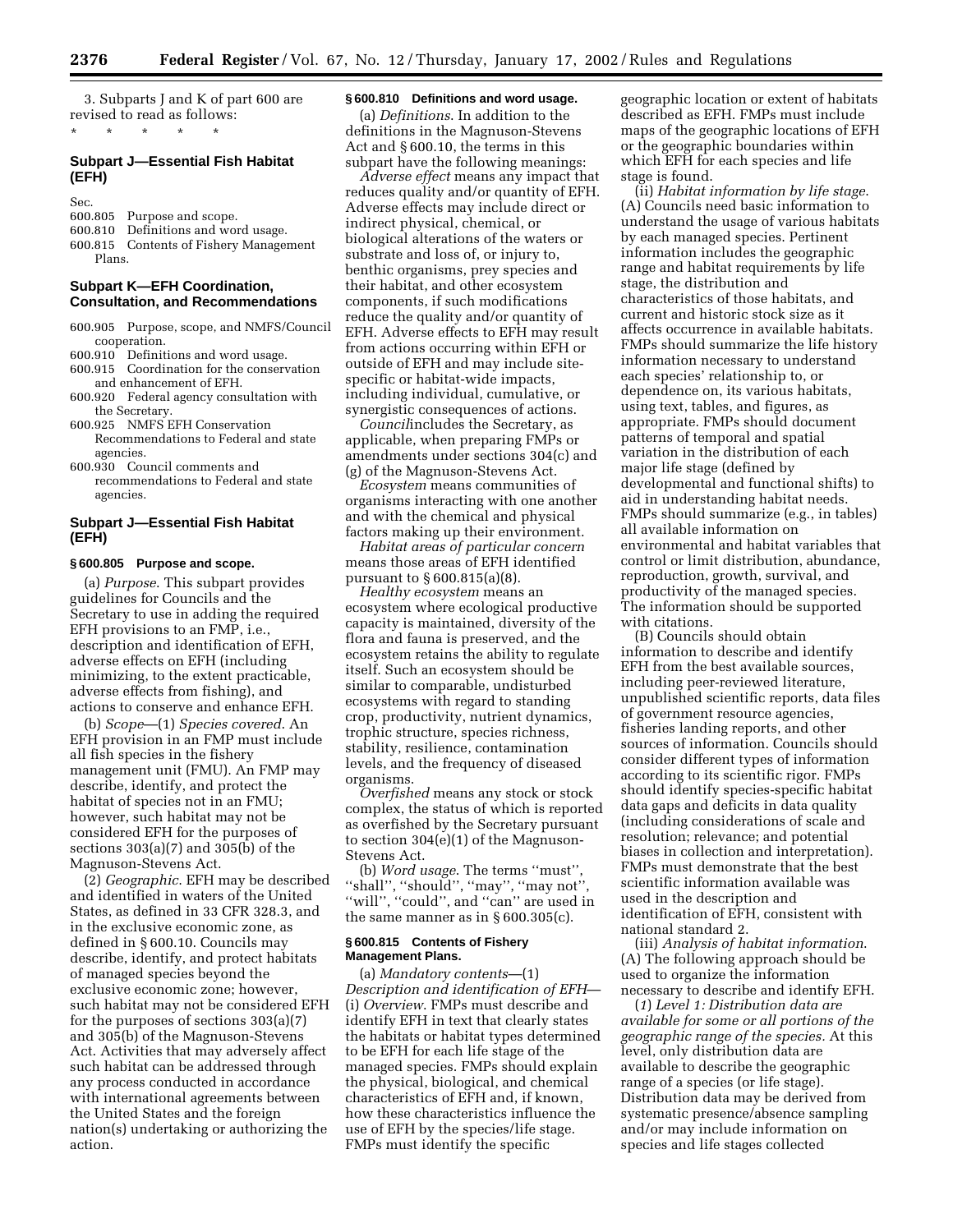opportunistically. In the event that distribution data are available only for portions of the geographic area occupied by a particular life stage of a species, habitat use can be inferred on the basis of distributions among habitats where the species has been found and on information about its habitat requirements and behavior. Habitat use may also be inferred, if appropriate, based on information on a similar species or another life stage.

(*2*) *Level 2: Habitat-related densities of the species are available.* At this level, quantitative data (i.e., density or relative abundance) are available for the habitats occupied by a species or life stage. Because the efficiency of sampling methods is often affected by habitat characteristics, strict quality assurance criteria should be used to ensure that density estimates are comparable among methods and habitats. Density data should reflect habitat utilization, and the degree that a habitat is utilized is assumed to be indicative of habitat value. When assessing habitat value on the basis of fish densities in this manner, temporal changes in habitat availability and utilization should be considered.

(*3*) *Level 3: Growth, reproduction, or survival rates within habitats are available.* At this level, data are available on habitat-related growth, reproduction, and/or survival by life stage. The habitats contributing the most to productivity should be those that support the highest growth, reproduction, and survival of the species (or life stage).

(*4*) *Level 4: Production rates by habitat are available*. At this level, data are available that directly relate the production rates of a species or life stage to habitat type, quantity, quality, and location. Essential habitats are those necessary to maintain fish production consistent with a sustainable fishery and the managed species' contribution to a healthy ecosystem.

(B) Councils should strive to describe habitat based on the highest level of detail (i.e., Level 4). If there is no information on a given species or life stage, and habitat usage cannot be inferred from other means, such as information on a similar species or another life stage, EFH should not be designated.

(iv) *EFH determination*. (A) Councils should analyze available ecological, environmental, and fisheries information and data relevant to the managed species, the habitat requirements by life stage, and the species' distribution and habitat usage to describe and identify EFH. The information described in paragraphs

(a)(1)(ii) and (iii) of this section will allow Councils to assess the relative value of habitats. Councils should interpret this information in a riskaverse fashion to ensure adequate areas are identified as EFH for managed species. Level 1 information, if available, should be used to identify the geographic range of the species at each life stage. If only Level 1 information is available, distribution data should be evaluated (e.g., using a frequency of occurrence or other appropriate analysis) to identify EFH as those habitat areas most commonly used by the species. Level 2 through 4 information, if available, should be used to identify EFH as the habitats supporting the highest relative abundance; growth, reproduction, or survival rates; and/or production rates within the geographic range of a species. FMPs should explain the analyses conducted to distinguish EFH from all habitats potentially used by a species.

(B) FMPs must describe EFH in text, including reference to the geographic location or extent of EFH using boundaries such as longitude and latitude, isotherms, isobaths, political boundaries, and major landmarks. If there are differences between the descriptions of EFH in text, maps, and tables, the textual description is ultimately determinative of the limits of EFH. Text and tables should explain pertinent physical, chemical, and biological characteristics of EFH for the managed species and explain any variability in habitat usage patterns, but the boundaries of EFH should be static.

(C) If a species is overfished and habitat loss or degradation may be contributing to the species being identified as overfished, all habitats currently used by the species may be considered essential in addition to certain historic habitats that are necessary to support rebuilding the fishery and for which restoration is technologically and economically feasible. Once the fishery is no longer considered overfished, the EFH identification should be reviewed and amended, if appropriate.

(D) Areas described as EFH will normally be greater than or equal to aquatic areas that have been identified as ''critical habitat'' for any managed species listed as threatened or endangered under the Endangered Species Act.

(E) Ecological relationships among species and between the species and their habitat require, where possible, that an ecosystem approach be used in determining the EFH of a managed species. EFH must be designated for each managed species, but, where

appropriate, may be designated for assemblages of species or life stages that have similar habitat needs and requirements. If grouping species or using species assemblages for the purpose of designating EFH, FMPs must include a justification and scientific rationale. The extent of the EFH should be based on the judgment of the Secretary and the appropriate Council(s) regarding the quantity and quality of habitat that are necessary to maintain a sustainable fishery and the managed species' contribution to a healthy ecosystem.

(F) If degraded or inaccessible aquatic habitat has contributed to reduced yields of a species or assemblage and if, in the judgment of the Secretary and the appropriate Council(s), the degraded conditions can be reversed through such actions as improved fish passage techniques (for stream or river blockages), improved water quality measures (removal of contaminants or increasing flows), and similar measures that are technologically and economically feasible, EFH should include those habitats that would be necessary to the species to obtain increased yields.

(v) *EFH mapping requirements*. (A) FMPs must include maps that display, within the constraints of available information, the geographic locations of EFH or the geographic boundaries within which EFH for each species and life stage is found. Maps should identify the different types of habitat designated as EFH to the extent possible. Maps should explicitly distinguish EFH from non-EFH areas. Councils should confer with NMFS regarding mapping standards to ensure that maps from different Councils can be combined and shared efficiently and effectively. Ultimately, data used for mapping should be incorporated into a geographic information system (GIS) to facilitate analysis and presentation.

(B) Where the present distribution or stock size of a species or life stage is different from the historical distribution or stock size, then maps of historical habitat boundaries should be included in the FMP, if known.

(C) FMPs should include maps of any habitat areas of particular concern identified under paragraph (a)(8) of this section.

(2) *Fishing activities that may adversely affect EFH*—(i)*Evaluation*. Each FMP must contain an evaluation of the potential adverse effects of fishing on EFH designated under the FMP, including effects of each fishing activity regulated under the FMP or other Federal FMPs. This evaluation should consider the effects of each fishing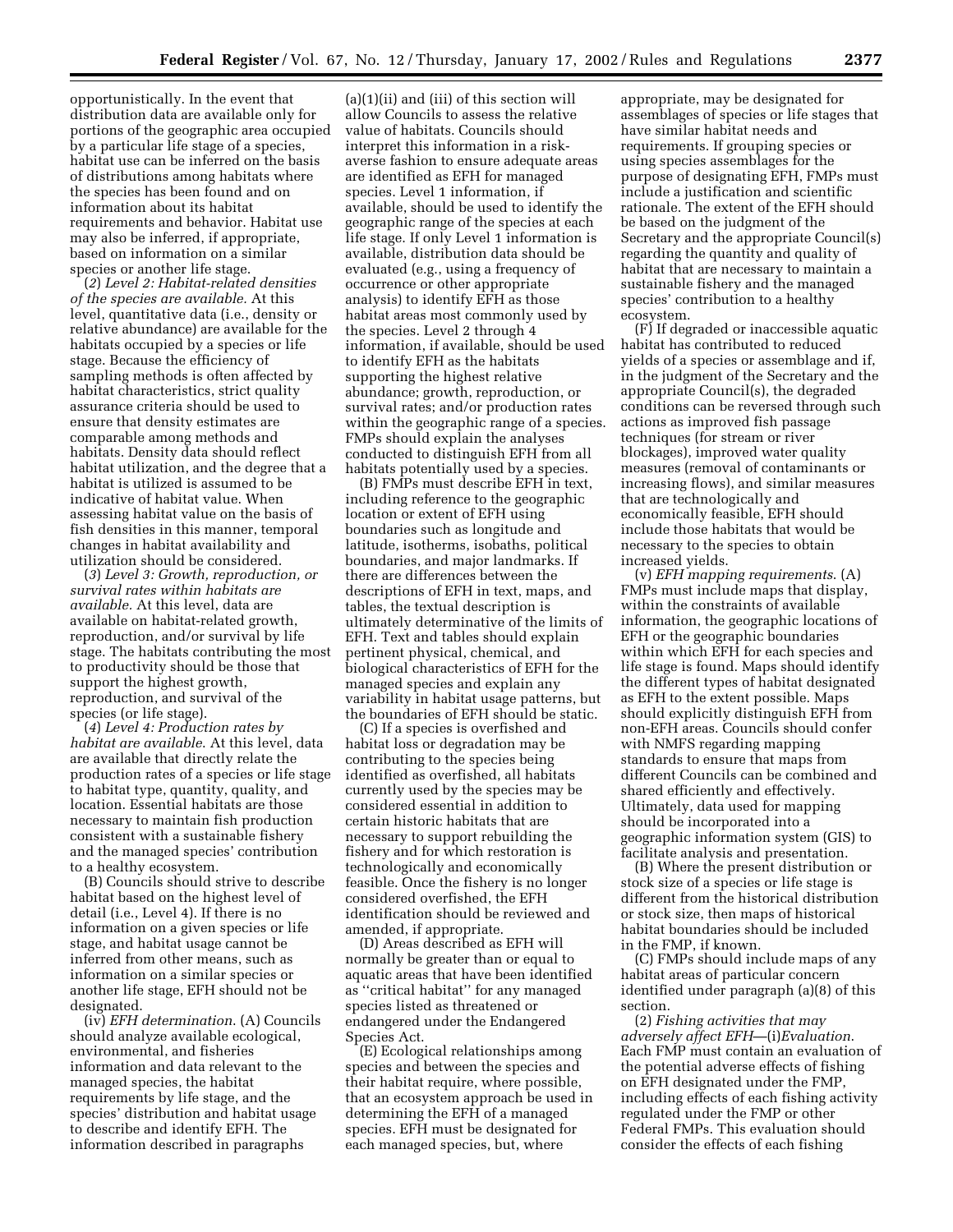activity on each type of habitat found within EFH. FMPs must describe each fishing activity, review and discuss all available relevant information (such as information regarding the intensity, extent, and frequency of any adverse effect on EFH; the type of habitat within EFH that may be affected adversely; and the habitat functions that may be disturbed), and provide conclusions regarding whether and how each fishing activity adversely affects EFH. The evaluation should also consider the cumulative effects of multiple fishing activities on EFH. The evaluation should list any past management actions that minimize potential adverse effects on EFH and describe the benefits of those actions to EFH. The evaluation should give special attention to adverse effects on habitat areas of particular concern and should identify for possible designation as habitat areas of particular concern any EFH that is particularly vulnerable to fishing activities. Additionally, the evaluation should consider the establishment of research closure areas or other measures to evaluate the impacts of fishing activities on EFH. In completing this evaluation, Councils should use the best scientific information available, as well as other appropriate information sources. Councils should consider different types of information according to its scientific rigor.

(ii) *Minimizing adverse effects*. Each FMP must minimize to the extent practicable adverse effects from fishing on EFH, including EFH designated under other Federal FMPs. Councils must act to prevent, mitigate, or minimize any adverse effects from fishing, to the extent practicable, if there is evidence that a fishing activity adversely affects EFH in a manner that is more than minimal and not temporary in nature, based on the evaluation conducted pursuant to paragraph (a)(2)(i) of this section and/or the cumulative impacts analysis conducted pursuant to paragraph (a)(5) of this section. In such cases, FMPs should identify a range of potential new actions that could be taken to address adverse effects on EFH, include an analysis of the practicability of potential new actions, and adopt any new measures that are necessary and practicable. Amendments to the FMP or to its implementing regulations must ensure that the FMP continues to minimize to the extent practicable adverse effects on EFH caused by fishing. FMPs must explain the reasons for the Council's conclusions regarding the past and/or new actions that minimize to the extent

practicable the adverse effects of fishing on EFH.

(iii) *Practicability*. In determining whether it is practicable to minimize an adverse effect from fishing, Councils should consider the nature and extent of the adverse effect on EFH and the long and short-term costs and benefits of potential management measures to EFH, associated fisheries, and the nation, consistent with national standard 7. In determining whether management measures are practicable, Councils are not required to perform a formal cost/ benefit analysis.(iv) Options for managing adverse effects from fishing. Fishery management options may include, but are not limited to:

(A) *Fishing equipment restrictions*. These options may include, but are not limited to: seasonal and areal restrictions on the use of specified equipment, equipment modifications to allow escapement of particular species or particular life stages (e.g., juveniles), prohibitions on the use of explosives and chemicals, prohibitions on anchoring or setting equipment in sensitive areas, and prohibitions on fishing activities that cause significant damage to EFH.

(B) *Time/area closures*. These actions may include, but are not limited to: closing areas to all fishing or specific equipment types during spawning, migration, foraging, and nursery activities and designating zones for use as marine protected areas to limit adverse effects of fishing practices on certain vulnerable or rare areas/species/ life stages, such as those areas designated as habitat areas of particular concern.

(C) *Harvest limits*. These actions may include, but are not limited to, limits on the take of species that provide structural habitat for other species assemblages or communities and limits on the take of prey species.

(3) *Non-Magnuson-Stevens Act fishing activities that may adversely affect EFH*. FMPs must identify any fishing activities that are not managed under the Magnuson-Stevens Act that may adversely affect EFH. Such activities may include fishing managed by state agencies or other authorities.

(4) *Non-fishing related activities that may adversely affect EFH.* FMPs must identify activities other than fishing that may adversely affect EFH. Broad categories of such activities include, but are not limited to: dredging, filling, excavation, mining, impoundment, discharge, water diversions, thermal additions, actions that contribute to non-point source pollution and sedimentation, introduction of potentially hazardous materials,

introduction of exotic species, and the conversion of aquatic habitat that may eliminate, diminish, or disrupt the functions of EFH. For each activity, the FMP should describe known and potential adverse effects to EFH.

(5) *Cumulative impacts analysis*. Cumulative impacts are impacts on the environment that result from the incremental impact of an action when added to other past, present, and reasonably foreseeable future actions, regardless of who undertakes such actions. Cumulative impacts can result from individually minor, but collectively significant actions taking place over a period of time. To the extent feasible and practicable, FMPs should analyze how the cumulative impacts of fishing and non-fishing activities influence the function of EFH on an ecosystem or watershed scale. An assessment of the cumulative and synergistic effects of multiple threats, including the effects of natural stresses (such as storm damage or climate-based environmental shifts) and an assessment of the ecological risks resulting from the impact of those threats on EFH, also should be included.

(6) *Conservation and enhancement.* FMPs must identify actions to encourage the conservation and enhancement of EFH, including recommended options to avoid, minimize, or compensate for the adverse effects identified pursuant to paragraphs (a)(3) through (5) of this section, especially in habitat areas of particular concern.

(7) *Prey species*. Loss of prey may be an adverse effect on EFH and managed species because the presence of prey makes waters and substrate function as feeding habitat, and the definition of EFH includes waters and substrate necessary to fish for feeding. Therefore, actions that reduce the availability of a major prey species, either through direct harm or capture, or through adverse impacts to the prey species' habitat that are known to cause a reduction in the population of the prey species, may be considered adverse effects on EFH if such actions reduce the quality of EFH. FMPs should list the major prey species for the species in the fishery management unit and discuss the location of prey species' habitat. Adverse effects on prey species and their habitats may result from fishing and non-fishing activities.

(8) *Identification of habitat areas of particular concern*. FMPs should identify specific types or areas of habitat within EFH as habitat areas of particular concern based on one or more of the following considerations: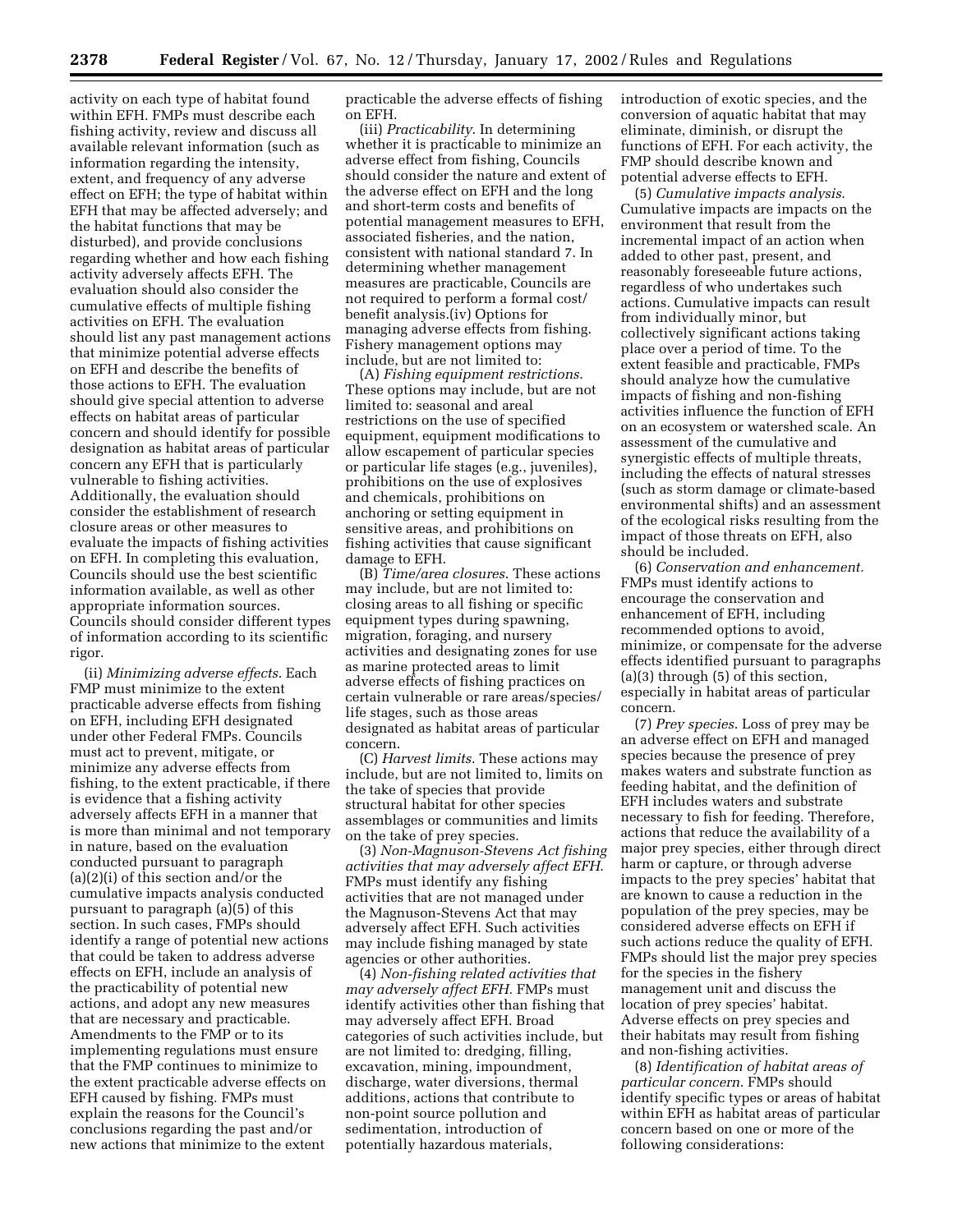(i) The importance of the ecological function provided by the habitat.

(ii) The extent to which the habitat is sensitive to human-induced environmental degradation.

(iii) Whether, and to what extent, development activities are, or will be, stressing the habitat type.

(iv) The rarity of the habitat type.

(9) *Research and information needs.* Each FMP should contain recommendations, preferably in priority order, for research efforts that the Councils and NMFS view as necessary to improve upon the description and identification of EFH, the identification of threats to EFH from fishing and other activities, and the development of conservation and enhancement measures for EFH.

(10) *Review and revision of EFH components of FMPs*. Councils and NMFS should periodically review the EFH provisions of FMPs and revise or amend EFH provisions as warranted based on available information. FMPs should outline the procedures the Council will follow to review and update EFH information. The review of information should include, but not be limited to, evaluating published scientific literature and unpublished scientific reports; soliciting information from interested parties; and searching for previously unavailable or inaccessible data. Councils should report on their review of EFH information as part of the annual Stock Assessment and Fishery Evaluation (SAFE) report prepared pursuant to § 600.315(e). A complete review of all EFH information should be conducted as recommended by the Secretary, but at least once every 5 years.

(b) *Development of EFH recommendations for Councils*. After reviewing the best available scientific information, as well as other appropriate information, and in consultation with the Councils, participants in the fishery, interstate commissions, Federal agencies, state agencies, and other interested parties, NMFS will develop written recommendations to assist each Council in the identification of EFH, adverse impacts to EFH, and actions that should be considered to ensure the conservation and enhancement of EFH for each FMP. NMFS will provide such recommendations for the initial incorporation of EFH information into an FMP and for any subsequent modification of the EFH components of an FMP. The NMFS EFH recommendations may be provided either before the Council's development of a draft EFH document or later as a

review of a draft EFH document developed by a Council, as appropriate.

(c) *Relationship to other fishery management authorities*. Councils are encouraged to coordinate with state and interstate fishery management agencies where Federal fisheries affect state and interstate managed fisheries or where state or interstate fishery regulations affect the management of Federal fisheries. Where a state or interstate fishing activity adversely affects EFH, NMFS will consider that action to be an adverse effect on EFH pursuant to paragraph (a)(3) of this section and will provide EFH Conservation Recommendations to the appropriate state or interstate fishery management agency on that activity.

## **Subpart K—EFH Coordination, Consultation, and Recommendations**

#### **§ 600.905 Purpose, scope, and NMFS/ Council cooperation.**

(a) *Purpose*. These procedures address the coordination, consultation, and recommendation requirements of sections 305(b)(1)(D) and 305(b)(2–4) of the Magnuson-Stevens Act. The purpose of these procedures is to promote the protection of EFH in the review of Federal and state actions that may adversely affect EFH.

(b) *Scope*. Section 305(b)(1)(D) of the Magnuson-Stevens Act requires the Secretary to coordinate with, and provide information to, other Federal agencies regarding the conservation and enhancement of EFH. Section 305(b)(2) requires all Federal agencies to consult with the Secretary on all actions or proposed actions authorized, funded, or undertaken by the agency that may adversely affect EFH. Sections 305(b)(3) and (4) direct the Secretary and the Councils to provide comments and EFH Conservation Recommendations to Federal or state agencies on actions that affect EFH. Such recommendations may include measures to avoid, minimize, mitigate, or otherwise offset adverse effects on EFH resulting from actions or proposed actions authorized, funded, or undertaken by that agency. Section 305(b)(4)(B) requires Federal agencies to respond in writing to such comments. The following procedures for coordination, consultation, and recommendations allow all parties involved to understand and implement the requirements of the Magnuson-Stevens Act.

(c) *Cooperation between Councils and NMFS*. The Councils and NMFS should cooperate closely to identify actions that may adversely affect EFH, to develop comments and EFH Conservation Recommendations to Federal and state

agencies, and to provide EFH information to Federal and state agencies. NMFS will work with each Council to share information and to coordinate Council and NMFS comments and recommendations on actions that may adversely affect EFH. However, NMFS and the Councils also have the authority to act independently.

#### **§ 600.910 Definitions and word usage.**

(a) *Definitions*. In addition to the definitions in the Magnuson-Stevens Act and § 600.10, the terms in this subpart have the following meanings:

*Adverse effect* means any impact that reduces quality and/or quantity of EFH. Adverse effects may include direct or indirect physical, chemical, or biological alterations of the waters or substrate and loss of, or injury to, benthic organisms, prey species and their habitat, and other ecosystem components, if such modifications reduce the quality and/or quantity of EFH. Adverse effects to EFH may result from actions occurring within EFH or outside of EFH and may include sitespecific or habitat-wide impacts, including individual, cumulative, or synergistic consequences of actions.

*Anadromous fishery resource under Council authority* means an anadromous species managed under an FMP.

*Federal action* means any action authorized, funded, or undertaken, or proposed to be authorized, funded, or undertaken by a Federal agency.

*Habitat areas of particular concern* means those areas of EFH identified pursuant to § 600.815(a)(8).

*State action* means any action authorized, funded, or undertaken, or proposed to be authorized, funded, or undertaken by a state agency.

(b) *Word usage*. The terms ''must'', ''shall'', ''should'', ''may'', ''may not'', ''will'', ''could'', and ''can'' are used in the same manner as in § 600.305(c).

## **§ 600.915 Coordination for the conservation and enhancement of EFH.**

To further the conservation and enhancement of EFH in accordance with section 305(b)(1)(D) of the Magnuson-Stevens Act, NMFS will compile and make available to other Federal and state agencies, and the general public, information on the locations of EFH, including maps and/or narrative descriptions. NMFS will also provide information on ways to improve ongoing Federal operations to promote the conservation and enhancement of EFH. Federal and state agencies empowered to authorize, fund, or undertake actions that may adversely affect EFH are encouraged to contact NMFS and the Councils to become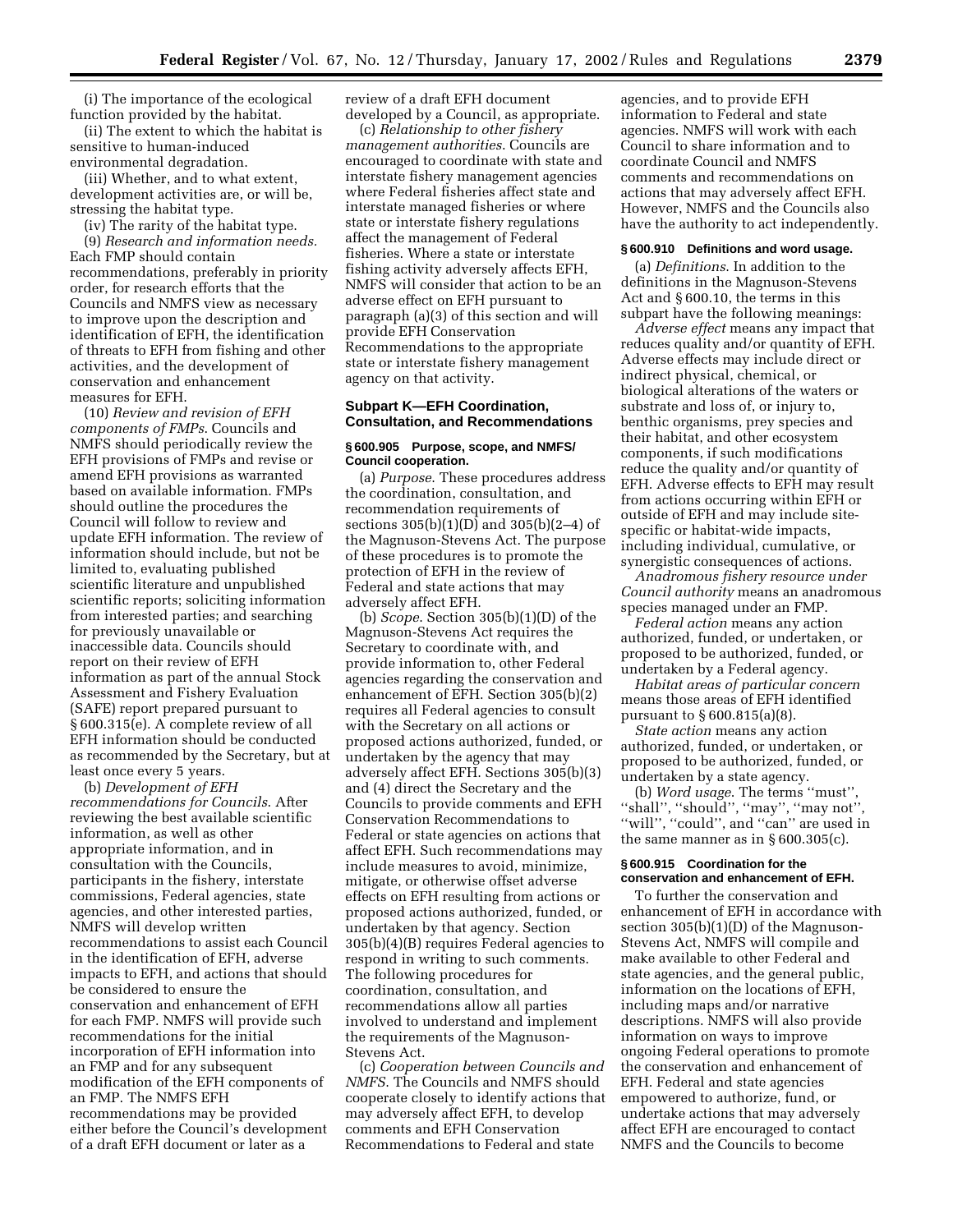familiar with areas designated as EFH, potential threats to EFH, and opportunities to promote the conservation and enhancement of EFH.

#### **§ 600.920 Federal agency consultation with the Secretary.**

(a) *Consultation generally*—(1) *Actions requiring consultation*. Pursuant to section 305(b)(2) of the Magnuson-Stevens Act, Federal agencies must consult with NMFS regarding any of their actions authorized, funded, or undertaken, or proposed to be authorized, funded, or undertaken that may adversely affect EFH. EFH consultation is not required for actions that were completed prior to the approval of EFH designations by the Secretary, e.g., issued permits. Consultation is required for renewals, reviews, or substantial revisions of actions if the renewal, review, or revision may adversely affect EFH. Consultation on Federal programs delegated to non-Federal entities is required at the time of delegation, review, and renewal of the delegation. EFH consultation is required for any Federal funding of actions that may adversely affect EFH. NMFS and Federal agencies responsible for funding actions that may adversely affect EFH should consult on a programmatic level under paragraph (j) of this section, if appropriate, with respect to these actions. Consultation is required for emergency Federal actions that may adversely affect EFH, such as hazardous material clean-up, response to natural disasters, or actions to protect public safety. Federal agencies should contact NMFS early in emergency response planning, but may consult after-the-fact if consultation on an expedited basis is not practicable before taking the action.

(2) *Approaches for conducting consultation*. Federal agencies may use one of the five approaches described in paragraphs (f) through (j) of this section to fulfill the EFH consultation requirements. The selection of a particular approach for handling EFH consultation depends on the nature and scope of the actions that may adversely affect EFH. Federal agencies should use the most efficient approach for EFH consultation that is appropriate for a given action or actions. The five approaches are: use of existing environmental review procedures, General Concurrence, abbreviated consultation, expanded consultation, and programmatic consultation.

(3) *Early notification and coordination*. The Federal agency should notify NMFS in writing as early as practicable regarding actions that may adversely affect EFH. Notification

will facilitate discussion of measures to conserve EFH. Such early coordination should occur during pre-application planning for projects subject to a Federal permit or license and during preliminary planning for projects to be funded or undertaken directly by a Federal agency.

(b) *Designation of lead agency*. If more than one Federal agency is responsible for a Federal action, the consultation requirements of sections 305(b)(2) through (4) of the Magnuson-Stevens Act may be fulfilled through a lead agency. The lead agency should notify NMFS in writing that it is representing one or more additional agencies. Alternatively, if one Federal agency has completed an EFH consultation for an action and another Federal agency acts separately to authorize, fund, or undertake the same activity (such as issuing a permit for an activity that was funded via a separate Federal action), the completed EFH consultation may suffice for both Federal actions if it adequately addresses the adverse effects of the actions on EFH. Federal agencies may need to consult with NMFS separately if, for example, only one of the agencies has the authority to implement measures necessary to minimize adverse effects on EFH and that agency does not act as the lead agency.

(c) *Designation of non-Federal representative*. A Federal agency may designate a non-Federal representative to conduct an EFH consultation by giving written notice of such designation to NMFS. If a non-Federal representative is used, the Federal action agency remains ultimately responsible for compliance with sections 305(b)(2) and 305(b)(4)(B) of the Magnuson-Stevens Act.

(d) *Best available information*. The Federal agency and NMFS must use the best scientific information available regarding the effects of the action on EFH and the measures that can be taken to avoid, minimize, or offset such effects. Other appropriate sources of information may also be considered.

(e) *EFH Assessments*—(1) *Preparation requirement*. For any Federal action that may adversely affect EFH, Federal agencies must provide NMFS with a written assessment of the effects of that action on EFH. For actions covered by a General Concurrence under paragraph (g) of this section, an EFH Assessment should be completed during the development of the General Concurrence and is not required for the individual actions. For actions addressed by a programmatic consultation under paragraph (j) of this section, an EFH Assessment should be

completed during the programmatic consultation and is not required for individual actions implemented under the program, except in those instances identified by NMFS in the programmatic consultation as requiring separate EFH consultation. Federal agencies are not required to provide NMFS with assessments regarding actions that they have determined would not adversely affect EFH. Federal agencies may incorporate an EFH Assessment into documents prepared for other purposes such as Endangered Species Act (ESA) Biological Assessments pursuant to 50 CFR part 402 or National Environmental Policy Act (NEPA) documents and public notices pursuant to 40 CFR part 1500. If an EFH Assessment is contained in another document, it must include all of the information required in paragraph (e)(3) of this section and be clearly identified as an EFH Assessment. The procedure for combining an EFH consultation with other environmental reviews is set forth in paragraph (f) of this section.

(2) *Level of detail*. The level of detail in an EFH Assessment should be commensurate with the complexity and magnitude of the potential adverse effects of the action. For example, for relatively simple actions involving minor adverse effects on EFH, the assessment may be very brief. Actions that may pose a more serious threat to EFH warrant a correspondingly more detailed EFH Assessment.

(3) *Mandatory contents*. The assessment must contain:

(i) A description of the action.

(ii) An analysis of the potential adverse effects of the action on EFH and the managed species.

(iii) The Federal agency's conclusions regarding the effects of the action on EFH.

(iv) Proposed mitigation, if applicable. (4) *Additional information*. If

appropriate, the assessment should also include:

(i) The results of an on-site inspection to evaluate the habitat and the sitespecific effects of the project.

(ii) The views of recognized experts on the habitat or species that may be affected.

(iii) A review of pertinent literature and related information.

(iv) An analysis of alternatives to the action. Such analysis should include alternatives that could avoid or minimize adverse effects on EFH.

(v) Other relevant information.

(5) *Incorporation by reference*. The assessment may incorporate by reference a completed EFH Assessment prepared for a similar action,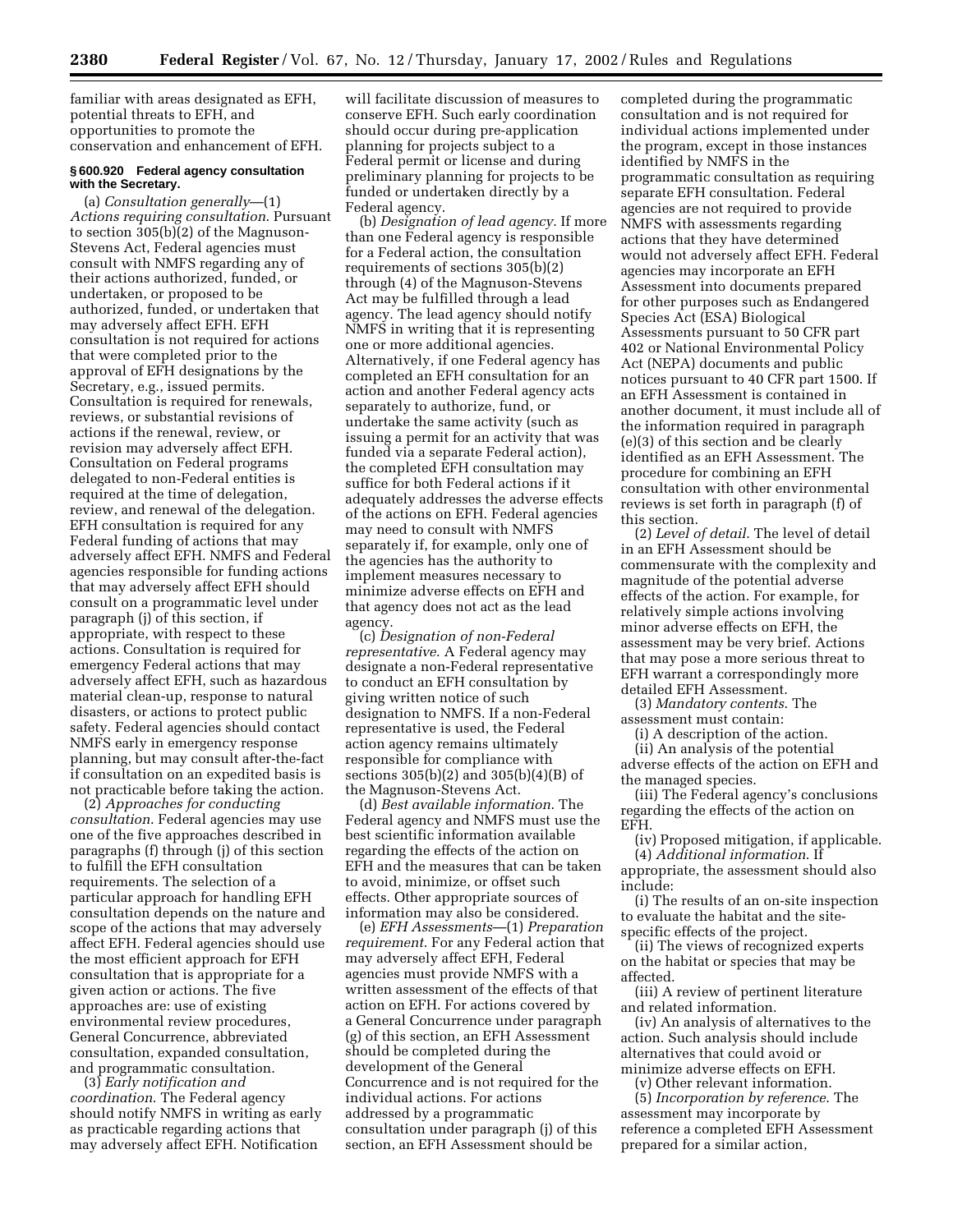supplemented with any relevant new project specific information, provided the proposed action involves similar impacts to EFH in the same geographic area or a similar ecological setting. It may also incorporate by reference other relevant environmental assessment documents. These documents must be provided to NMFS with the EFH Assessment.

(f) *Use of existing environmental review procedures*—(1) *Purpose and criteria*. Consultation and commenting under sections 305(b)(2) and 305(b)(4) of the Magnuson-Stevens Act should be consolidated, where appropriate, with interagency consultation, coordination, and environmental review procedures required by other statutes, such as NEPA, the Fish and Wildlife Coordination Act, Clean Water Act, ESA, and Federal Power Act. The requirements of sections 305(b)(2) and 305(b)(4) of the Magnuson-Stevens Act, including consultations that would be considered to be abbreviated or expanded consultations under paragraphs (h) and (i) of this section, can be combined with existing procedures required by other statutes if such processes meet, or are modified to meet, the following criteria:

(i) The existing process must provide NMFS with timely notification of actions that may adversely affect EFH. The Federal agency should notify NMFS according to the same timeframes for notification (or for public comment) as in the existing process. Whenever possible, NMFS should have at least 60 days notice prior to a final decision on an action, or at least 90 days if the action would result in substantial adverse impacts. NMFS and the action agency may agree to use shorter timeframes provided that they allow sufficient time for NMFS to develop EFH Conservation Recommendations.

(ii) Notification must include an assessment of the impacts of the action on EFH that meets the requirements for EFH Assessments contained in paragraph (e) of this section. If the EFH Assessment is contained in another document, the Federal agency must identify that section of the document as the EFH Assessment.

(iii) NMFS must have made a finding pursuant to paragraph (f)(3) of this section that the existing process can be used to satisfy the requirements of sections 305(b)(2) and 305(b)(4) of the Magnuson-Stevens Act.

(2) *NMFS response to Federal agency*. If an existing environmental review process is used to fulfill the EFH consultation requirements, the comment deadline for that process should apply to the submittal of NMFS EFH

Conservation Recommendations under section 305(b)(4)(A) of the Magnuson-Stevens Act, unless NMFS and the Federal agency agree to a different deadline. If NMFS EFH Conservation Recommendations are combined with other NMFS or NOAA comments on a Federal action, such as NOAA comments on a draft Environmental Impact Statement, the EFH Conservation Recommendations will be clearly identified as such (e.g., a section in the comment letter entitled ''EFH Conservation Recommendations'') and a Federal agency response pursuant to section 305(b)(4)(B) of the Magnuson-Stevens Act is required for only the identified portion of the comments.

(3) *NMFS finding*. A Federal agency with an existing environmental review process should contact NMFS at the appropriate level (regional offices for regional processes, headquarters office for national processes) to discuss how to combine the EFH consultation requirements with the existing process, with or without modifications. If, at the conclusion of these discussions, NMFS determines that the existing or modified process meets the criteria of paragraph (f)(1) of this section, NMFS will make a finding that the process can be used to satisfy the EFH consultation requirements of the Magnuson-Stevens Act. If NMFS does not make such a finding, or if there are no existing consultation processes relevant to the Federal agency's actions, the agency and NMFS should follow one of the approaches for consultation discussed in the following sections.

(g) *General Concurrence*—(1) *Purpose*. A General Concurrence identifies specific types of Federal actions that may adversely affect EFH, but for which no further consultation is generally required because NMFS has determined, through an analysis of that type of action, that it will likely result in no more than minimal adverse effects individually and cumulatively. General Concurrences may be national or regional in scope.

(2) *Criteria*. (i) For Federal actions to qualify for General Concurrence, NMFS must determine that the actions meet all of the following criteria:

(A) The actions must be similar in nature and similar in their impact on EFH.

(B) The actions must not cause greater than minimal adverse effects on EFH when implemented individually.

(C) The actions must not cause greater than minimal cumulative adverse effects on EFH.

(ii) Actions qualifying for General Concurrence must be tracked to ensure that their cumulative effects are no more

than minimal. In most cases, tracking actions covered by a General Concurrence will be the responsibility of the Federal agency. However, NMFS may agree to track such actions. Tracking should include numbers of actions and the amount and type of habitat adversely affected, and should specify the baseline against which the actions will be tracked. The agency responsible for tracking such actions should make the information available to NMFS, the applicable Council(s), and to the public on an annual basis.

(iii) Categories of Federal actions may also qualify for General Concurrence if they are modified by appropriate conditions that ensure the actions will meet the criteria in paragraph (g)(2)(i) of this section. For example, NMFS may provide General Concurrence for additional actions contingent upon project size limitations, seasonal restrictions, or other conditions.

(iv) If a General Concurrence is proposed for actions that may adversely affect habitat areas of particular concern, the General Concurrence should be subject to a higher level of scrutiny than a General Concurrence not involving a habitat area of particular concern.

(3) *General Concurrence development*. A Federal agency may request a General Concurrence for a category of its actions by providing NMFS with an EFH Assessment containing a description of the nature and approximate number of the actions, an analysis of the effects of the actions on EFH, including cumulative effects, and the Federal agency's conclusions regarding the magnitude of such effects. If NMFS agrees that the actions fit the criteria in paragraph (g)(2)(i) of this section, NMFS will provide the Federal agency with a written statement of General Concurrence that further consultation is not required. If NMFS does not agree that the actions fit the criteria in paragraph (g)(2)(i) of this section, NMFS will notify the Federal agency that a General Concurrence will not be issued and that another type of consultation will be required. If NMFS identifies specific types of Federal actions that may meet the requirements for a General Concurrence, NMFS may initiate and complete a General Concurrence.

(4) *Further consultation*. NMFS may request notification for actions covered under a General Concurrence if NMFS concludes there are circumstances under which such actions could result in more than a minimal impact on EFH, or if it determines that there is no process in place to adequately assess the cumulative impacts of actions covered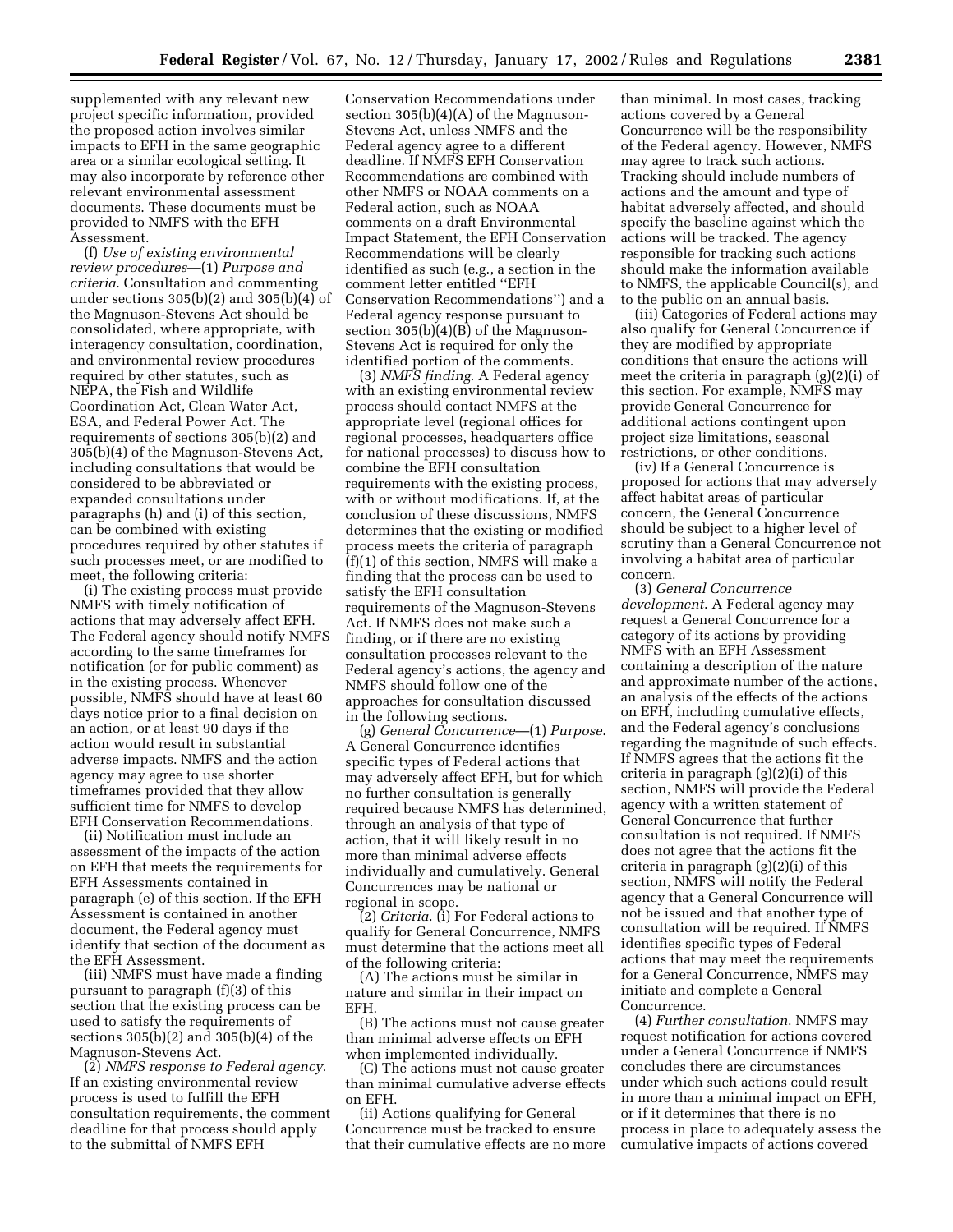under the General Concurrence. NMFS may request further consultation for these actions on a case-by-case basis. Each General Concurrence should establish specific procedures for further consultation, if appropriate.

(5) *Notification*. After completing a General Concurrence, NMFS will provide a copy to the appropriate Council(s) and will make the General Concurrence available to the public by posting the document on the internet or through other appropriate means.

(6) *Revisions*. NMFS will periodically review and revise its General Concurrences, as appropriate.

(h) *Abbreviated consultation procedures*—(1) *Purpose and criteria*. Abbreviated consultation allows NMFS to determine quickly whether, and to what degree, a Federal action may adversely affect EFH. Federal actions that may adversely affect EFH should be addressed through the abbreviated consultation procedures when those actions do not qualify for a General Concurrence, but do not have the potential to cause substantial adverse effects on EFH. For example, the abbreviated consultation procedures should be used when the adverse effect(s) of an action could be alleviated through minor modifications.

(2) *Notification by agency and submittal of EFH Assessment*. Abbreviated consultation begins when NMFS receives from the Federal agency an EFH Assessment in accordance with paragraph (e) of this section and a written request for consultation.

(3) *NMFS response to Federal agency*. If NMFS determines, contrary to the Federal agency's assessment, that an action would not adversely affect EFH, or if NMFS determines that no EFH Conservation Recommendations are needed, NMFS will notify the Federal agency either informally or in writing of its determination. If NMFS believes that the action may result in substantial adverse effects on EFH, or that additional analysis is needed to assess the effects of the action, NMFS will request in writing that the Federal agency initiate expanded consultation. Such request will explain why NMFS believes expanded consultation is needed and will specify any new information needed. If expanded consultation is not necessary, NMFS will provide EFH Conservation Recommendations, if appropriate, pursuant to section 305(b)(4)(A) of the Magnuson-Stevens Act.

(4) *Timing*. The Federal agency must submit its EFH Assessment to NMFS as soon as practicable, but at least 60 days prior to a final decision on the action. NMFS must respond in writing within

30 days. NMFS and the Federal agency may agree to use a compressed schedule in cases where regulatory approvals or emergency situations cannot accommodate 30 days for consultation, or to conduct consultation earlier in the planning cycle for actions with lengthy approval processes.

(i) *Expanded consultation procedures*—(1) *Purpose and criteria*. Expanded consultation allows maximum opportunity for NMFS and the Federal agency to work together to review the action's impacts on EFH and to develop EFH Conservation Recommendations. Expanded consultation procedures must be used for Federal actions that would result in substantial adverse effects to EFH. Federal agencies are encouraged to contact NMFS at the earliest opportunity to discuss whether the adverse effects of an action make expanded consultation appropriate.

(2) *Notification by agency and submittal of EFH Assessment*. Expanded consultation begins when NMFS receives from the Federal agency an EFH Assessment in accordance with paragraph (e) of this section and a written request for expanded consultation. Federal agencies are encouraged to provide in the EFH Assessment the additional information identified under paragraph (e)(4) of this section to facilitate review of the effects of the action on EFH.

(3) *NMFS response to Federal agency*. NMFS will:

(i) Review the EFH Assessment, any additional information furnished by the Federal agency, and other relevant information.

(ii) Conduct a site visit, if appropriate, to assess the quality of the habitat and to clarify the impacts of the Federal agency action. Such a site visit should be coordinated with the Federal agency and appropriate Council(s), if feasible.

(iii) Coordinate its review of the action with the appropriate Council(s).

(iv) Discuss EFH Conservation Recommendations with the Federal agency and provide such recommendations to the Federal agency, pursuant to section 305(b)(4)(A) of the Magnuson-Stevens Act.

(4) *Timing*. The Federal agency must submit its EFH Assessment to NMFS as soon as practicable, but at least 90 days prior to a final decision on the action. NMFS must respond within 60 days of submittal of a complete EFH Assessment unless consultation is extended by agreement between NMFS and the Federal agency. NMFS and Federal agencies may agree to use a compressed schedule in cases where regulatory approvals or emergency

situations cannot accommodate 60 days for consultation, or to conduct consultation earlier in the planning cycle for actions with lengthy approval processes.

(5) *Extension of consultation*. If NMFS determines that additional data or analysis would provide better information for development of EFH Conservation Recommendations, NMFS may request additional time for expanded consultation. If NMFS and the Federal agency agree to an extension, the Federal agency should provide the additional information to NMFS, to the extent practicable. If NMFS and the Federal agency do not agree to extend consultation, NMFS must provide EFH Conservation Recommendations to the Federal agency using the best scientific information available to NMFS.

(j) *Programmatic consultation*—(1) *Purpose*. Programmatic consultation provides a means for NMFS and a Federal agency to consult regarding a potentially large number of individual actions that may adversely affect EFH. Programmatic consultation will generally be the most appropriate option to address funding programs, large-scale planning efforts, and other instances where sufficient information is available to address all reasonably foreseeable adverse effects on EFH of an entire program, parts of a program, or a number of similar individual actions occurring within a given geographic area.

(2) *Process*. A Federal agency may request programmatic consultation by providing NMFS with an EFH Assessment in accordance with paragraph (e) of this section. The description of the proposed action in the EFH Assessment should describe the program and the nature and approximate number (annually or by some other appropriate time frame) of the actions. NMFS may also initiate programmatic consultation by requesting pertinent information from a Federal agency.

(3) *NMFS response to Federal agency*. NMFS will respond to the Federal agency with programmatic EFH Conservation Recommendations and, if applicable, will identify any potential adverse effects that could not be addressed programmatically and require project-specific consultation. NMFS may also determine that programmatic consultation is not appropriate, in which case all EFH Conservation Recommendations will be deferred to project-specific consultations. If appropriate, NMFS' response may include a General Concurrence for activities that qualify under paragraph (g) of this section.